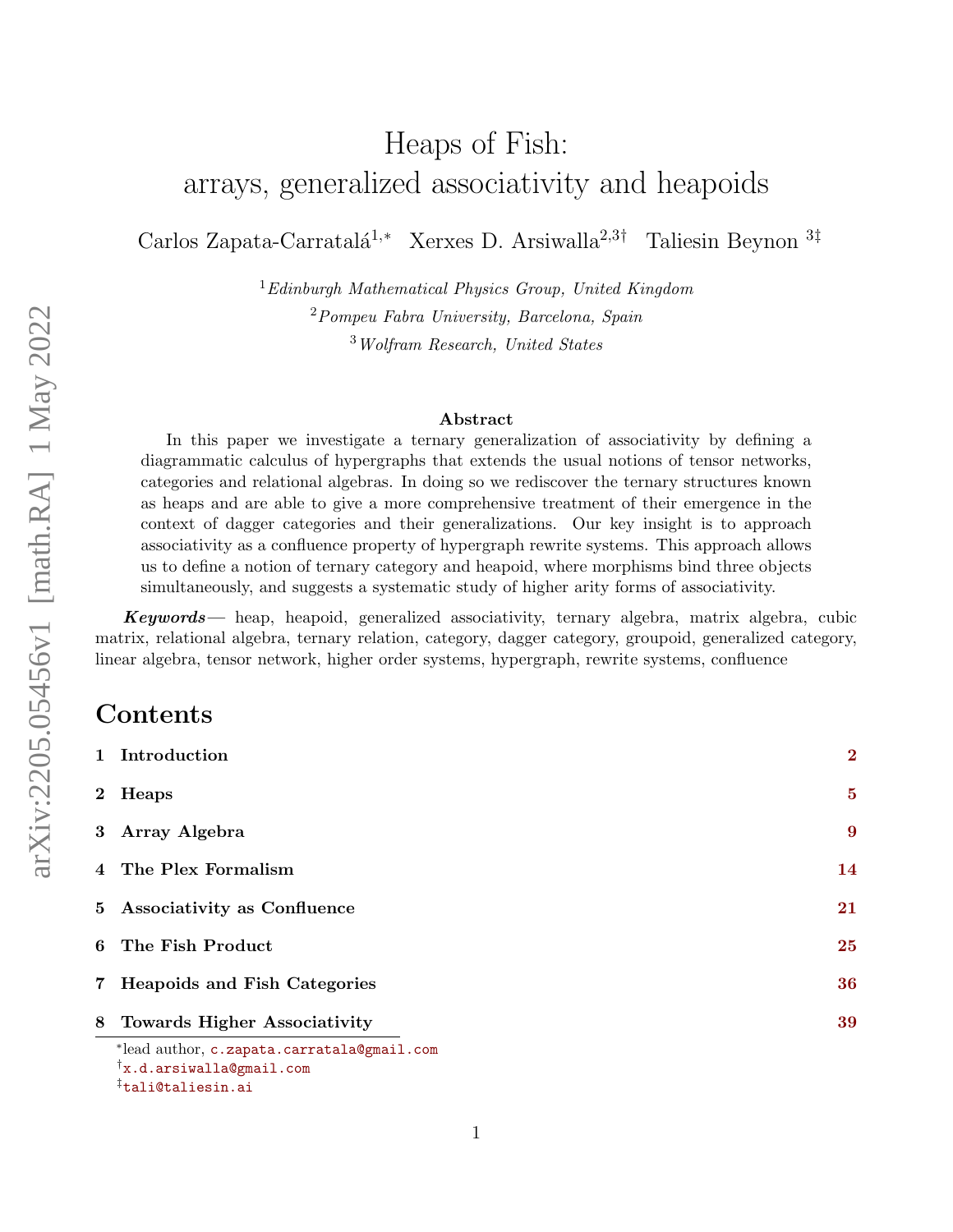# <span id="page-1-0"></span>1 Introduction

The present work is part of the ongoing research of the Higher Arity Project collaboration [\[Zap+22\]](#page-41-0). The results shown here are to be taken as the first outcomes of a broader program that aims to better understand compositional aspects of higher order systems and to develop novel mathematical structures that are tailor-made for the modelling of higher order interactions in complex systems.

In this paper we generalize the standard formalisms of multilinear algebra [\[Wal10;](#page-40-0) [AMR12\]](#page-40-1), tensor networks [\[BB17;](#page-40-2) [ONU21\]](#page-41-1), relational algebra [\[Bur91;](#page-39-0) [Beh13\]](#page-40-3), and category theory [\[Lei14\]](#page-40-4) by introducing the concept of array, which encompasses both matrices and relations as indexed objects with values in a commutative semiring. In particular, we focus on the algebra of 3-index arrays aiming to recover the recent work on cubic matrices [\[Ker08;](#page-40-5) [Abr+09\]](#page-40-6) that has identified the following ternary product:

<span id="page-1-2"></span><span id="page-1-1"></span>
$$
\sum_{pqr} a_{ijp} \cdot b_{qrp} \cdot c_{qrk} \tag{f}
$$

which we call the *fish product* for reasons that will become apparent below. Our goal is to investigate the general algebro-compositional properties of this operation.

One of the algebraic structures that appear naturally in our study of the fish product are the ternary algebras known as semiheaps which satisfy a generalized version of associativity:

$$
((abc)de) = (a(dcb)e) = (ab(cde)).
$$
 (sh)

Semiheaps were introduced by V.V. Wagner [\[Wag53\]](#page-39-1) (in Russian) during the 1950s while studying partial bijections between sets in an attempt to develop a concise algebraic theory for transition functions of manifold charts in differential geometry. A detailed history of the origins of the ideas that lead to modern semiheap theory, as well as translations of Wagner's original papers, can be found in [\[HL17\]](#page-41-2). Semiheaps are among the few ternary structures that have received any significant attention from the mathematical community. This can be seen from their recent applications to Morita equivalence [\[Law11\]](#page-40-7), pseudogroups [\[Koc07\]](#page-40-8), affine structures [\[HS11;](#page-40-9) [Bre+22\]](#page-41-3), Lie theory [\[Brz22\]](#page-41-4) and quantum mechanics [\[Bru22\]](#page-41-5).

The fish product appeared in some of the earliest investigations of ternary relational algebra. With roots dating back to the pioneering work of C.S. Peirce [\[Pei70;](#page-39-2) [Pei80\]](#page-39-3) in the late 1800s, the first recorded use of the fish product appears in a 1967 paper by W.S. McCulloch and R. Moreno-Díaz [\[MM67\]](#page-39-4) on what they called 'triadas', which essentially amount to set-theoretic ternary relations. This is an excerpt from page 340 of [\[MM67\]](#page-39-4) showing a multiplication of 3-index arrays and a supporting diagram in the shape of a fish where the  $i$  j indices are placed at the tips of the tail and the k index is placed at the head:



Diagram XXXII-3.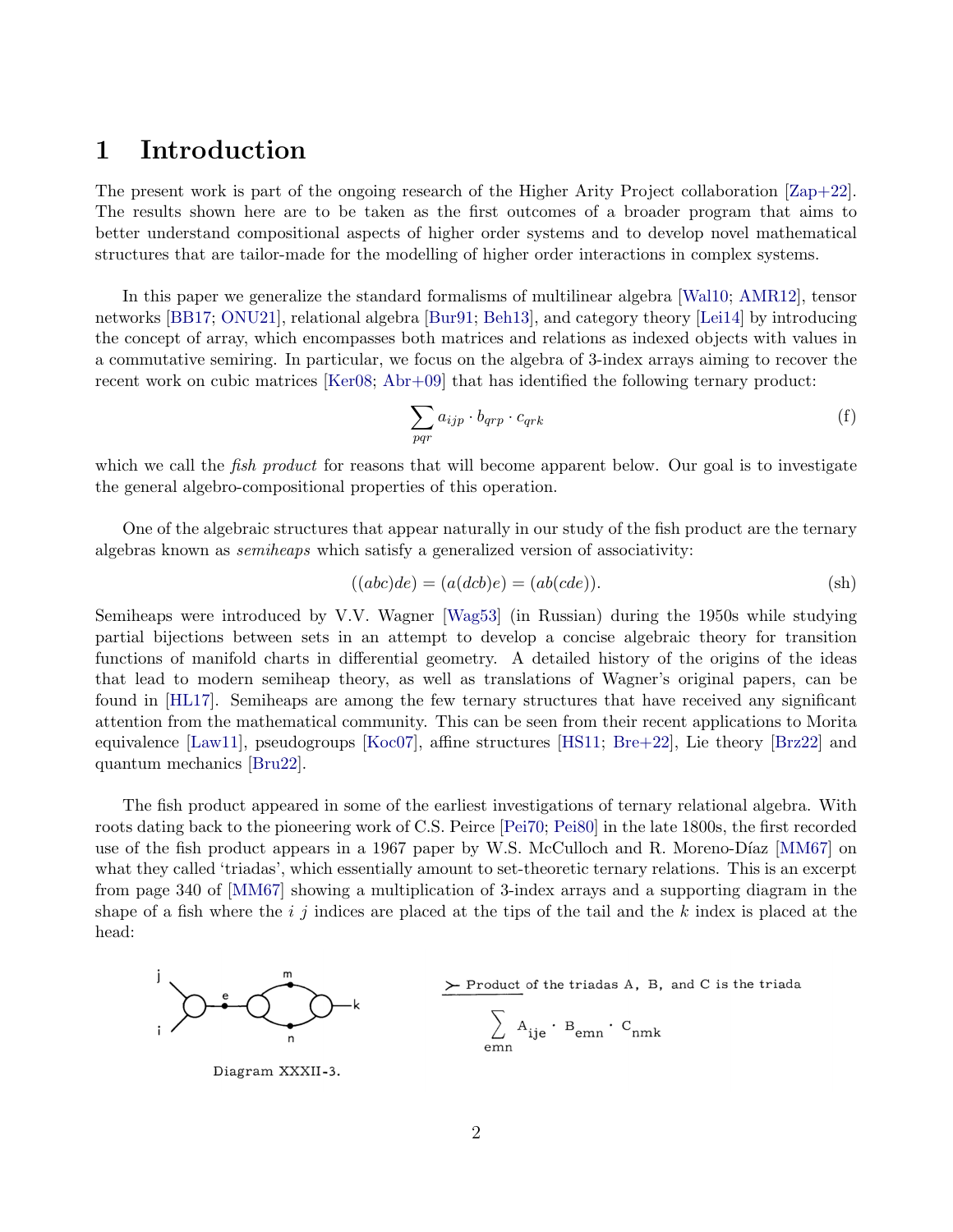This line of research gained some traction in the cybernetics community during the 1960s and 1970s. A remarkable example, that in fact came very close to developing the notion of plex algebra we introduce in Section [4,](#page-13-0) is a 1972 paper by C.R. Longyear [\[Lon72\]](#page-39-5) where the fish product is diagrammatically articulated in full detail and the correct sequentialization of the fish product in terms of a ternary multiplication of 3-index arrays is given for the first time. This is an excerpt from page 13 of [\[Lon72\]](#page-39-5) showing the sequentialization of a fish diagram:



Unfortunately, due to the decline of the cybernetics movement towards the late  $20<sup>th</sup>$  century, this line of work did not continue to the present day. The fish product remained – and still largely remains – unknown to the broader mathematical community. To the best of our knowledge, the next time the fish product occurs in the mathematical literature is in the work of V. Abramov and S. Shitov on cubic matrices [\[Abr+09\]](#page-40-6), where it was rediscovered in a systematic computer search for ternary cubic matrix operations satisfying some known forms of generalized associativity. This is an excerpt from page 14 of [\[Abr+09\]](#page-40-6) showing the possible contraction patterns that define 3-index array multiplications satisfying the semiheap axiom [\(sh\)](#page-1-1):

(1) 
$$
(A \odot B \odot C)_{ijk} = \sum_{l,m,n} A_{ilm} B_{nlm} C_{njk}
$$
,  $A \odot B \odot C \rightarrow A_{\bullet \circ \underset{l}{\circ \underset{l}{\circ \underset{l}{\circ \underset{l}{\circ \underset{l}{\circ \underset{l}{\circ \underset{l}{\circ \underset{l}{\circ \underset{l}{\circ \underset{l}{\circ \underset{l}{\circ \underset{l}{\circ \underset{l}{\circ \underset{l}{\circ \underset{l}{\circ \underset{l}{\circ \underset{l}{\circ \underset{l}{\circ \underset{l}{\circ \underset{l}{\circ \underset{l}{\circ \underset{l}{\circ \underset{l}{\circ \underset{l}{\circ \underset{l}{\circ \underset{l}{\circ \underset{l}{\circ \underset{l}{\circ \underset{l}{\circ \underset{l}{\circ \underset{l}{\circ \underset{l}{\circ \underset{l}{\circ \underset{l}{\circ \underset{l}{\circ \underset{l}{\circ \underset{l}{\circ \underset{l}{\circ \underset{l}{\circ \underset{l}{\circ \underset{l}{\circ \underset{l}{\circ \underset{l}{\circ \underset{l}{\circ \underset{l}{\circ \underset{l}{\circ \underset{l}{\circ \underset{l}{\circ \underset{l}{\circ \underset{l}{\circ \underset{l}{\circ \underset{l}{\circ \underset{l}{\circ \underset{l}{\circ \underset{l}{\circ \underset{l}{\circ \underset{l}{\circ \underset{l}{\circ \underset{l}{\circ \underset{l}{\circ \underset{l}{\circ \underset{l}{\circ \underset{l}{\circ \underset{l}{\circ \underset{l}{\circ \underset{l}{\circ \underset{l}{\circ \underset{l}{\circ \underset{l}{\circ \underset{l}{\circ \underset{l}{\circ \underset{l}{\circ \underset{l}{\circ \underset{l}{\circ \underset{l}{\circ \underset{l}{\circ \underset{l}{\circ \underset{l}{\circ \underset{l}{\circ \underset{l}{\circ \underset{l}{\circ \underset{l}{\circ \underset{l}{\circ \underset{l}{\circ \underset{l}{\circ \underset{l}{\circ \underset{l}{\circ \underset{l}{\circ \underset{l}{\circ \underset{l}{\circ \underset{l}{\circ \underset{l}{\circ \underset{l}{\circ \underset{l}{\circ \underset{l}{\circ \underset{l}{\circ \underset{l}{\circ \underset{l}{\circ \underset{l}{\circ \underset{l}{\circ \underset$ 

As far as we can see from the published literature, this was the first time that the fish product and semiheaps were explicitly linked, a connection that does not appear in the research on triadas by the cyberneticians – semiheap theory was likely unknown to them. We aim to restore the lineage of the fish product by contextualizing it in a general formalism of higher order algebra and by clearly articulating its connection with semiheap theory. In particular, we shall show that the four different multiplications  $(1)$  -  $(4)$  above are all instances of a single algebraic operation.

Our main insight comes from the development of a diagrammatic calculus based on hypergraphs that generalizes the diagrams of category theory [\[Lei14\]](#page-40-4) and tensor networks [\[ONU21\]](#page-41-1). The basic idea is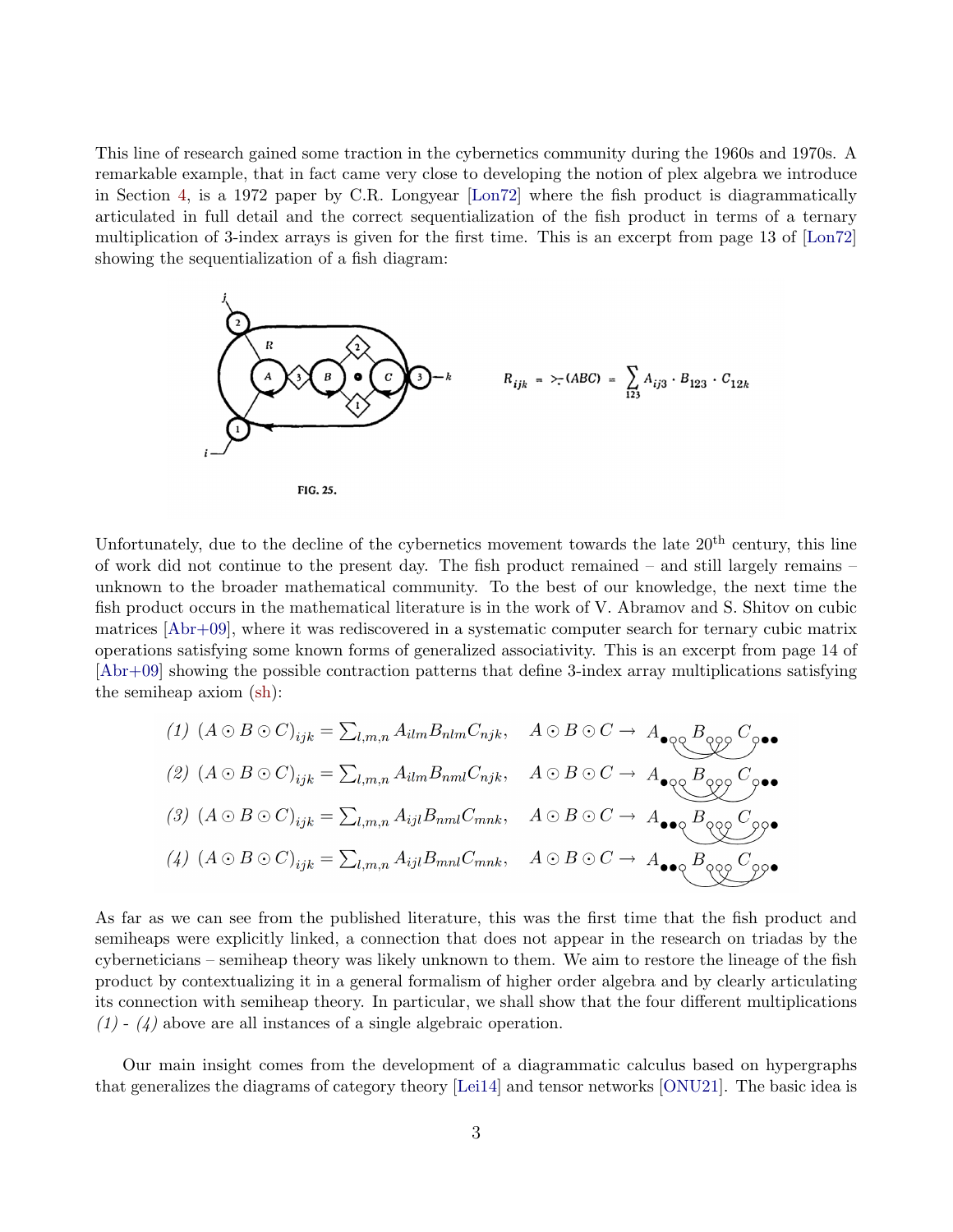to represent multi-index objects, such as higher order matrices and higher arity relations, as hyperedges of a hypergraph whose vertices represent indices. For example, a 3-index array is denoted by:



This notation allows to write the fish product as the following simple hypergraph:



where the vertices marked with a black dot represent index contractions. Our diagrammatic calculus will reveal that the fish product satisfies a form of generalized associativity.

This observation stems from the interpretation that associativity, as an algebraic axiom, is the consequence of the confluence property of a rewrite system. Such a viewpoint has a longstanding tradition in computer science [\[Bar03\]](#page-40-10), with D. Knuth being one of its forerunners [\[KB83\]](#page-39-6), and has seen some applications to abstract algebra in recent years [\[PDT10;](#page-40-11) [EK19\]](#page-41-6). Our approach takes direct inspiration from the standard formalism of category theory [\[Lei14\]](#page-40-4), the recent work of E. Gnang [\[Gna14;](#page-40-12) [GF20\]](#page-41-7) and T. Beynon [\[Bey22\]](#page-41-8), and S. Wolfram's multiway systems [\[Wol+02;](#page-40-13) [col20;](#page-41-9) [Wol20\]](#page-41-10). Our central result is summarized in the following confluent hypergraph rewrite system:

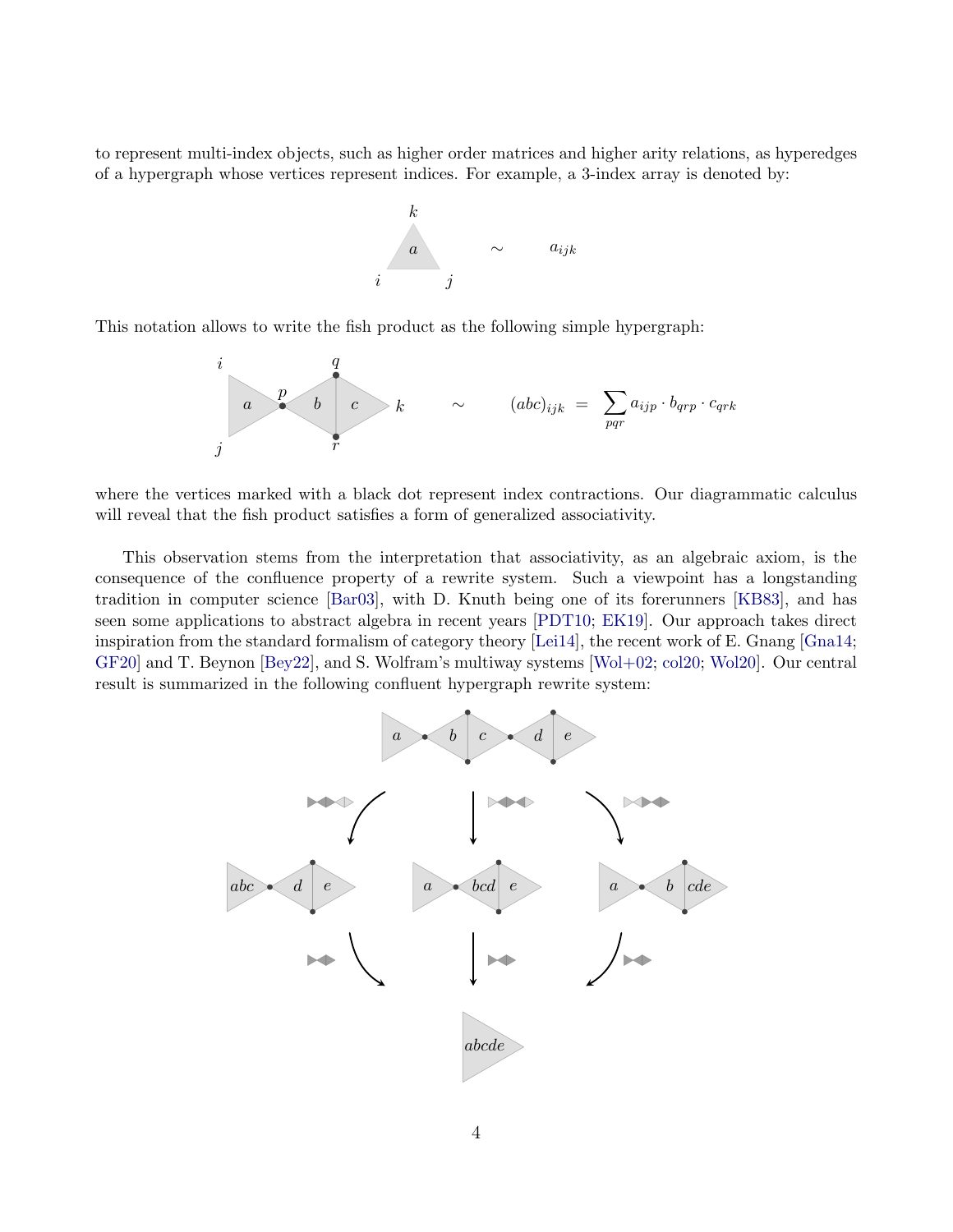Since the order of alphabetic labels should be read from *tail-to-head* in the anatomy of the fish product, the three middle terms of this rewrite system give the symbolic equations [\(sh\)](#page-1-1), which are precisely the defining axiom of a semiheap.

The contents are organized as follows: we begin by presenting a concise summary of semiheap theory in Section [2;](#page-4-0) the general formalism of array algebra and the corresponding hypergraph diagram calculus is developed in Sections [3](#page-8-0) and [4;](#page-13-0) we make our interpretation of associativity as rewrite system confluence precise in Section [5;](#page-20-0) the fish product and its connection with semiheap theory is investigated in detail in Section [6;](#page-24-0) a definition of heapoid and a ternary notion of category are proposed in Section [7;](#page-35-0) and we conclude with some remarks on future work towards higher arity generalizations of associativity in Section [8.](#page-38-0)

# <span id="page-4-0"></span>2 Heaps

Let H be a set and  $\eta : H \times H \times H \to H$  a ternary operation, we write  $\eta(a, b, c) \equiv (abc)$ . The pair  $(H, \eta)$ is called a semiheap when the ternary operation satisfies the equations [\(sh\)](#page-1-1), that is

$$
((abc)de) = (a(dcb)e) = (ab(cde))
$$

for all  $a, b, c, d, e \in H$ . Note that the middle term in [\(sh\)](#page-1-1) implies a departure from sequential associativity understood as the property satisfied by concatenation of a binary associative operation, i.e. the property that notationally allows for brackets to be dropped. Consequently, property [\(sh\)](#page-1-1) has been called weak associativity [\[Wag51\]](#page-39-7), associativity of the second kind [\[Car76\]](#page-39-8), quasi-associativity [\[Kol00\]](#page-39-9), para-associativity [\[HS09\]](#page-40-14), type B associativity [\[Ker08\]](#page-40-5) and pseudo-associativity [\[HL17\]](#page-41-2). Given a semiheap structure on a set  $(H, \eta)$  it is possible to define another semiheap structure on the same set by reversing the sequential order of arguments: if the ternary operation  $\eta$  satisfies [\(sh\)](#page-1-1) then so does  $\overline{\eta}(a, b, c) := \eta(c, b, a)$  and  $(H, \overline{\eta})$  is called the **reverse semiheap**. A map  $\varphi : (H, \eta) \to (K, \kappa)$  satisfying

$$
\varphi(\eta(a,b,c)) = \kappa(\varphi(a), \varphi(b), \varphi(c))
$$

for all  $a, b, c \in H$  is called a **semiheap homomorphism**. Although largely unknown beyond specialist circles, semiheaps turn out to be minimal algebraic structures that appear naturally in several areas of mathematics such as manifold theory, relational calculus and category theory.

The standard example of a semiheap structure is found in the set of binary relations between two arbitrary sets  $Rel(A, B)$  by defining the following ternary operation:

$$
\eta_\mathsf{Rel}(R_1,R_2,R_3):=R_1 \circ R_2^\top \circ R_3
$$

where  $R_1, R_2, R_3 \subset A \times B$  are binary relations,  $\circ$  is the usual composition of relations and  $\top$  denotes the transpose or converse relation. It is easy to see that [\(sh\)](#page-1-1) holds as a direct consequence of the associativity property of ∘ and the fact that  $\top$  is idempotent and a ∘-antihomomorphism. More generally, the morphism sets of any dagger category  $(C, \dagger)$  carry a semiheap structure via the analogous construction:

$$
\eta_{\mathcal{C}}(f,g,h):=f\circ g^{\dagger}\circ h
$$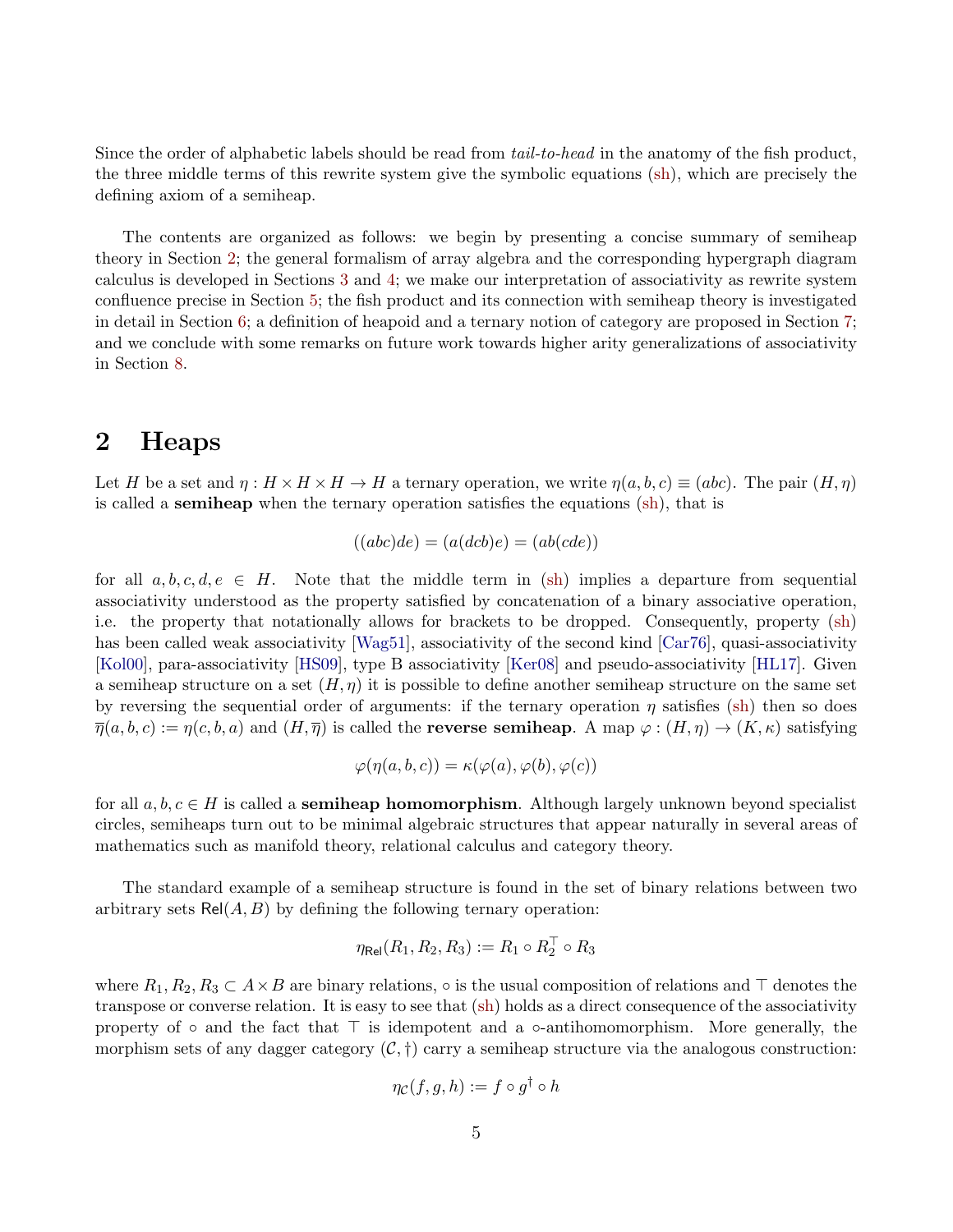for  $f, g, h \in \mathcal{C}(A, B)$  and any two objects  $A, B \in \mathcal{C}$ . The commutative diagram that realizes this ternary operation in a dagger category displays a characteristic back-and-forth pattern:

<span id="page-5-1"></span>
$$
A \xrightarrow{\qquad \qquad f \qquad \qquad } B \qquad \qquad \text{(dag)}
$$

Another important class of examples of semiheaps are involuted semigroups. Let a set G together with an associative binary operation  $\cdot$  and a map  $\ast : G \to G$  satisfying  $(a^*)^* = a$  and  $(a \cdot b)^* = b^* \cdot a^*$ for all  $a, b \in G$ , then it is easy to show that the ternary operation defined by

$$
\eta_G(a,b,c) := a \cdot b^* \cdot c
$$

satisfies [\(sh\)](#page-1-1) thus making  $(G, \eta_G)$  into a semiheap. In particular, all groups carry a canonical semiheap structure via the above construction by considering the inversion involution  $* = -1$ .

The generalization of a neutral element for a ternary operation motivates the following notion: let a semiheap  $(H, \eta)$ , an element  $e \in H$  is called a **left biunit** when

$$
(eea) = a,
$$

#### a right biunit when

$$
(aee) = a
$$

for all  $a \in H$ . When  $e \in H$  is both a left and a right biunit it is simply called a **biunit**. A ternary operation for which all elements are biunits is sometimes called a Malcev operation. Biunits correspond to familiar situations in the examples of semiheaps presented above: bijections of sets are biunits in the semiheap of heterogeneous binary relations, unitary morphisms are biunits in the semiheaps of dagger categories, neutral elements in an involuted semigroup are biunits of the corresponding semiheap and all elements of a group are biunits of the corresponding semiheap.

The existence of biunits in a semiheap allows to construct an involuted monoid.

<span id="page-5-0"></span>**Theorem 2.1** (Involuted Monoid of a Semiheap with Biunit, Thm. 8.2.8-9 [\[HL17\]](#page-41-2)). Let a semiheap  $(H, \eta)$  and a biunit  $e \in H$ , then the binary operation

$$
a \cdot_e b := (a e b)
$$

and the map

$$
a^{*_e} := (eae)
$$

make  $(H, \cdot_e, \cdot_e)$  into an involuted monoid with e as identity element. Furthermore, given another biunit  $e' \in H$ , there is an isomorphism of involuted monoids  $\varphi_{ee'} : (H, \cdot_e, \ast_e) \to (H, \cdot_{e'}, \ast_{e'})$  given by

$$
\varphi_{ee'}(a) := (aee').
$$

This construction is easily shown to be the converse of the semiheap structure corresponding to any involuted semigroup and thus the above theorem establishes a one-to-one correspondence between involuted monoids and semiheaps with a single biunit. The connection between semiheaps and involuted monoids is, in fact, more general.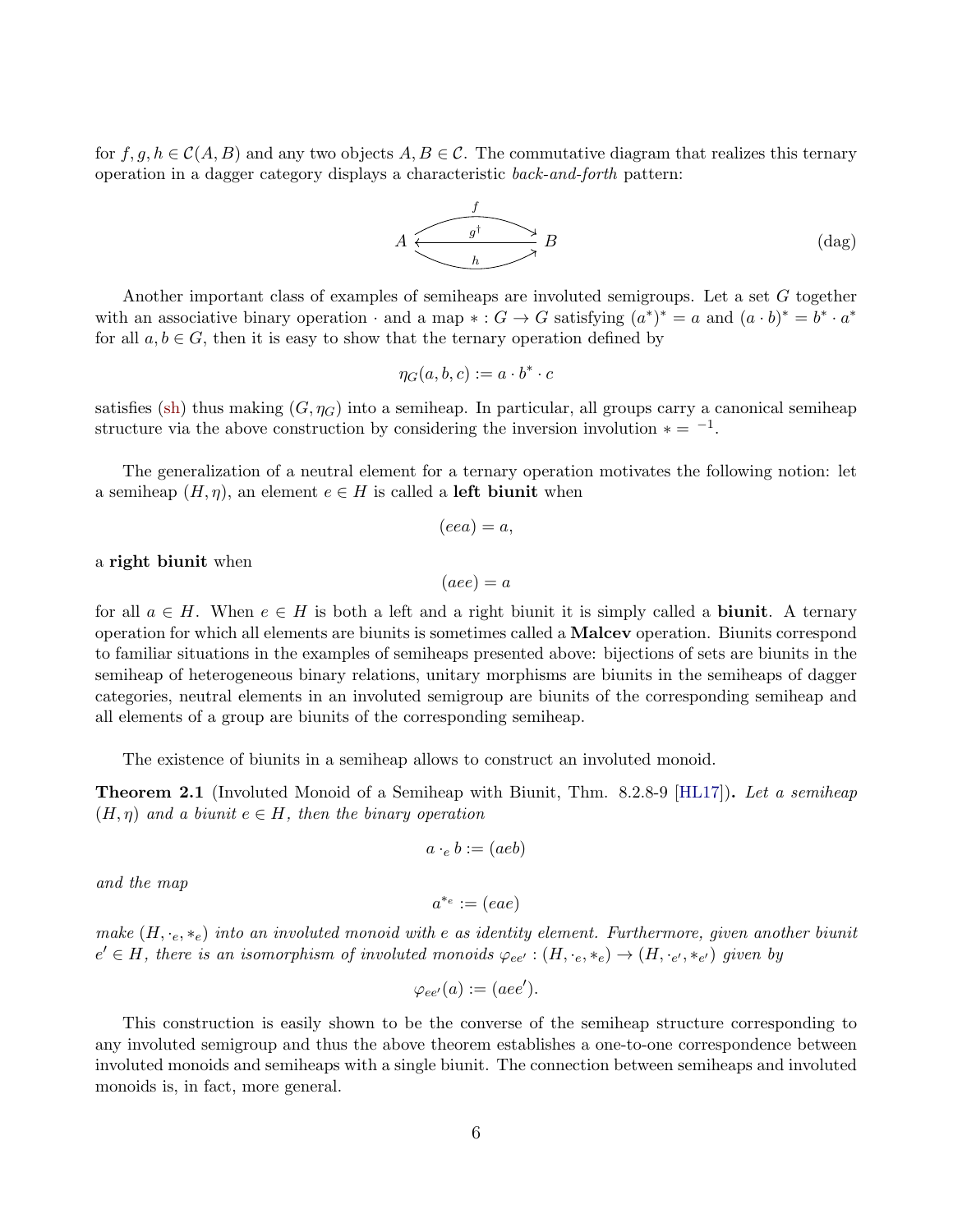<span id="page-6-0"></span>Theorem 2.2 (Semiheaps Embed into Involution Monoids, Thm. 8.2.10-11 [\[HL17\]](#page-41-2)). Any semiheap can be homomorphically embedded into a semiheap with a single biunit. Therefore, it follows from Theorem [2.1](#page-5-0) that any semiheap can be embedded into an involuted monoid.

A semiheap  $(H, \eta)$  whose elements are all biunits is called a **heap**. It is easily checked that Theorems [2.1](#page-5-0) and [2.2](#page-6-0) imply that any heap can be homomorphically embedded into a group. The condition that all elements of a semiheap be biunits is rather strong: it turns out that, under this condition, the equalities involving the non-associative term in [\(sh\)](#page-1-1) can be relaxed.

**Theorem 2.3** (Heaps, Thm. 8.2.13 [\[HL17\]](#page-41-2)). A set H with a ternary operation satisfying

$$
((abc)de) = (ab(cde))
$$
 (h)

and

$$
(aab) = b = (baa) \tag{m}
$$

for all  $a, b, c, d, e \in H$ , is a heap.

A first example of heap is the semiheap structure on morphism sets of dagger categories restricted to unitary morphisms. In particular, bijections between sets naturally form a heap with the standard ternary operation defined for binary relations above. This was, in fact, the example that motivated the original definition of heaps by V.V. Wagner in [\[Wag51\]](#page-39-7) and the subsequent development of the theory of semiheaps and generalized heaps [\[HL17\]](#page-41-2).

Heaps offer a compelling perspective that reframes the notion of groupoid in concise graph theoretic terms. This was first noted by A. Kock in [\[Koc82\]](#page-39-10) and we recast it here with a focus on the interpretation of groupoids as generalizations of group actions. Recall that a groupoid is a category  $\mathcal G$  whose morphisms are all invertible. Given any object  $A \in \mathcal{G}$ , it is easy to see that the morphism set  $\mathcal{G}(A, A) = \mathcal{G}_A$  forms a group under composition of morphisms  $(\mathcal{G}_A, \circ, 1_A)$  and is thus called the **isotropy group** at A. Similarly, taking two objects  $A, B \in \mathcal{G}$ , the morphism set  $\mathcal{G}(A, B) = \mathcal{G}_{AB}$  inherits a heap structure since groupoids are a particular case of a dagger category where  $\dagger =^{-1}$ . The morphism set between two objects of a groupoid together with the heap structure  $(\mathcal{G}_{AB}, \eta_{AB})$  is called the **translation heap**. Our first observation is that the translation heap of an object into itself  $(G_{AA}, \eta_{AA})$  corresponds to the heap constructed from the isotropy group  $(\mathcal{G}_A, \circ, 1_A)$  regarded as an involuted semigroup:

$$
(\mathcal{G}_{AA}, \eta_{AA}) \cong (\mathcal{G}_A, \eta_{\mathcal{G}_A}).
$$

Isotropy groups and translation heaps interact via left and right actions.

**Proposition 2.1** (Isotropy Actions). Let two objects of a groupoid  $A, B \in \mathcal{G}$ , then composition of morphisms defines commuting right and left actions of the isotropy groups on the translation heap

$$
\mathcal{G}_A\circlearrowright (\mathcal{G}_{AB},\eta_{AB})\circlearrowleft \mathcal{G}_B
$$

that satisfy the following bi-invariance property with respect to the heap operation:

$$
\eta_{AB}(f \circ a, b \circ g \circ a, b \circ h) = \eta_{AB}(f, g, h)
$$

for all  $a \in \mathcal{G}_A$ ,  $b \in \mathcal{G}_B$  and  $f, g, h \in \mathcal{G}_{AB}$ .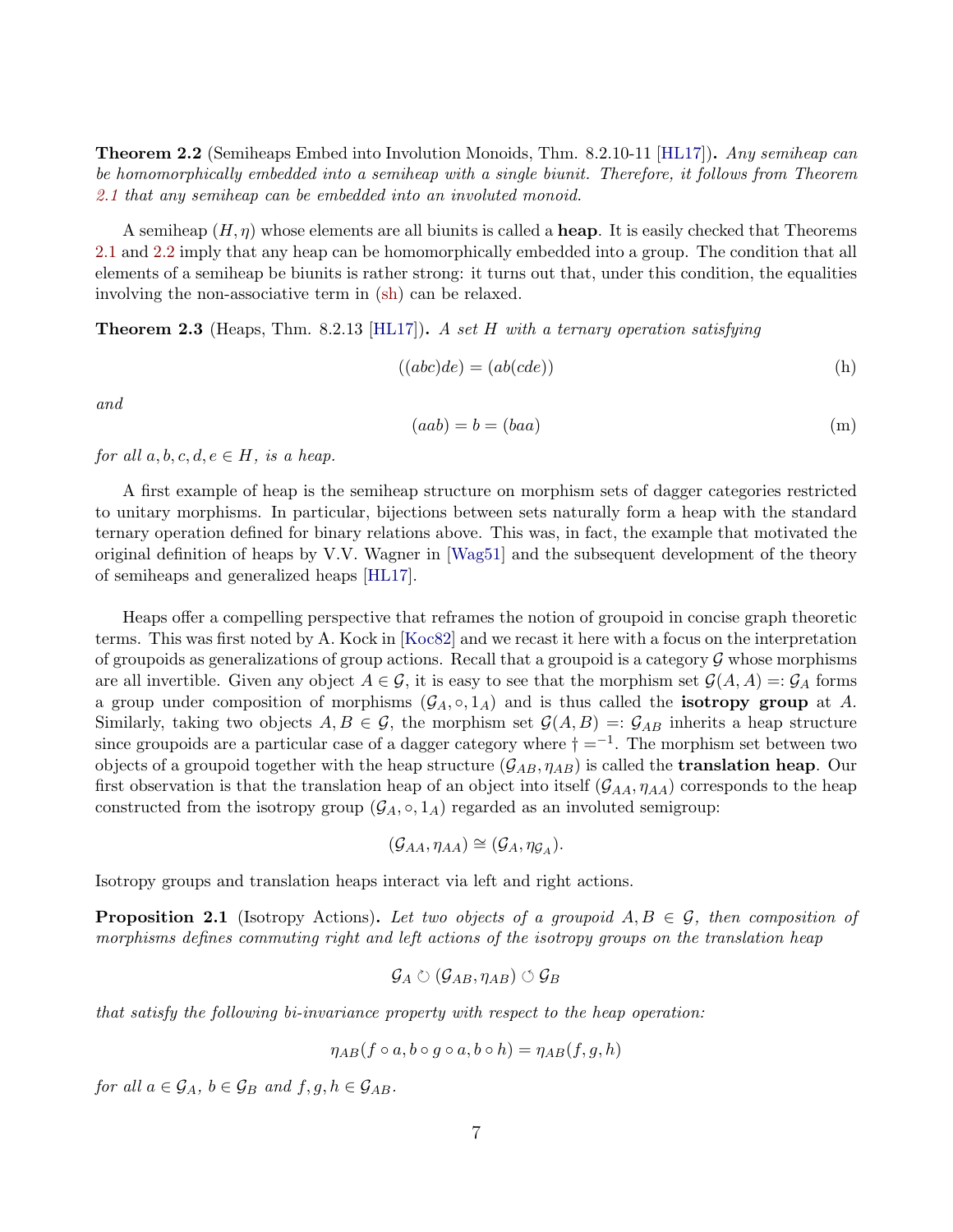Proof. This follows directly from the definitions of isotropy groups and translation heaps, and the basic properties of morphism composition in categories.  $\Box$ 

Note that translation heaps are formally dependent on the orientation of the objects, in particular,  $\mathcal{G}_{AB} \neq \mathcal{G}_{BA}$  as sets. Nevertheless, the inverse involution of a groupoid induces a heap isomorphism between translation heaps in opposite orientations.

<span id="page-7-0"></span>**Proposition 2.2** (Reverse Translation Heaps). Let two objects of a groupoid  $A, B \in \mathcal{G}$ , then there is a canonical isomorphism of heaps

$$
(\mathcal{G}_{AB}, \eta_{AB}) \cong (\mathcal{G}_{BA}, \overline{\eta}_{BA}).
$$

Proof. The isomorphism is given by the inversion involution which restricts to a bijection between morphism sets

$$
^{-1}:\mathcal{G}_{AB}\rightarrow \mathcal{G}_{BA}.
$$

We easily check

$$
\eta_{AB}(f,g,h)^{-1} = (f \circ g^{-1} \circ h)^{-1} = h^{-1} \circ (g^{-1})^{-1} \circ f^{-1} = \overline{\eta}_{BA}(f^{-1},g^{-1},h^{-1})
$$

for all  $f, g, h \in \mathcal{G}_{AB}$ , thus giving the heap homomorphism.

These results lead to a reinterpretation of groupoids, regarded as partial algebraic structures, as networks of total algebraic structures: a groupoid defines a graph whose vertices are isotropy groups and whose edges are translation heaps together with the isotropy actions. The resulting graph is simple from the fact that morphism sets in a category are unique, undirected as a consequence of Proposition [2.2](#page-7-0) and component-complete since all objects linked via some morphisms are also linked with all adjacent objects by composition and invertibility.



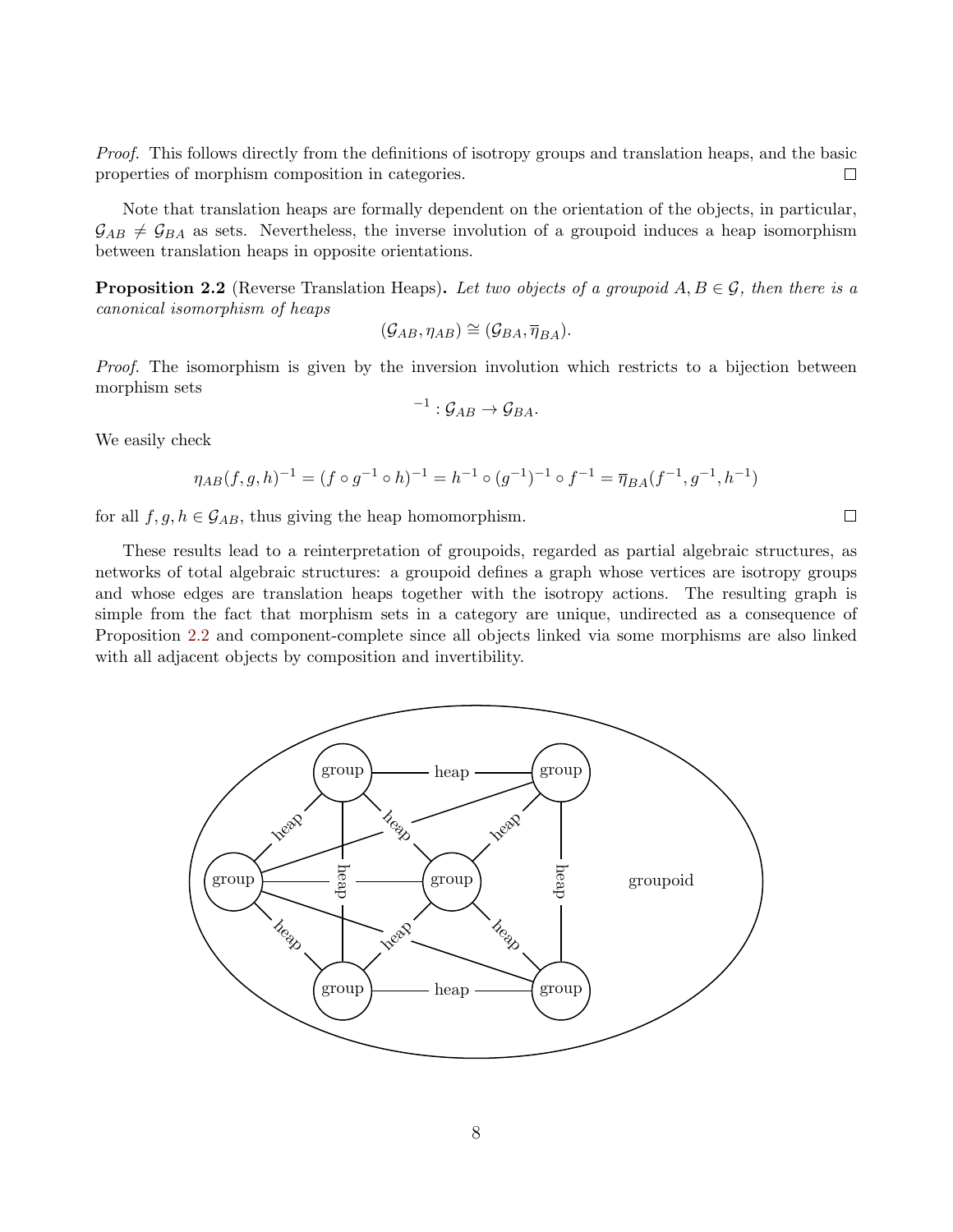A concrete instance of the heap approach to groupoids can be seen in the recent application of heap theory to the study affine structures [\[Bre+22;](#page-41-3) [Brz22\]](#page-41-4). In its simplest form, the connection between heaps and affine structures works as follows: the point set of an affine space A can be regarded as the objects of a groupoid whose morphisms are the translations represented by the free vectors of the associated vector space V. The vector space V can be regarded as an abelian group or, equivalently, as a heap with ternary operation given as above:

$$
[v, u, w] := v - u + w
$$

for any vectors vectors  $v, u, w \in V$ . Translations then correspond to single vectors by the trivial fact that the heap operation is idempotent, thus recovering the standard notion that vectors determine translations between pairs of points of an affine space.

### <span id="page-8-0"></span>3 Array Algebra

In this section we give a precise definition of the general notion of *array* with the aim to encompass set-theoretic relations and higher order matrices – also (inaccurately) called 'tensors' in the computer science literature. Our focus will be on highlighting compositional properties of some natural operations that can be defined on arrays.

Consider some collection of sets U, we call U the **index universe** and its members  $I \in U$  index sets or simply indices. A finite multiset of indices  $\{I_1, I_2, \ldots, I_n\}$  is called a **constellation** and the cardinality n of a constellation is called its **order**. Consider a set  $V$  with some internal algebraic structure, we call  $V$  the **value set** and its elements **values**. For the sake of concreteness, and looking to recover the desired examples of relations and matrices, the value set will be assumed to be a commutative semiring  $(V, +, \cdot)$ . A map from sequentially ordered tuples of a constellation into the value set

$$
a: I_1 \times I_2 \times \cdots \times I_n \to V
$$

is called a V-valued array of order n in  $\mathcal{U}$ . We adopt the convention by which order 0 arrays correspond to elements of V. By setting  $U$  to be the universe of all sets and the binary Boolean algebra as the value set  $V = \mathbb{B} := (\{0,1\}, \vee, \wedge)$ , we obtain ordinary set-theoretic relations. Similarly, by setting  $U_{fin}$  to be the universe of finite sets and a ring as the value set  $V = (R, +, \cdot)$ , we obtain matrices over R scalars. Unless otherwise specified, the index universe  $\mathcal U$  and the value set V will always be fixed in our subsequent discussions, so we will simply use the term **array** to refer to a map a as above or n-**array** to further specify the order. The evaluations of an array are called its entries and they are notated indistinctly by:

$$
a(i_1,i_2,\ldots,i_n)\equiv a_{i_1i_2\cdots i_n}.
$$

A collection of arrays  $\{a(I_1, \ldots, K, \ldots, I_n), b(J_1, \ldots, K, \ldots, J_m), \ldots\}$  sharing a common index set K in their constellation are said to be incident on the index K.

We note in passing that the necessary structure required on an index universe for arrays to be defined is that of a symmetric monoidal category and thus we could take a universe to be any symmetric monoidal category. However, in order to stay close to our motivating examples, we shall limit our present discussion to sets and ordered tuples defined via the standard Cartesian product of sets. The symmetric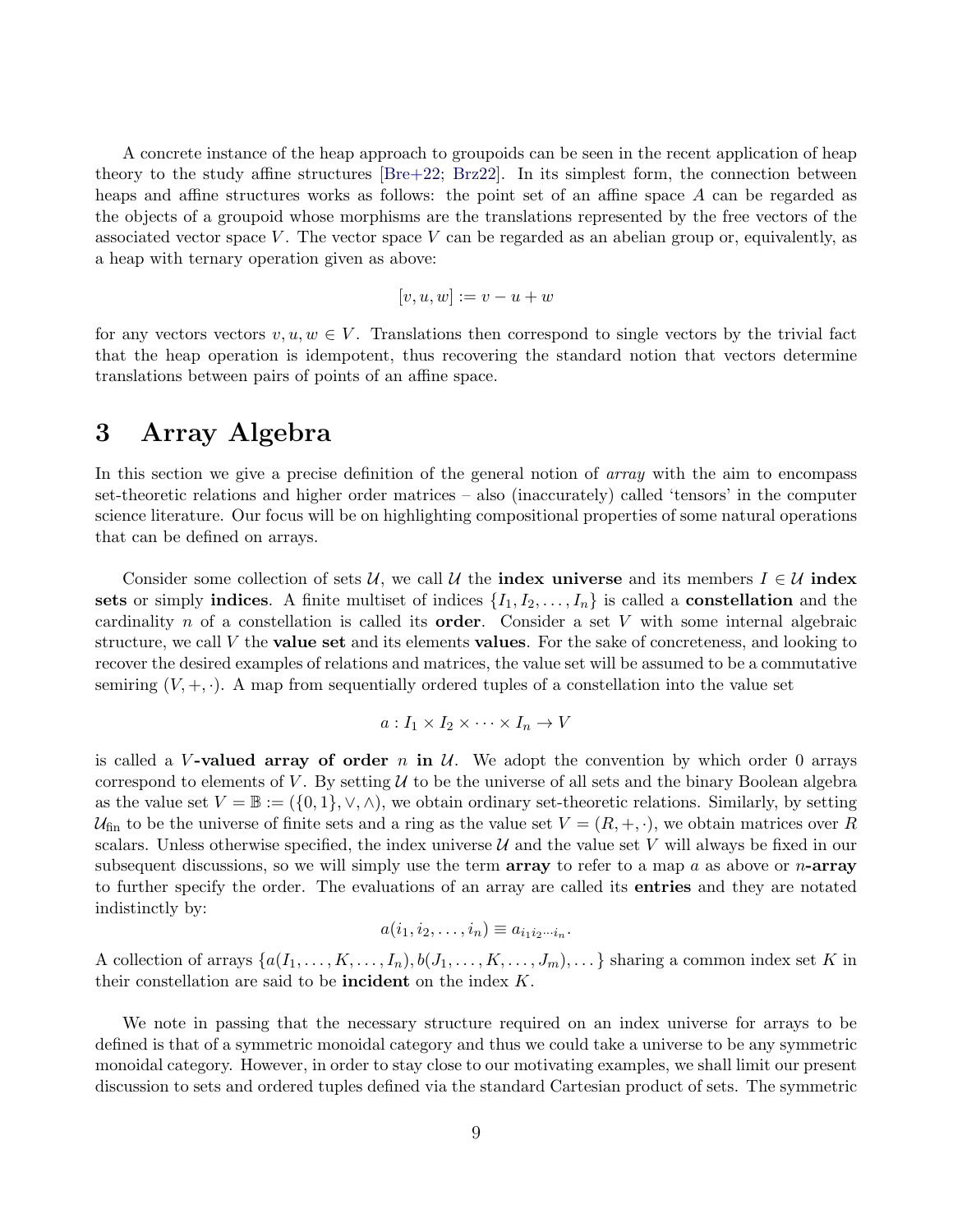monoidal structure of the index universe induces the following natural index manipulation operations on arrays:

• Reordering. The braiding isomorphisms of the index universe induce natural bijections of Cartesian products of indices:

$$
\varphi_{\sigma}: I_1 \times I_2 \times \cdots \times I_n \to I_{\sigma(1)} \times I_{\sigma(2)} \times \cdots \times I_{\sigma(n)}
$$

where  $\sigma \in S_n$  is a permutation of the sequentially ordered indices. Given an *n*-array a as above, the bijections  $\varphi_{\sigma}$  define new *n*-arrays via pullback:

$$
a^{\sigma} := a \circ \varphi_{\sigma}^{-1}.
$$

The  $|S_n|$  n-arrays  $a^{\sigma}$  are called the **reorderings** of a and they all effectively carry the same information. When some of the indices are identical  $I_1 = I_2 = \cdots = I$  the reordering operation together with the automorphism group of the value set give the basis for the discussion of array symmetry as equivariance. The general study of array symmetry will be pursued in future work.

• Flattening. The associativity isomorphisms of the Cartesian product of sets allow to formally rewrite arrays as lower order arrays via the definition of multi-indices. For instance, given a *n*-array *a* as above, we could regard  $I_1 \times I_2 =: I$  as a multi-index set and define the **flattened**  $(n-1)$ -array:

$$
\underline{a}: I \times I_3 \times \cdots \times I_n \to V
$$

which formally carries the same information as a.

• Broadening. The canonical projection  $pr_1: I_1 \times I_2 \to I_1$  allows to extend, or broadcast, as it is known in the computer science literature  $[Aba+16]$ , any given array to higher order arrays with redundant entries. For example, given a n-array a as above and an index set  $J \in \mathcal{U}$ , we can define the broadened array

$$
\overline{a}: I_1 \times I_2 \times \cdots \times I_n \times J \to V
$$

simply by pullback with the projection

$$
\overline{a} := a \circ \operatorname{pr}_1
$$

where the  $n$  first indices of the Cartesian product are grouped together as a single factor.

• Slicing. Given an *n*-array  $a$  as above we can obtain lower order arrays by currying index values. For instance, let some element of the first index set  $j \in I_1$ , then the map

$$
a(j,-,\ldots,-): I_2 \times \cdots \times I_n \to V
$$

is clearly a  $(n-1)$ -array. In general, currying  $m \leq n$  index values produces a  $(n-m)$ -array called a m-slice of the original array a. The n-slices of a n-array correspond to its entries.

Combining these index manipulations gives considerable freedom in the explicit indexation of high order arrays. In practice, however, we shall only use these operations for the sake of notational concision and to highlight compositional patterns that could otherwise be obscured.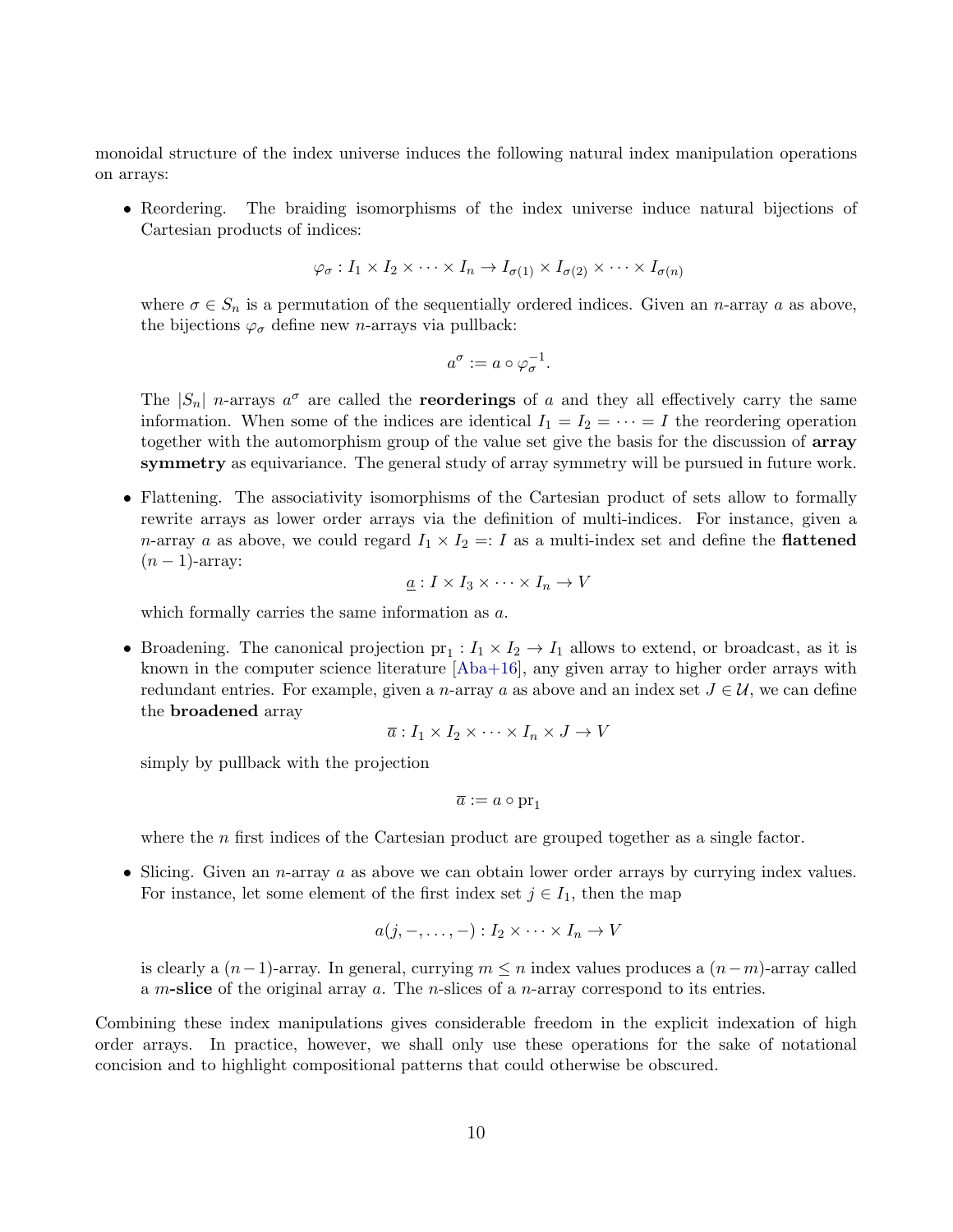The singled-out values corresponding to the additive and multiplicative identities of the semiring  $(V, +, \cdot)$  allow to define special arrays: an **empty array** or **zero array** is a constant array with value  $0 \in V$  and a **full array** or **Hadamard array** is a constant array with value  $1 \in V$ , by slight abuse of notation we may denote them by 0 and 1 respectively if the context does not lead to confusion. Consider a single index set  $I \in \mathcal{U}$ , *n*-arrays of the form

$$
a: I \times I \times \stackrel{n}{\cdots} \times I \to V
$$

are called **regular arrays**. The regular empty and full *n*-arrays are denoted  $0<sub>n</sub>$  and  $1<sub>n</sub>$  respectively. Exploiting the fact that all indices of a regular array are identical, we define the identity array or **Kronecker array**  $\delta_n$  as follows:

$$
\delta_n(i_1, i_2, \dots, i_n) = \begin{cases} 1 & \text{if } i_1 = i_2 = \dots = i_n \\ 0 & \text{otherwise.} \end{cases}
$$

The semiring binary operations on the value set  $(V, +, \cdot)$  induce array operations of varying degree of compatibility with the index structure of arrays. The most strictly compatible operations are entry-wise addition  $+$  and entry-wise multiplication  $\cdot$  defined in the obvious way as binary operations of arrays over the same constellation of indices. The zero and Hadamard arrays act as the additive and multiplicative neutral elements, respectively, with respect to these operations. More generally, given a collection of incident arrays

$$
a_1, a_2, \ldots, a_N
$$

over constellations of indices

$$
\{I_1, \ldots, P, \ldots, I_{n_1}\}, \{J_1, \ldots, P, \ldots, J_{n_2}\}, \ldots, \{K_1, \ldots, P, \ldots, K_{n_N}\}\
$$

all sharing at least one common incident index  $P$ , an additive incidence is a new array whose entries are given by:

$$
a_1(i_1,\ldots,l,\ldots,i_{n_1})+a_2(j_1,\ldots,l,\ldots,j_{n_2})+\cdots+a_N(k_1,\ldots,l,\ldots,k_{n_N}).
$$

Similarly, a **multiplicative incidence** is an array whose entries are:

$$
a_1(i_1,\ldots,l,\ldots,i_{n_1})\cdot a_2(j_1,\ldots,l,\ldots,j_{n_2})\cdot\cdots\cdot a_N(k_1,\ldots,l,\ldots,k_{n_N}).
$$

The order of the array resulting from either incidence operation is:

$$
\sum_{s=1}^{N} n_s - N + 1.
$$

Unless otherwise specified, an **incidence** of arrays will refer to a multiplicative incidence as defined above. The number of incident arrays  $N$  is called the **arity** of the incidence. Unary incidences, that is, when only a single array is considered, i.e.  $N = 1$ , correspond to the identity operation on arrays.

Despite there being multiple ways to define array operations that combine semiring addition and multiplication, we shall restrict our attention to the operations that directly generalize binary relation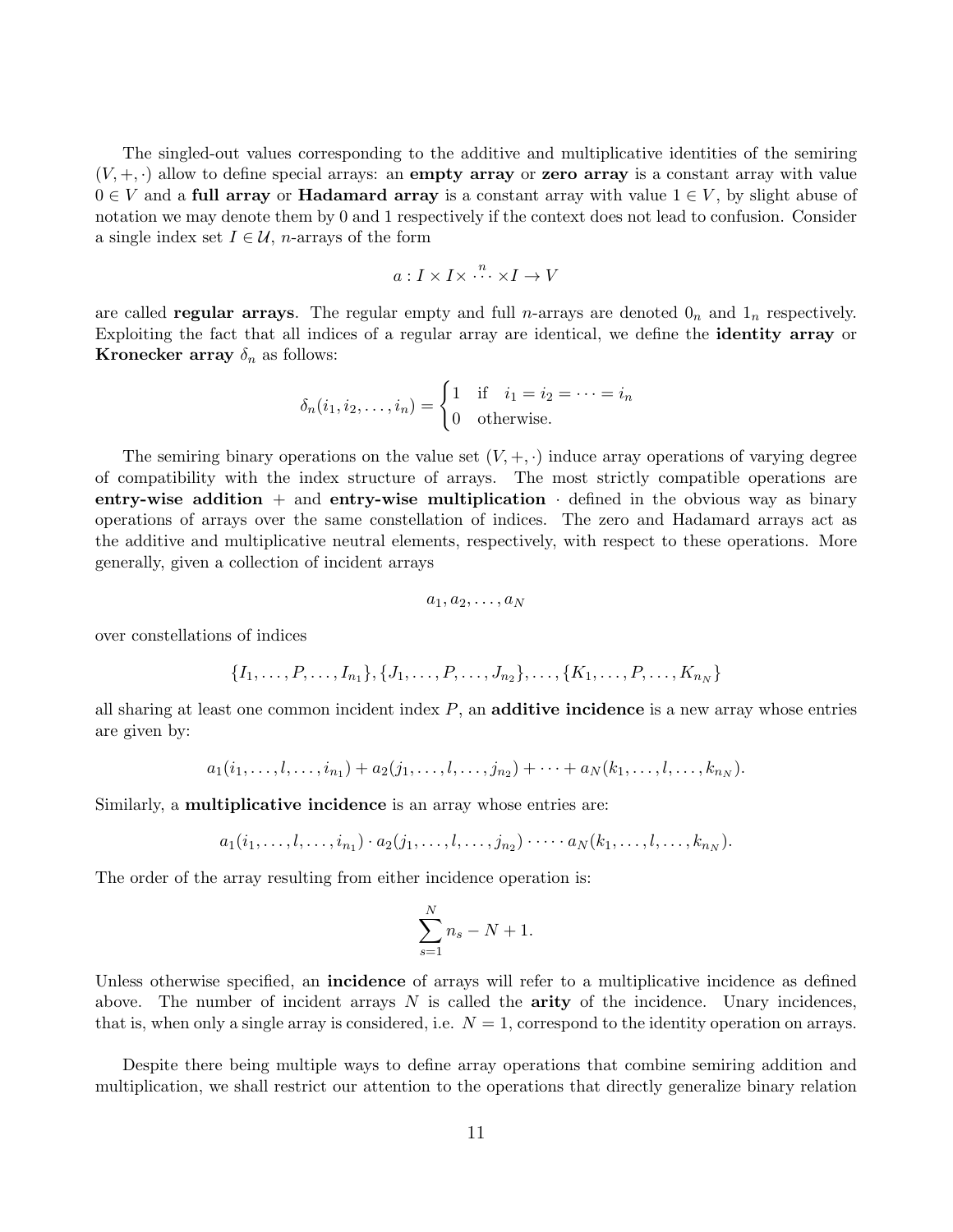composition and matrix multiplication. Consider two binary relations  $a \subset X \times Y$  and  $b \subset Y \times Z$ , then the standard definition of composition of relations  $c = b \circ a$  via the existence of intermediary elements can be formally expressed in terms of the operations of the Boolean algebra ( $\mathbb{B}, \vee, \wedge$ ) as follows:

$$
c_{xz} := \bigvee_{y \in Y} a_{xy} \wedge b_{yz}.
$$

Similarly, in the case of matrices over some ring  $(R, +, \cdot)$ , given a matrix  $a_{ij}$  over indices  $I \times J$  and a matrix  $b_{jk}$  over indices  $J \times K$ , matrix multiplication is defined by the formula:

$$
c_{ik} := \sum_{j \in J} a_{ij} \cdot b_{jk}.
$$

When relations and matrices are regarded as arrays over a semiring, the above formulas are formally identical. This operation for a pair of 2-arrays, commonly called a contraction of indices in the physics literature [\[Wal10\]](#page-40-0), suggests the definition of the following more general operation: given a collection arrays

$$
a_1, a_2, \ldots, a_N
$$

over constellations of indices

$$
\{I_1, \ldots, P, \ldots, I_{n_1}\}, \{J_1, \ldots, P, \ldots, J_{n_2}\}, \ldots, \{K_1, \ldots, P, \ldots, K_{n_N}\}\
$$

all sharing at least one common index  $P$ , a **contraction** is a new array whose entries are given by:

$$
\sum_{p\in P} a_1(i_1,\ldots,p,\ldots,i_{n_1})\cdot a_2(j_1,\ldots,p,\ldots,j_{n_2})\cdot\cdots\cdot a_N(k_1,\ldots,p,\ldots,k_{n_N}).
$$

The order of the array resulting from the contraction is:

$$
\sum_{s=1}^{N} n_s - N.
$$

Similarly to incidences, we shall call the number arrays  $N$  the **arity** of the contraction. Note that our definition of contraction generalizes the standard pair-wise contraction of tensor components commonly used in multilinear algebra [\[Wal10;](#page-40-0) [AMR12\]](#page-40-1) and tensor networks [\[BB17;](#page-40-2) [ONU21\]](#page-41-1), and the pair-wise composition of relations [\[Bur91;](#page-39-0) [Beh13\]](#page-40-3), by allowing for several arrays to be simultaneously contracted over a single common index. In particular, just as pair-wise contraction of indices is intimately connected to the notion of duality, i.e. distinctions of covariant and contravariant indices, manifesting at the level of 1-arrays as the usual dot product of vectors

$$
\sum_{p\in I} v_p \cdot w_p,
$$

a ternary contraction of indices corresponds to the generally poorly understood notion of triality [\[Bae01\]](#page-40-16), manifesting at the level of 1-arrays as the ternary dot product of vectors

$$
\sum_{p\in I} v_p \cdot w_p \cdot u_p.
$$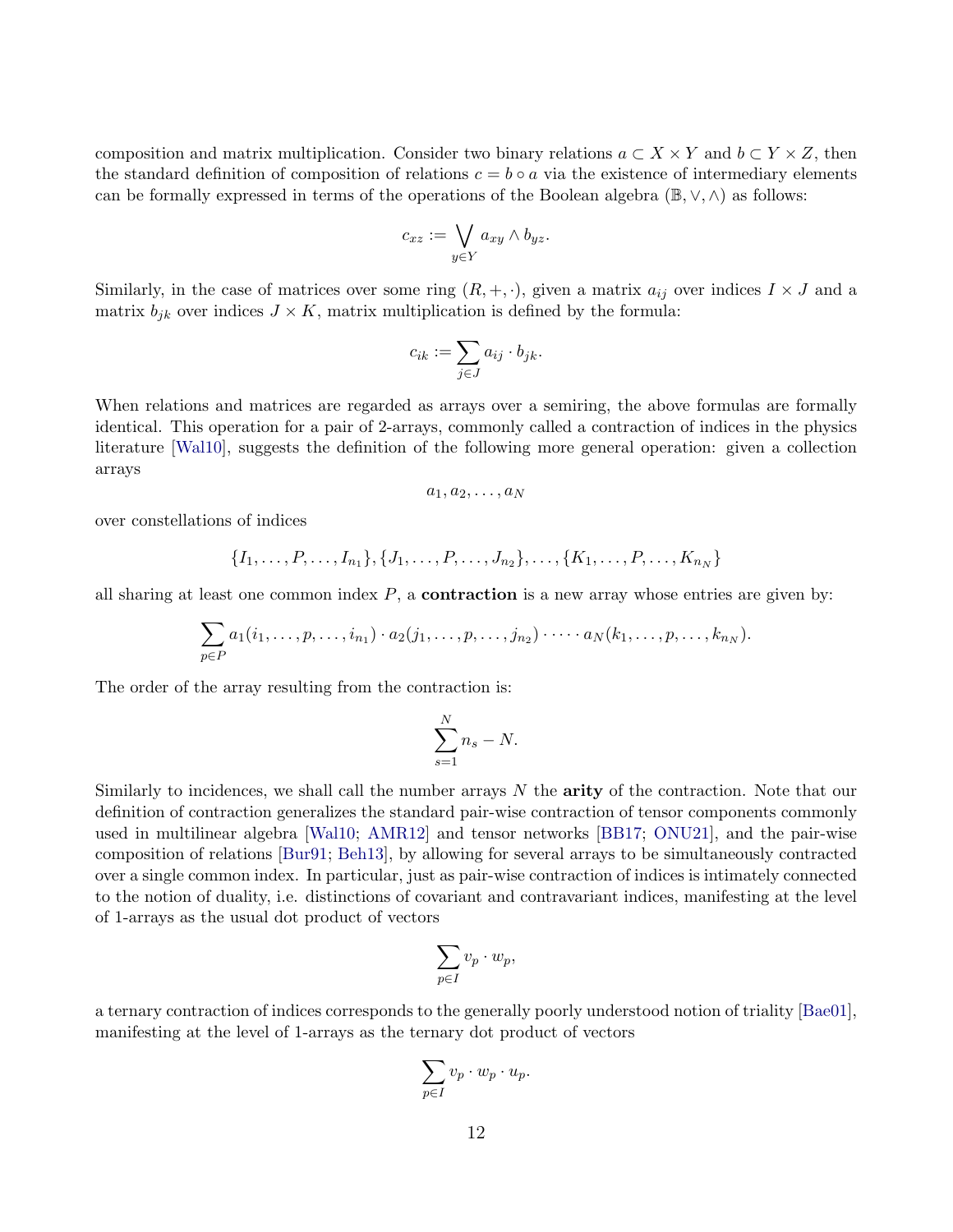Furthermore, our definition allows for unary contractions, i.e.  $N = 1$ , where a single index of a *n*-array a is summed over

$$
\sum_{p\in I_k} a(i_1,\ldots,i_{k-1},p,i_{k+1}\ldots,i_n)
$$

to give a (n−1)-array. Unary contractions for B-valued 2-arrays correspond to the standard projections of binary relations, particularly, the domain and image of functions between sets. An obvious but important observation is that a general  $N$ -ary contraction of arrays reduces to a (multiplicative)  $N$ -ary incidence and a unary contraction of the incident index. Conceptually, the difference between an incidence and a contraction is whether the information of common indices is preserved or collapsed. This is clearly illustrated in the case of binary relations sharing a common set: given two binary relations  $a \subset X \times Y$  and  $b \subset Y \times Z$ , the incidence and contraction operations define the relations

$$
i_{xyz} := a_{xy} \wedge b_{yz}
$$
 and  $c_{xz} := \bigvee_{y \in Y} a_{xy} \wedge b_{yz}.$ 

respectively. The relation resulting from the incidence operation is a ternary relation  $i \subset X \times Y \times Z$ collecting all the trios  $(x, y, z)$  such that y is an intermediary element between x and z, whereas the relation resulting from the contraction is a binary relation  $c \subset X \times Z$  collecting the pairs  $(x, z)$  for which there exists at least one intermediary element between  $x$  and  $z$ .

Our definitions of array incidence and contraction may be slightly generalized to account for standard matrix operations such as traces or tensor products. We define self-incidences and self-contractions by allowing more than one index in each input array to be operated simultaneously in a single index incidence or contraction. A trace is then a two-index self contraction. The tensor product of arrays is simply defined by parallel multiplication, i.e. an incidence product with no common indices. For instance, the tensor product of a 1-array v, a 2-array m and a 3-array a results in a 6-array t as follows:

$$
t(i, j, k, l, n, m) := v(i) \cdot m(j, k) \cdot a(l, n, m).
$$

Our choice of terminology for identity arrays is vindicated by their behaviour with respect to array operations. Firstly, identity arrays form incidence and contraction subalgebras, i.e. any incidence or contraction of several identity arrays gives an identity array of the appropriate order, and they act as neutral elements in contractions with generic arrays. To illustrate these properties we note:

$$
\delta_2(i,j) \cdot \delta_2(j,k) = \delta_3(i,j,k)
$$

$$
\sum_{p \in I} \delta_3(i,j,p) \cdot \delta_3(p,k,l) = \delta_4(i,j,k,l)
$$

Secondly, identity arrays act as neutral elements with respect to contraction. For example, given an arbitrary n-array a, it follows that

$$
\sum_{p\in I} \delta_2(j,p) \cdot a(i_1,\ldots,p,\ldots,i_n) = a(i_1,\ldots,j,\ldots,i_n).
$$

Furthermore, contractions with identity arrays recover self-contractions:

$$
\sum_{p\in I}\sum_{q\in I}\delta_2(p,q)\cdot a(i_1,\ldots,p,\ldots,q,\ldots,i_n)=\sum_{p\in I}a(i_1,\ldots,p,\ldots,p,\ldots,i_n).
$$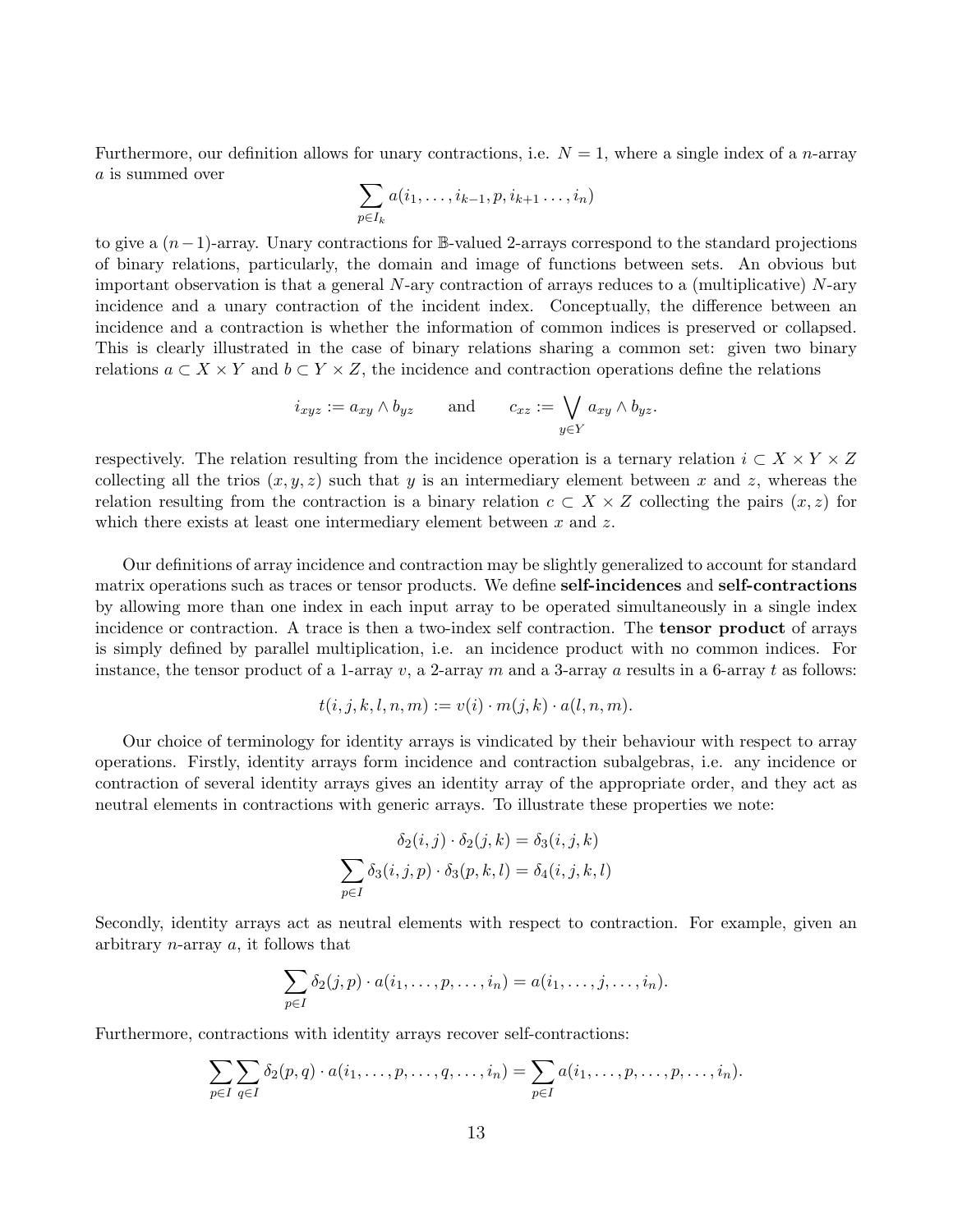Identity arrays define higher order diagonal extensions of arbitrary arrays via incidence or contraction. For example, given a 1-array  $v$ , regarded as a component vector, it is easy to see that the 2-array resulting from incidence with the identity 2-array

$$
m(i,j) := v(i) \cdot \delta_2(i,j)
$$

corresponds to the components of a square diagonal matrix  $m$  with diagonal entries given by the components of v. The array  $m$  is called a diagonal extension of the array v. Unary contractions reverse diagonal extensions, as seen in the example above:

$$
v(i) = \sum_{p \in I} v(p) \cdot \delta_2(p, i) = \sum_{p \in I} v(i) \cdot \delta_2(i, p).
$$

Equivalently, the diagonal extension  $m$  can be defined via contraction with the identity 3-array

$$
m(i,j) = \sum_{p} v(p) \cdot \delta_3(i,j,p)
$$

which can be similarly reverted by unary contractions to give back the 1-array  $v$ . Combining simultaneous contraction and incidence operations with identity arrays recovers self-incidences: for a 3-array a on indices  $I \times I \times J$  we can readily check:

$$
a(i, i, j) = \sum_{p \in I} \delta_2(i, p) \cdot a(i, p, k).
$$

The distributivity property of the value semiring  $(V, +, \cdot)$  ensures that more general operations involving multiple simultaneous incidences and contractions between several arrays may be constructed. Any well-defined procedure that outputs a single array from a given collection of arrays is called an array multiplication and the number of arrays involved in the multiplication is called its arity. Keeping track of the index structure of general multiplications quickly becomes a notational challenge as the order of arrays increases. The study of higher order array operations calls for a specific notational framework that can enable the systematic treatment of conformability conditions between arrays and the positions of common indices.

#### <span id="page-13-0"></span>4 The Plex Formalism

In this section we shall develop the graphical notation that allows us to visualize array algebra operations. Our general approach is motivated by higher order generalizations of the notion of category via what we call 'plex algebra'. Although the scope of the present work will only require a very limited use of plex algebra, we shall briefly outline the general ideas here and leave their concrete application to the study of associativity and semiheaps for later sections.

We start by articulating the central notion of 'plex'. Consider the array algebra setting presented at the start of Section [3](#page-8-0) where we take a universe of index sets U and a value semiring  $(V, +, \cdot)$ . Given a constellation of indices  $I_1, \ldots, I_n \in \mathcal{U}$ , a plex of order n or n-plex is a formal assignment of values to each collection of n separate index elements  $\{i_1, \ldots, i_n\}$ . By using the braiding isomorphisms of the symmetric monoidal structure on the universe of index sets a plex can be defined as an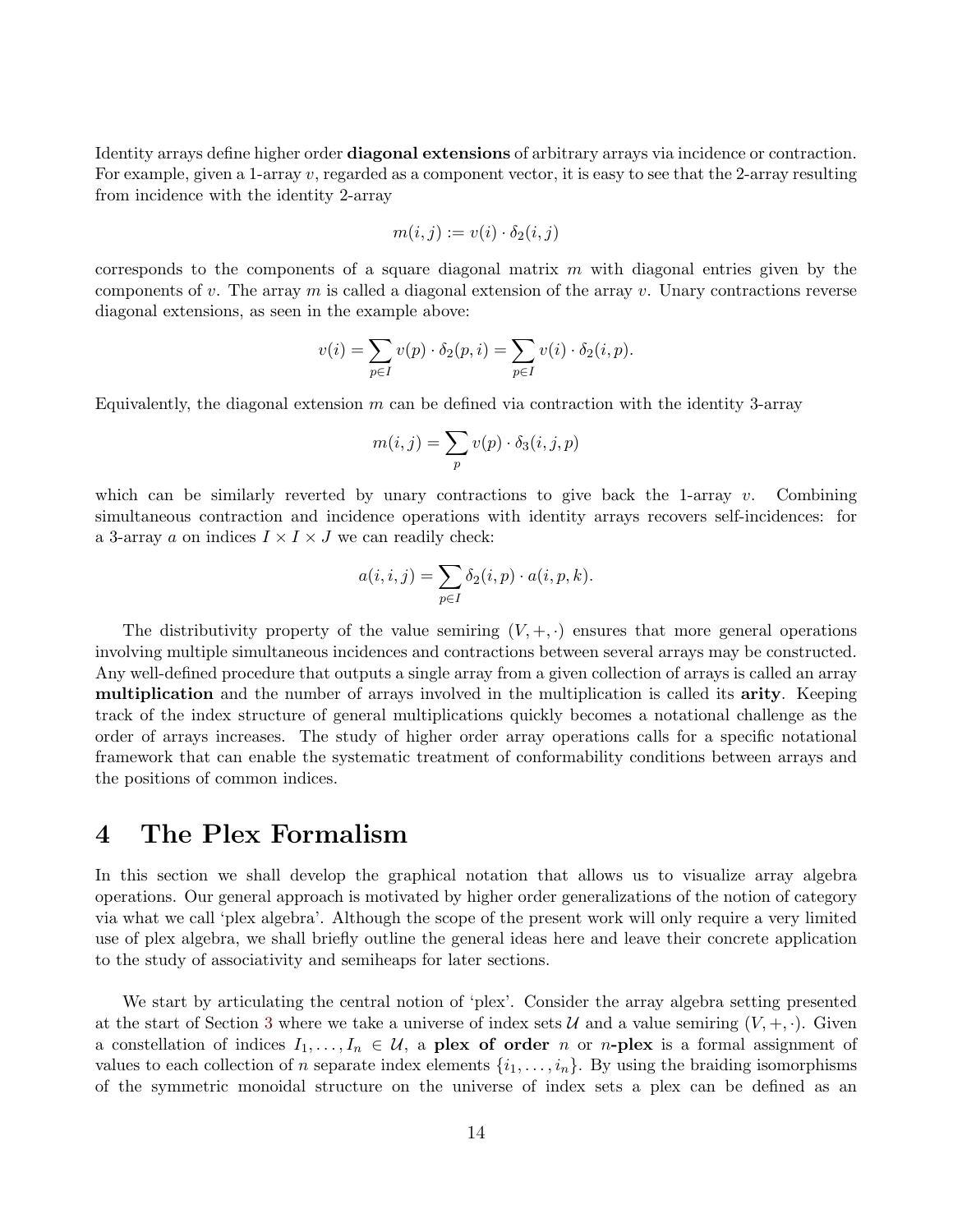equivalence class of an array under reorderings. Accordingly, 'plex' is a slightly more elementary notion than 'array', as it encodes the same entry-value assignment but without the information of the particular sequential order of its indices. Under this interpretation, plexes could also be called pre-sequential arrays. The choice of a representative array in a reordering equivalence class is called a sequentialization of a plex. Evidently, there are  $|S_n|$  generically distinct sequentializations of a *n*-plex.

The main motivation to de-emphasize array sequentiality is notational parsimony when describing general index operations. Our goal is to establish a diagrammatic notation for array multiplication that faithfully captures the information of conformability, i.e. minimal conditions of existence of common indices among the arrays being operated, and topology, i.e. the precise locations of the common indices. The standard set-theoretic notion of hypergraph [\[Bre13\]](#page-40-17) suggests a clear way to proceed: index sets are represented by vertices and *n*-plexes are represented by hyperedges on  $n$ vertices. Conformability data is captured in a hypergraph and operations are specified by labels on the vertices and hyperedges of the hypergraph. Such representations are called plex diagrams. Let us articulate the details of this diagrammatic formalism.

A plex is graphically depicted by a polytope whose the interior represents the entry-value assignment, typically with an alphabetic label that identifies the plex, and whose vertices represent the indices. Here are some examples of low order plexes:



Note that only interiors and vertices of polytopes represent relevant information in plex diagrams, highlighted edges or faces, like in the 4-plex above, will only be used as visual aid. When working with low order plexes  $(n \leq 3)$  we use polytope representations that correspond to topological simplices, as shown in the four examples above where a n-plex is graphically depicted as a  $(n-1)$ -simplex. Due to the inherent limitations of 2- and 3-dimensional graphics, non-simplicial representations are preferred for plexes of order 4 and higher. For instance, a 4-plex  $c$  can be represented in two equivalent ways:



Labels will be used flexibly: they will often be omitted and, depending on the particular emphasis of the plex diagram, vertices may indistinctly carry index element labels or index set labels.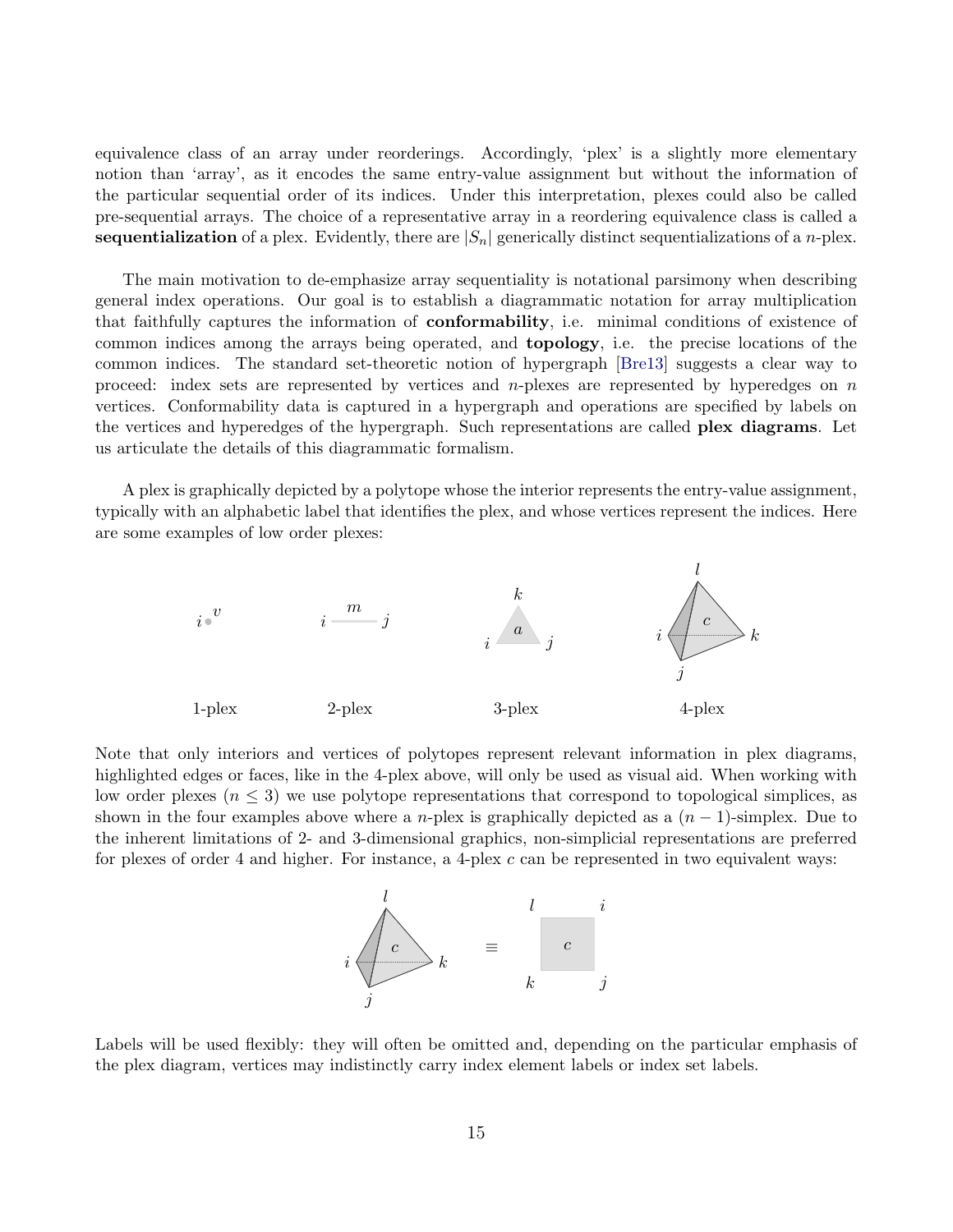Index manipulations can be conveniently expressed by graphically altering plexes. Order-decreasing operations such as flattening and slicing are expressed by collapsing a plex along some of its vertices or edges, respectively, and order-increasing operations such as broadening are expressed by inscribing a plex onto a ghost plex of a larger order. Here is a diagrammatic example of a 3-plex flattening into a 2-plex and a 2-plex broadened into a 3-plex:



The array operations introduced in Section [3](#page-8-0) generalize to plexes in a natural way via quotienting by reordering isomorphisms. An operation defined on plexes as the pre-sequential manifestation of some array multiplication will be called a **plex product** and the number of input plexes will be called the **arity** of the plex product. A plex product that is order-preserving, i.e. *n*-plex inputs give a *n*-plex output, will sometimes be called a plex composition. For the remainder of this section we show how plex diagrams capture plex products.

We begin by considering entry-wise operations, which can be simply denoted at the level of labels. For example, entry-wise addition of 2-arrays can be written as



similarly, **entry-wise multiplication** of 3-arrays can be written as



The main use case for plex diagrams are general array multiplications which may involve several simultaneous incidences and contractions. The notational challenge that we face is to faithfully represent common indices among a given collection of plexes or arrays. Our approach is to portray index incidence data as the adjacency data of a hypergraph whose hyperedges represent plexes and whose vertices represent indices. Diagrammatically, we shall render hypergraphs as collections of juxtaposed polytopes where bare vertices, i.e. not carrying any graphical markings, shall represent distinct indices and polytope interiors shall represent plexes. Following this recipe, the incidence operation is represented simply by attaching plexes by their common indices. For instance, given a 2-plex  $m$  and a 3-plex  $a$  with one index in common their incidence product is written as

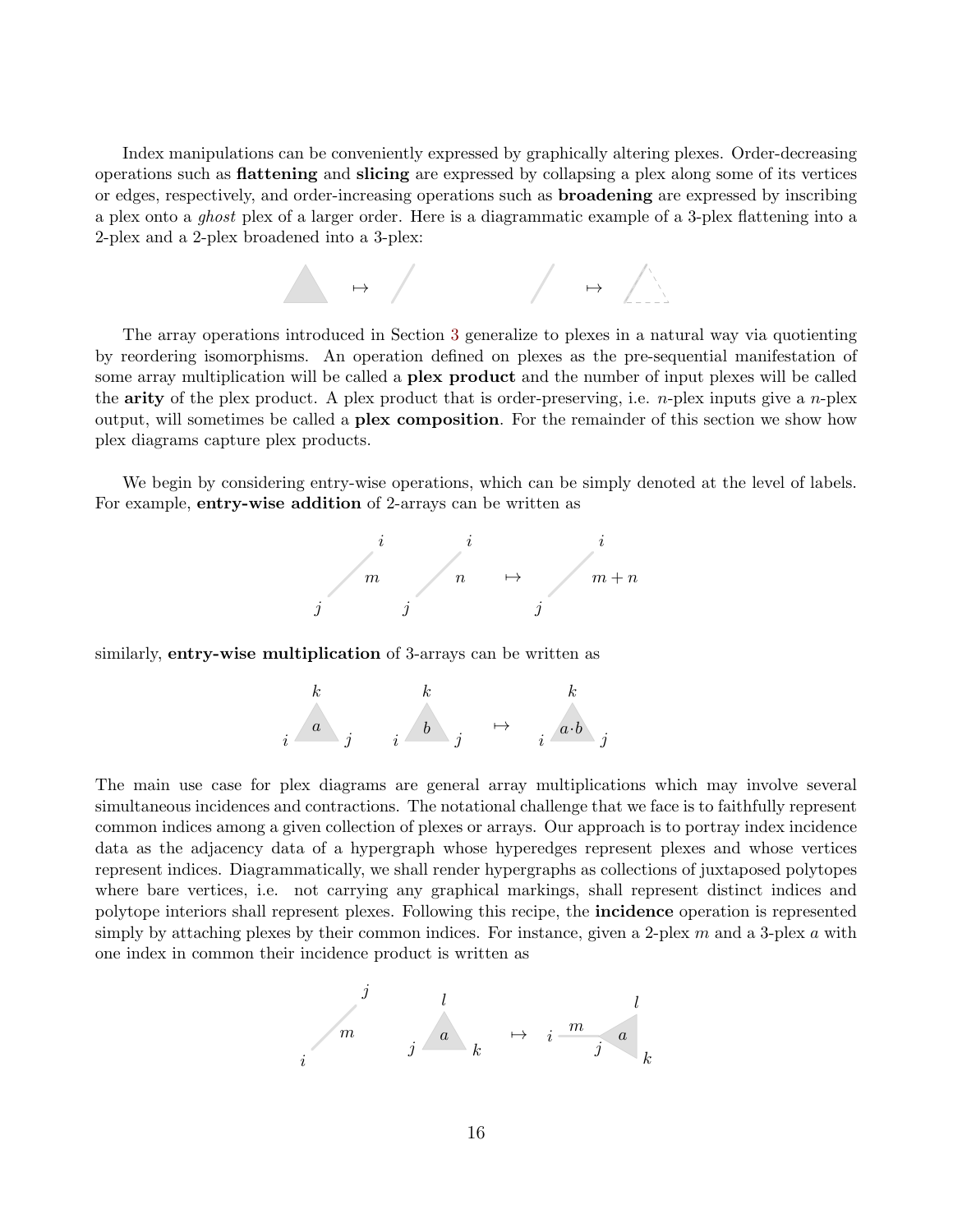the output is a 4-plex, as explicitly indicated by the four vertex labels. To recover an incidence array operation from this plex diagram we must choose sequentializations for the plexes  $m$  and  $a$ . By setting  $m_{ij}$  as a 2-array and  $a_{jlk}$  as a 3-array we have the following equivalence:

$$
i \frac{m}{j} a \bigg|_k = m_{ij} \cdot a_{jlk}
$$

If no sequentializations are specified, the plex diagram alone encapsulates as many sequentially inequivalent array operations as there are index permutations of each array involved in the operation

$$
i \frac{m}{j} \quad a \quad = \quad \{m_{ij} \cdot a_{jlk}, m_{ji} \cdot a_{jlk}, m_{ij} \cdot a_{jkl}, m_{ij} \cdot a_{ljk}, \ldots\}
$$

The  $12 = |S_2| \cdot |S_3|$  sequentially inequivalent array operations in brackets above all share two features: conformability, i.e. the fact that there is one common index between  $m$  and  $a$ , and topology, i.e. the fact that a single index of m is incident with a single index of a; this is precisely the data that plex diagrams aim to encode. Here are some examples of plex diagrams representing multiple incidence operations together with their corresponding array expressions in a particular sequentialization, and the total order of the resulting plex:



Note that index labels at the vertices could be omitted without loss of information, this will always be the case as long as plex diagrams depict simple hypergraphs, i.e. when no two distinct hyperedges are allowed to be defined by the same set of vertices. Unless otherwise indicated, we shall always consider plex diagrams of this kind.

Following our observation in Section [3](#page-8-0) that a general array contraction can be specified by an incidence followed by a unary contraction on the incident index, a contraction of plexes is depicted simply by adding a marking on the incident index to be contracted. For example, the contraction product of a 2-plex m and a 3-plex a with one index in common is written as

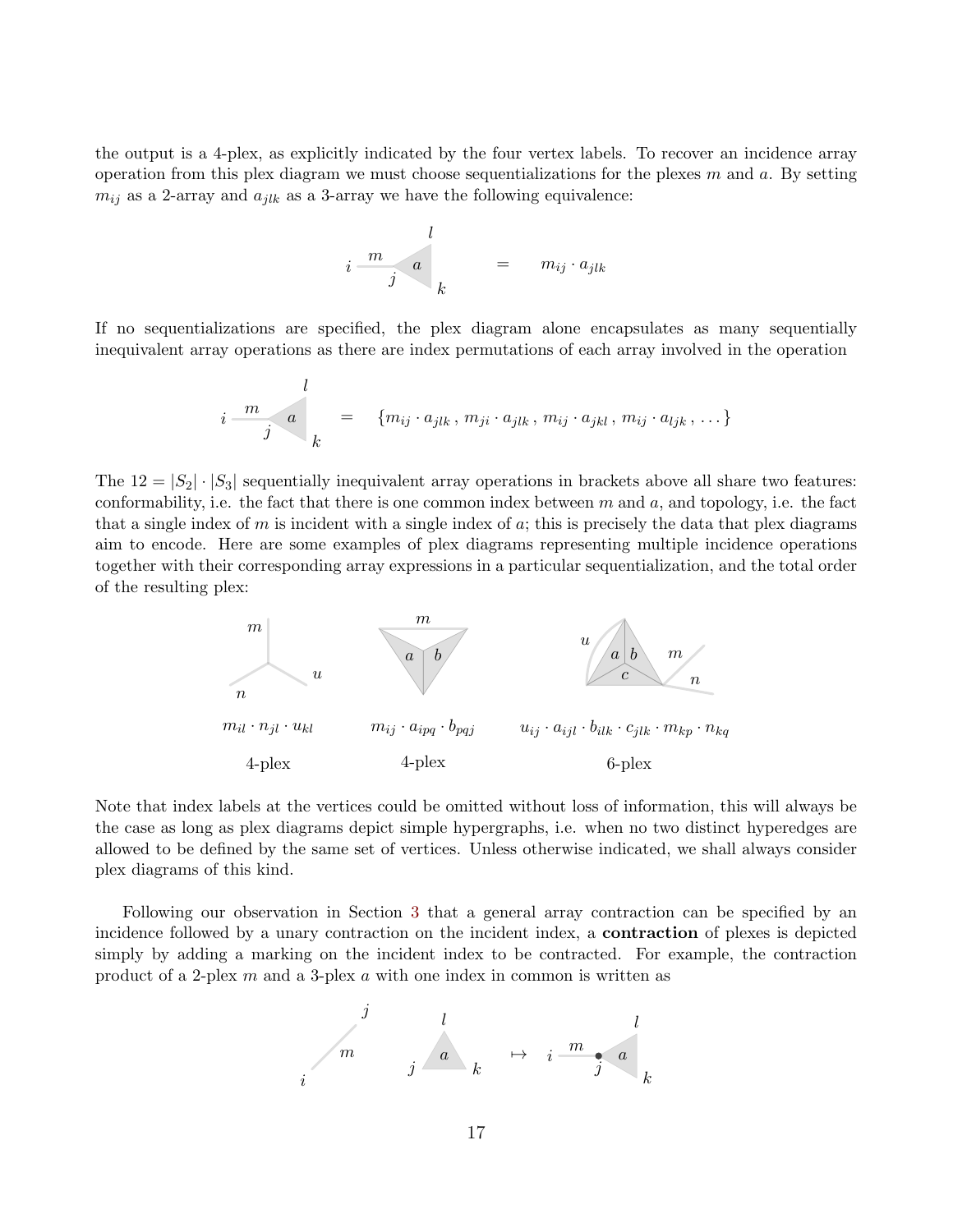and by choosing a sequentialization we get

$$
i \frac{m}{j} \stackrel{\text{d}}{=} \sum_j m_{ij} \cdot a_{jlk}
$$

The plex diagram of the contraction product encodes all the sequentially inequivalent array contractions resulting from the different choices of sequentializations of  $m$  and  $a$ . Contraction, indicated by the dot marking on a vertex, effectively removes an index in a plex diagram. This contrasts with incidence which preserves all indices of the input plexes. This can be clearly illustrated by the following diagrammatic equations for 2-plex products:



Unary contractions are simply denoted by a plex with a marked vertex, as illustrated by the following diagrammatic equations:



A general plex product is thus uniquely specified by a plex diagram corresponding to a simple connected hypergraph with vertex markings. The order of the resulting plex is easy to assess at a glance since the indices correspond to the unmarked vertices i.e. unaltered and incident indices, which we call the **free indices** of the plex diagram. Sometimes it will also be useful to distinguish between the indices that are operated in some way, i.e. incident or contracted, from the unaltered ones, the former are called internal indices and the latter are called external indices. Here are some plex diagrams representing general plex products together with their corresponding array expressions in a particular sequentialization, and the total order of the resulting plex:



We should remark at this point that the fact that plex diagrams faithfully encode general plex products (or array multiplications up to sequentialization) is directly dependent on the algebraic properties of the value commutative semiring  $(V, +, \cdot)$ . In particular, we note that all the defining axioms of associativity, commutativity and distributivity of the binary operations in  $(V, +, \cdot)$  are required for a general plex product to be uniquely defined from a plex diagram.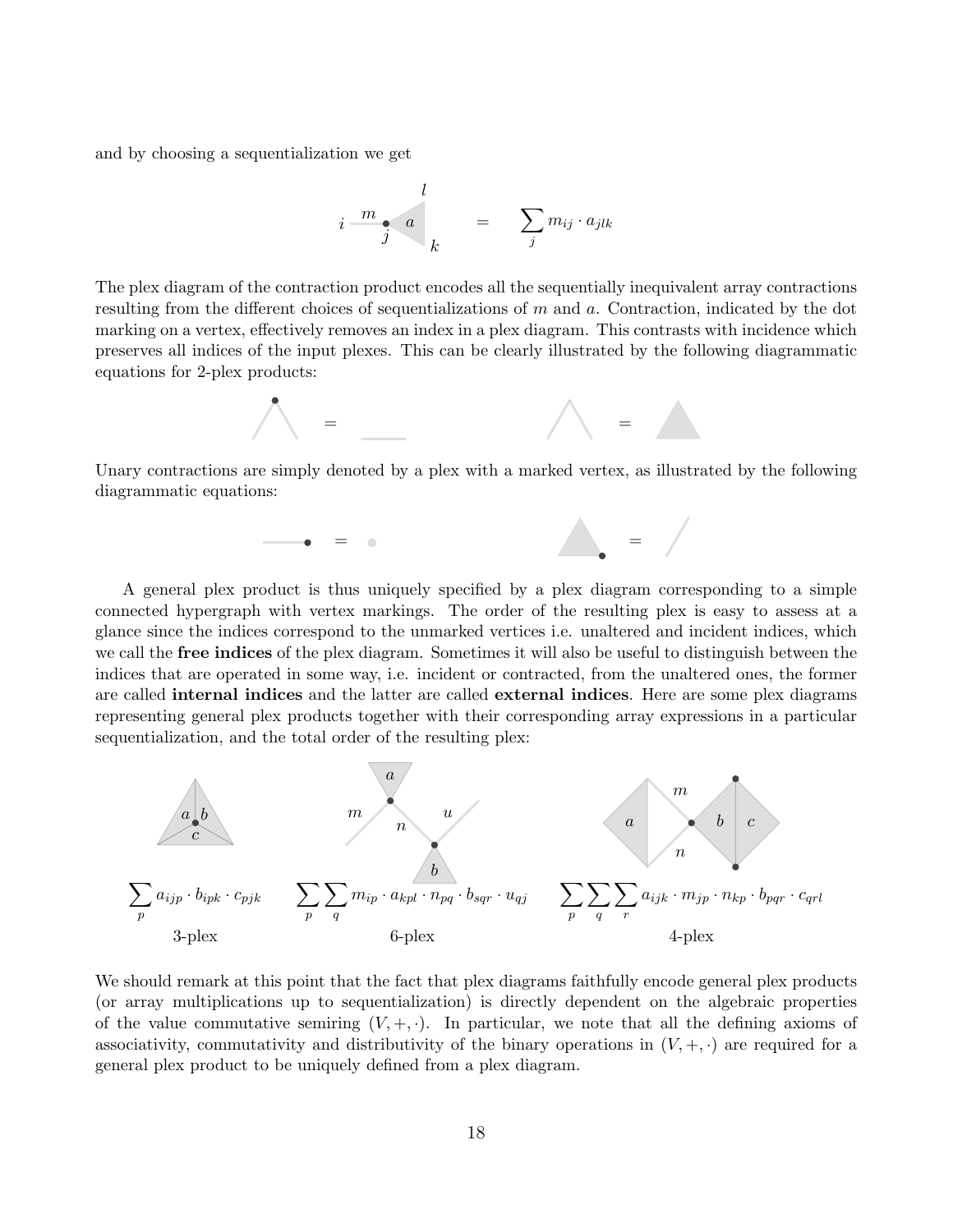Distinct vertices in a plex represent separate indices but they may belong to the same index set. In the extreme case of a constellation consisting of multiple copies of the same index set, the reordering class of a regular array defines a regular plex. When a plex has repeated index sets in its constellation we use vertex labels as index sets or index values interchangeably to emphasize domain or index element names respectively. For instance, given a regular 4-plex  $c$  on an index set I we write both



Plex diagrams representing products of regular plexes (or any plex product involving several copies of the same index) are subject to additional freedom and several generically distinct algebraic operations can be defined from the same plex diagram. This can be illustrated by the following contraction of a pair of 3-plexes:



Since the 3-plexes share two indices on the same index set  $J$ , the plex diagram does not faithfully capture which of the two  $J$  indices of each plex are being contracted. In this case, there are two possibilities, which appear as a permutation of contracted indices when expressed in array notation after choosing a sequentialization:

$$
\sum_{p,q \in J} a_{ipq} \cdot b_{pqk} \qquad \text{or} \qquad \sum_{p,q \in J} a_{iqp} \cdot b_{pqk}.
$$

In general, a plex diagram involving  $n$  copies of the same index set in incidences or contractions defines  $|S_n|$  generically distinct plex multiplications called **twistings**.

The identity arrays  $\delta_n$  defined in Section [3](#page-8-0) generalize to regular *n*-plexes in the obvious way. Identity plexes are special in that they are in 1-to-1 correspondence with their sequentializations since the identity arrays  $\delta_n$  are totally symmetric and thus they are the only members of their reordering classes. Following the category theory convention to represent unique identity morphisms as long equals signs, we write the identity plexes as follows:

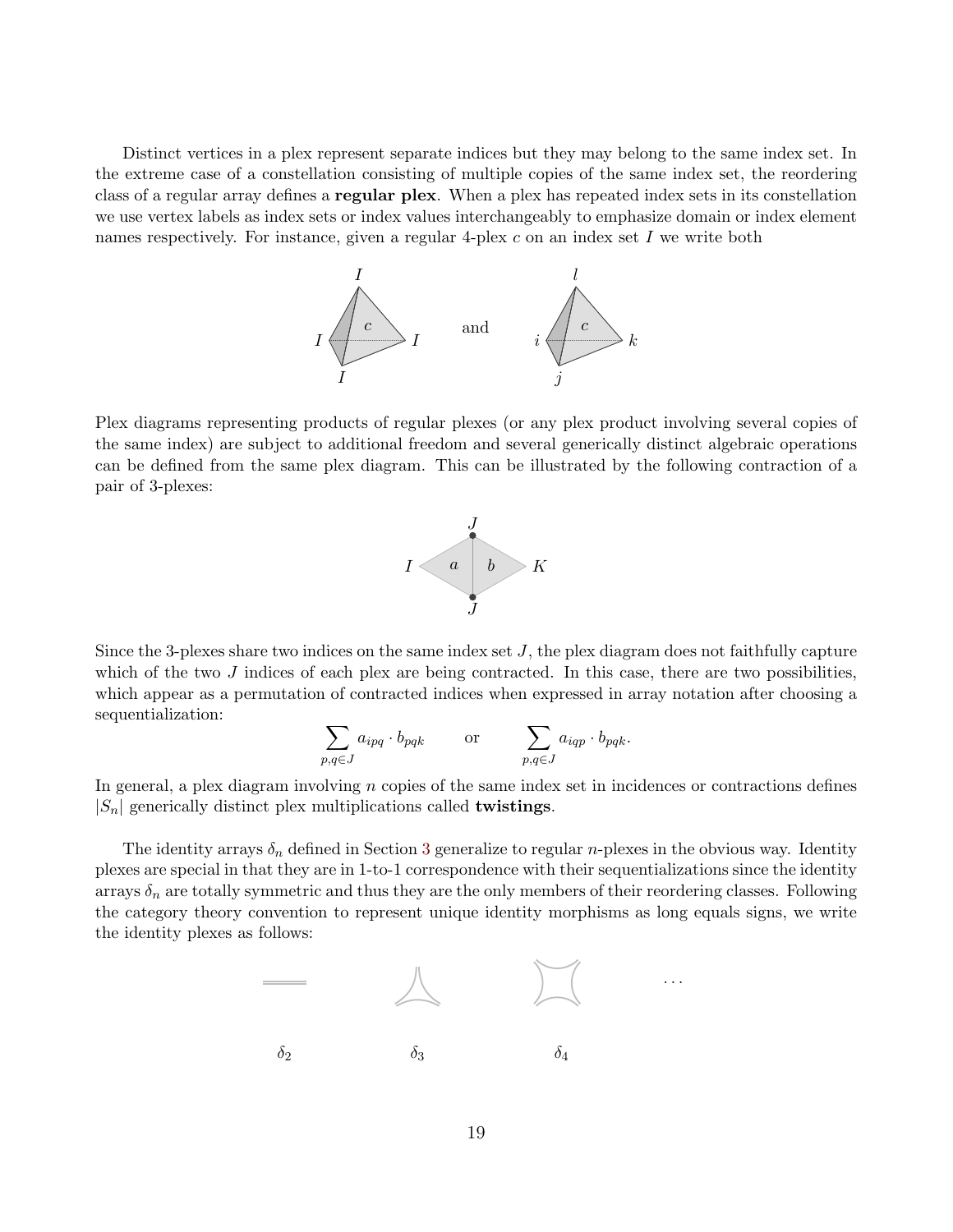Identity plexes form a subalgebra under incidence and contraction. Diagrammatically, this simply expressed as the fact that any (connected) plex diagram involving only identity plexes equals the identity plex of order equal to the number of free indices, for instance:



Attaching identity plexes to a given plex via incidence or contraction generally defines the plex version of **diagonal extension**: given a plex on a constellation of indices  $\{I_1, I_2, \ldots, I_n\}$  we can always define a new plex by taking several copies of an index set  $\{I_1, I_1, \ldots, I_1, I_2, \ldots, I_n\}$  and assigning the zero value  $0 \in V$  to all the non diagonal combinations of  $I_1$  index elements. For instance, given a 3-plex a, the contraction with a single index of the identity 3-plex



defines a 4-plex that encodes the same information as  $a$ . Identity plexes act as **compositionally** neutral elements with respect to contraction. Identity plexes can be inserted into any marked vertex of a plex diagram without altering the outcome, as illustrated by the following diagrammatic equations:



Identity plexes are also useful to diagrammatically express self-incidences and self-contractions cleanly. For instance, a self-incidence of a 3-plex a can be written as the simultaneous incidence and contraction with the identity 2-plex

$$
a = \sum_{p} \delta_{ip} \cdot a_{ipk} = a_{iik} = \sum_{p} \delta_{pi} \cdot a_{pik} = a_{ij}
$$

where we have chosen some sequentialization. By further contracting the incident index in the plex diagram we obtain a self-contraction or, in this case, a partial trace, since two indices are being contracted:

$$
\bullet \qquad \qquad = \qquad \sum_p \sum_q \delta_{pq} \cdot a_{pqk} \ = \ \sum_p a_{ppk}
$$

Alternatively, self-incidences and self-contractions may sometimes be diagrammatically expressed by bending or folding plexes so as to bring the vertices which represent incident indexes into contact. This can be illustrated by the following diagrammatic equations expressing the ordinary notion of trace for a 2-array  $m$ :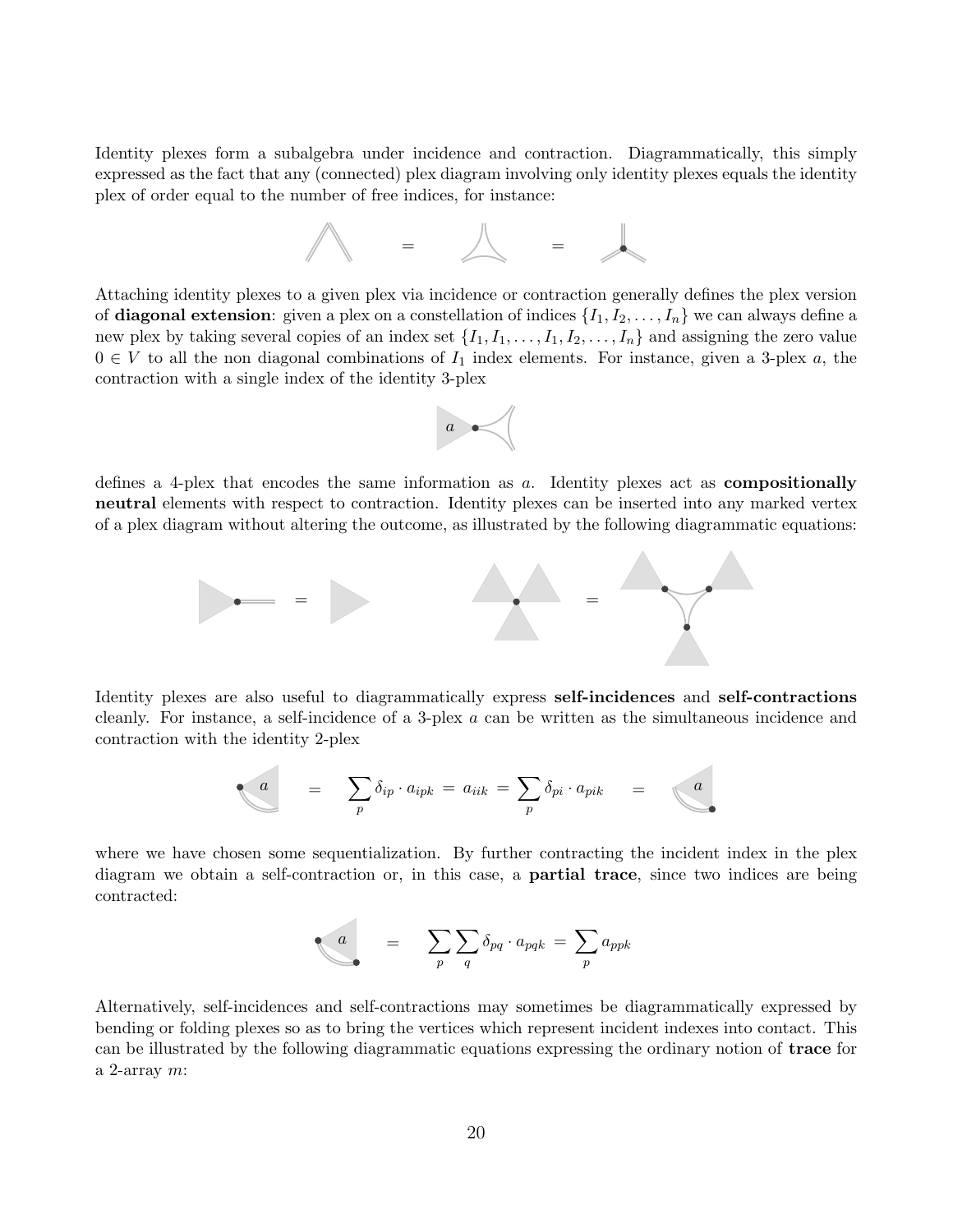$$
m \hspace{0.25cm} m \hspace{0.25cm} m \hspace{0.25cm} m \hspace{0.25cm} m \hspace{0.25cm} m \hspace{0.25cm} m \hspace{0.25cm} m \hspace{0.25cm} m \hspace{0.25cm} m \hspace{0.25cm} m \hspace{0.25cm} m \hspace{0.25cm} m \hspace{0.25cm} m \hspace{0.25cm} m \hspace{0.25cm} m \hspace{0.25cm} m \hspace{0.25cm} m \hspace{0.25cm} m \hspace{0.25cm} m \hspace{0.25cm} m \hspace{0.25cm} m \hspace{0.25cm} m \hspace{0.25cm} m \hspace{0.25cm} m \hspace{0.25cm} m \hspace{0.25cm} m \hspace{0.25cm} m \hspace{0.25cm} m \hspace{0.25cm} m \hspace{0.25cm} m \hspace{0.25cm} m \hspace{0.25cm} m \hspace{0.25cm} m \hspace{0.25cm} m \hspace{0.25cm} m \hspace{0.25cm} m \hspace{0.25cm} m \hspace{0.25cm} m \hspace{0.25cm} m \hspace{0.25cm} m \hspace{0.25cm} m \hspace{0.25cm} m \hspace{0.25cm} m \hspace{0.25cm} m \hspace{0.25cm} m \hspace{0.25cm} m \hspace{0.25cm} m \hspace{0.25cm} m \hspace{0.25cm} m \hspace{0.25cm} m \hspace{0.25cm} m \hspace{0.25cm} m \hspace{0.25cm} m \hspace{0.25cm} m \hspace{0.25cm} m \hspace{0.25cm} m \hspace{0.25cm} m \hspace{0.25cm} m \hspace{0.25cm} m \hspace{0.25cm} m \hspace{0.25cm} m \hspace{0.25cm} m \hspace{0.25cm} m \hspace{0.25cm} m \hspace{0.25cm} m \hspace{0.25cm} m \hspace{0.25cm} m \hspace{0.25cm} m \hspace{0.25cm}
$$

The tensor product of arrays extends to plexes in an obvious way via quotient by reordering. Diagrammatically, the **plex tensor product** corresponds simply to juxtaposition or grouping of plexes as illustrated here:

$$
\begin{array}{ccc}\n & b & k \\
 & j & k \\
i & v & l \\
n & a & m\n\end{array}\n\right\} =\n\begin{array}{ccc}\n & i & n \\
 & b & n \\
 & v \otimes a & m = v_i \cdot b_{jk} \cdot a_{lmn}\n\end{array}
$$

where we have chosen some sequentialization. We note again that the commutativity and associativity properties of the semiring multiplication · are crucial for the tensor product of plexes to be diagrammatically well-defined. Recall that in our convention 0-plexes correspond to elements of the value semiring  $(V, +, \cdot)$ , therefore, the tensor product of 0-plexes with arbitrary plexes corresponds to the standard entry-wise scalar multiplication. Together with entry-wise addition of plexes, this operations make plexes of a fixed order n into a module over the semiring  $(V, +, \cdot)$ . This suggests a compatible use of the notation introduced for tensor products as groupings by simply juxtaposing a semiring element to a plex to indicate scalar multiplication, as illustrated here for the product of a 3-plex a with a semiring element  $\nu \in V$ :

$$
\nu \qquad a \qquad \boxed{\otimes} \qquad = \qquad \nu \qquad a \qquad = \qquad \nu \cdot a_{ijk}
$$

For plexes of order greater than 0, the plex tensor product is strictly order-increasing, as illustrated by the following diagrammatic equations



#### <span id="page-20-0"></span>5 Associativity as Confluence

We now come to the central topic of this paper: associativity. In this section we shall use array algebra and the plex formalism introduced in Sections [3](#page-8-0) and [4](#page-13-0) to give a precise diagrammatic characterization of the notion of sequential associativity in preparation for our discussion on ternary generalizations of associativity in Sections [6](#page-24-0) and [8.](#page-38-0)

There are many equivalent ways one can think about binary associativity: an algebraic property of an operation, a compatibility condition for left and right actions, the single nature of a sequence of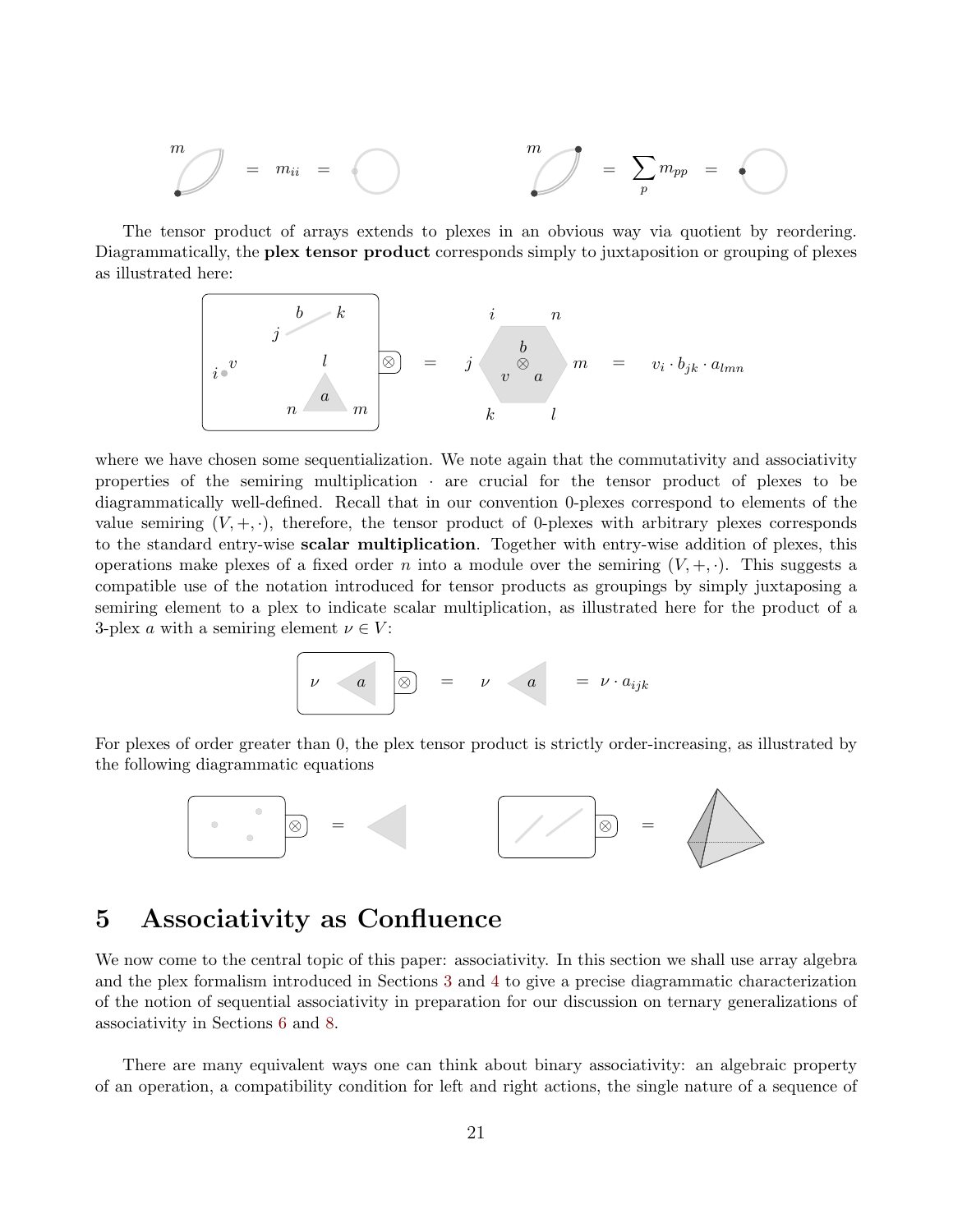processes, or a feature of some rewrite systems. Although it is useful to keep all these interpretations in mind throughout our discussion, we shall focus on the rewrite approach to associativity. This is in keeping with our de-emphasis on sequentiality, as we are aiming to establish a notion of associativity that is general enough to apply to non-sequential settings but that recovers the standard definition when applied to binary operations and compositions.

We begin by considering the lowest-arity non-trivial order-preserving plex product that can be defined: the binary composition of 2-plexes



where the LHS plex diagram is called a vee of 2-plexes. This is indeed the pre-sequential manifestation of ordinary composition of functions, relations, and, generally, morphisms in a category [\[Lei14\]](#page-40-4). This plex product thus appears as the natural starting point to characterize the notion of associativity. Note that despite the sequential appearance of the standard labelling convention above, where we indicate plex by alphabetic labels and the product by juxtaposition of labels, the diagrammatic correspondence between symbols and plexes is entirely determined by incidence topology, i.e. it only depends on the relative positions of common indices. This can be seen explicitly if we label indices



and observe that the label 'a' is adjacent to the index i and the label 'b' is adjacent to the index k both in the plex diagram representing the plex product (LHS) and in the label 'ab' for the resulting plex (RHS). Consequently, we have the following pair of equivalent labellings of the composition 2-plex:

$$
i \frac{ab}{1} \qquad k \quad = \quad k \frac{ba}{1} \qquad i
$$

The associativity property of the binary composition of 2-plexes amounts to the fact that the composition of three 2-plexes evaluates uniquely to a well-defined 2-plex



This plex diagram is called a zee of 2-plexes. However, as remarked in Section [4](#page-13-0) when we gave the general definition of a plex product, this is a general property of all plex diagrams by construction: a simple connected hypergraph uniquely specifies (up to sequentialization) a multiplication of arrays with values in a commutative semiring. Consequently, in order to isolate what is special about the binary composition of 2-plexes we must find a characterization of associativity articulated purely within the hypergraph formalism of plex diagrams.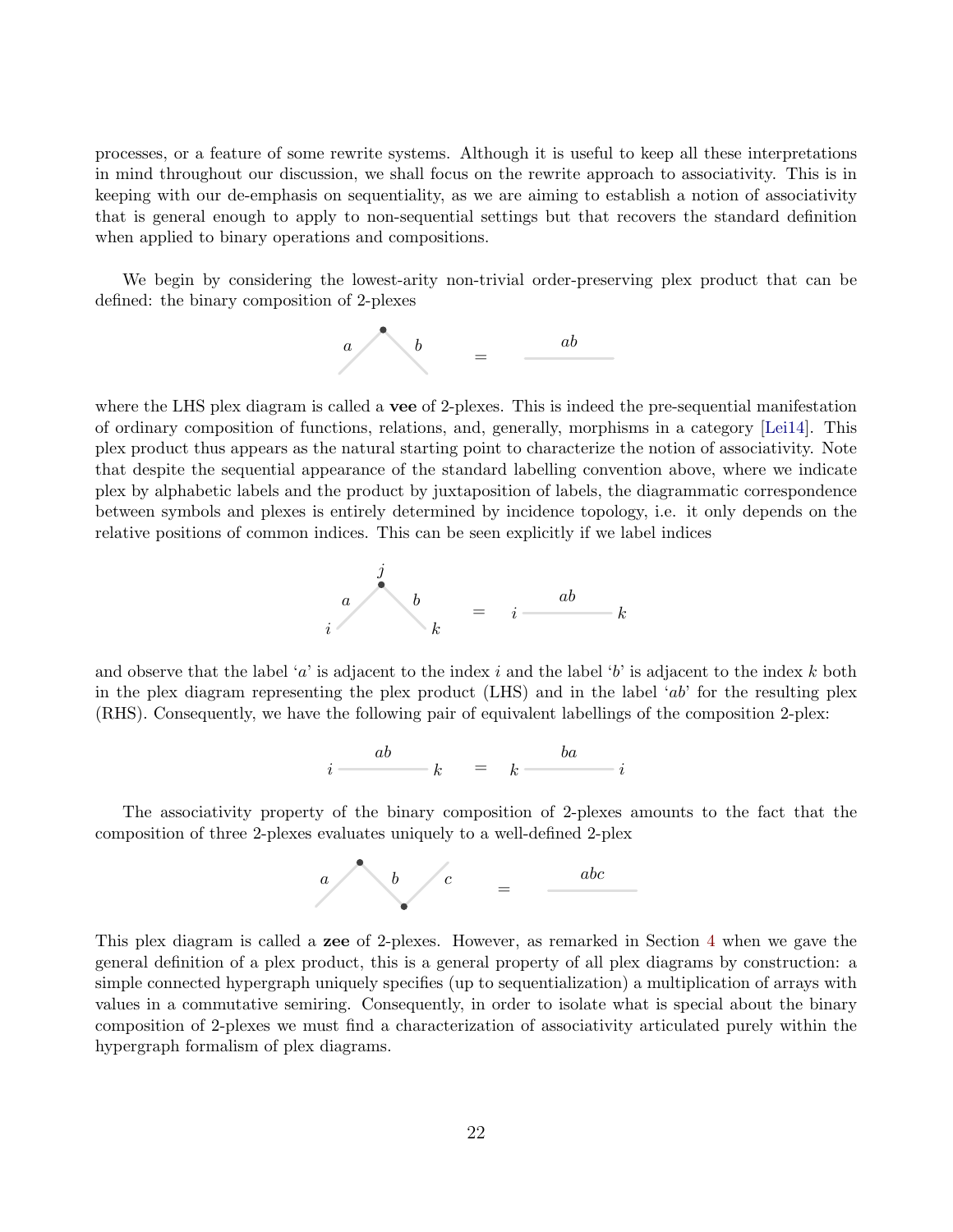The key concept that we need to borrow from hypergraph theory is that of motif rewrite. Given a hypergraph  $H$ , a **motif** is a choice of isomorphism class of simple connected hypergraphs  $[M]$  that is used to probe the subhypergraphs of  $H$ . Motif detection is the process by which subhypergraphs  $S \subset H$  such that  $M \cong S$  are found. In the context of the plex formalism, a motif is simply a choice of plex diagram (without labels) representing a fixed placeholder product of plexes. For instance, we can choose as our motif the following ternary composition of 3-plexes



known as the Bhattacharya-Mesner product [\[MB90;](#page-39-11) [GF20\]](#page-41-7). Then, given an arbitrary plex diagram we can perform a motif detection procedure that identifies the subhypergraphs which correspond to the above plex diagram. Since motifs correspond to products, the plexes involved in each particular instance of the the motif can be operated to output a single plex thus effectively rewriting the plex diagram. An example with the Bhattacharya-Mesner motif



illustrates an instance of hypergraph motif rewrite. In general, motif detection and rewrites define a multiway rewrite system [\[Wol20\]](#page-41-10) of hypergraphs.

Returning to the binary composition of 2-plexes, we can now express associativity as a property of the rewrite system resulting from doing vee motif rewrites on the zee diagram:



This is, of course, a simple instance of a confluent rewrite system. More specifically, we say that the zee hypergraph above is **vee-confluent** or **confluent under vee rewrites**. In terms of plex products,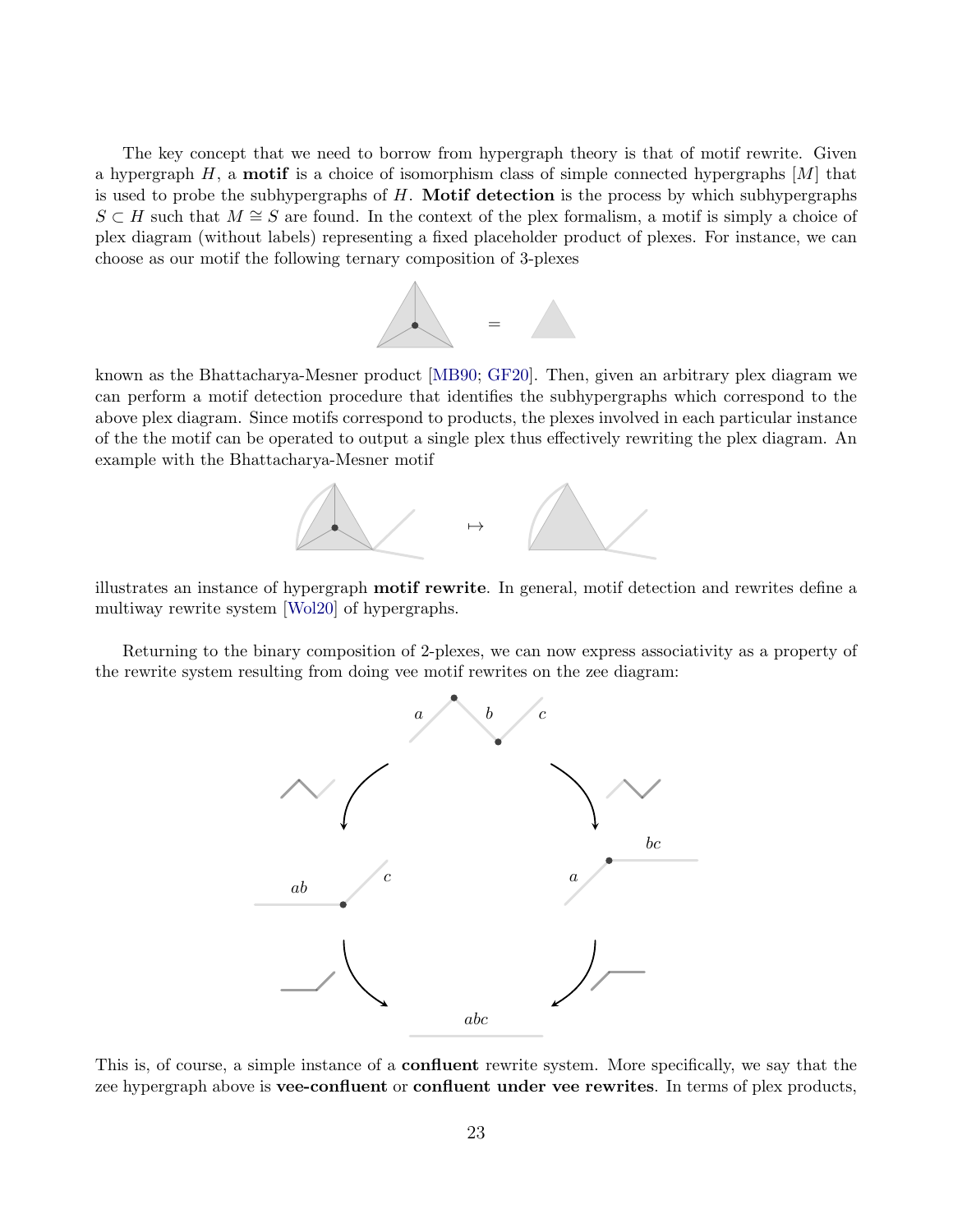the vee-confluence of the zee plex diagram results in the ordinary axiom of binary associativity by writing the labels of composed plexes in brackets:

$$
((ab)c) = (a(bc)).
$$
 (assoc)

Aiming to abstract the property of associativity for general plex products, confluence thus appears as a desirable necessary condition. However it cannot be sufficient as a property of general plex rewrite systems since all plex diagrams are confluent under sufficiently many rewrite rules, again, by construction, since every plex diagram evaluates to a single plex. This prompts us to find a refined notion of confluence that holds in the case at hand of binary composition of 2-plexes but that is general enough to apply in arbitrary plex products. We note three further features of the rewrite system that produces binary associativity:

- Single motif. The rewrite system is generated by a single rewrite rule defined by detection of a single motif (the vee).
- Regularity. The initial hypergraph (the zee) only contains plexes of order 2. Furthermore, the initial hypergraph is built from piece-wise plex compositions so all intermediate rewrites are also comprised of plexes of order 2. We can say that the rewrite system is order-regular both vertically and horizontally.
- Overlap. The motifs that occur in the initial hypergraph (the zee) have non-empty intersection.

A confluent rewrite system of these characteristics is called concurrent. We have thus built a template for a generalized notion of associativity: a plex product defined by some plex diagram (simple connected hypergraph) is called associative if there exists a concurrent rewrite system taking the plex product as motif.

As an immediate consequence of this definition we find that the rewrite system that produces binary associativity is not unique. Indeed, any chain of 2-plexes:



gives a concurrent rewrite system by taking the vee as motif. This simply corresponds to concatenation of binary operations. The symbolic manifestation of this concurrent rewrite system is the property that allows to denote a series of binary compositions by a sequence of symbols. More generally, given a chain of length n as initial plex diagram and a chain of length  $m < n$  as motif, the resulting rewrite system is concurrent. The symbolic axiom resulting from it:

$$
((a_1a_2\cdots a_m)a_{m+1}\cdots a_n)=(a_1(a_2\cdots a_ma_{m+1})\cdots a_n)=\cdots=(a_1a_2\cdots (a_{n-m}\cdots a_n))
$$

is called **sequential associativity** or **chain associativity**. By choosing  $n = 3$  and  $m = 2$  we find ordinary binary associativity as a particular case of sequential associativity.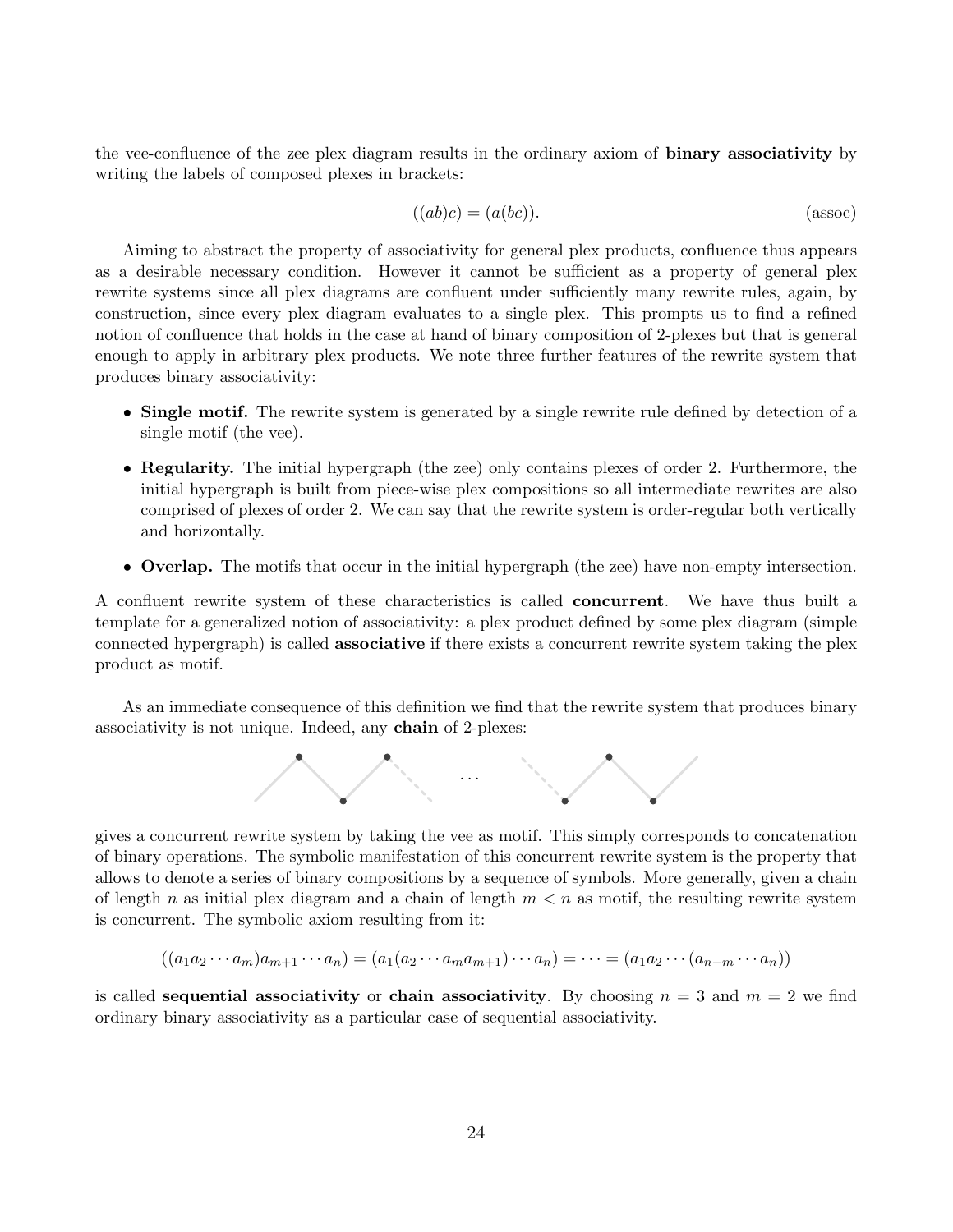# <span id="page-24-0"></span>6 The Fish Product

One of the central goals of the Higher Arity Project [\[ZA22;](#page-41-11) [Zap+22\]](#page-41-0) is to find algebraic structures that generalize associative binary operations. Plex algebra, articulated in Sections [3](#page-8-0) and [4,](#page-13-0) offers a rich sprawling landscape of compositional structures and thus appears as a natural starting point in the search for higher arity operations.

In Section [5](#page-20-0) we showed how the binary composition of 2-plexes



embodies binary associativity in the context of plex algebra. We further noted that this plex product of order 2 plexes is, in fact, the smallest plex composition. This compels us to look for higher order plex compositions. At one order higher, this means looking for plex products that take a number of 3-plexes as input and give a 3-plex as output. Enumerating all such plex products is a simple combinatorial task. The smallest instances of 3-plex compositions are ternary, i.e. they take three 3-plexes as input and give a 3-plex as output, and there are 10 of them, as shown by the authors in [\[ZA22,](#page-41-11) pp. 10–18]. Among these, we shall focus on the following ternary plex composition:



The simple connected hypergraph in the LHS is given the evocative name 'fish' and so this operation is called the fish product of 3-plexes. Note that this symbolic labelling convention follows the same adjacency criteria we adopted for the labelling of the binary composition at the start of Section [5](#page-20-0) where the incidence topology uniquely determines the sequential order of plex labels. This ternary composition stands out on the set of ternary 3-plex compositions for its quasi-sequential nature. The  $a, b, c$  plexes act as a manner of input, throughput and output in the sequential operation of pair-wise contraction of 3-plexes. For later ease of reference, we adopt some suggestive diagram terminology: we call  $\alpha$  the tail plex, b the **body** plex and c the **head** plex. Note that only a and c carry free indices as all the indices of b are contracted. The two free indices of the tail plex are called **tips** and the free index of the head plex is called mouth. We summarize the fish hypergraph anatomy as follows:



We begin by stating our central result.

<span id="page-24-1"></span>**Theorem 6.1** (Fish Associativity). The fish product is associative in the sense defined in Section [5,](#page-20-0) that is, there exists a concurrent plex rewrite system with the fish as motif. Furthermore, the (minimal) symbolic condition that derives from the confluence of rewrites is the defining axiom of semiheaps [\(sh\)](#page-1-1).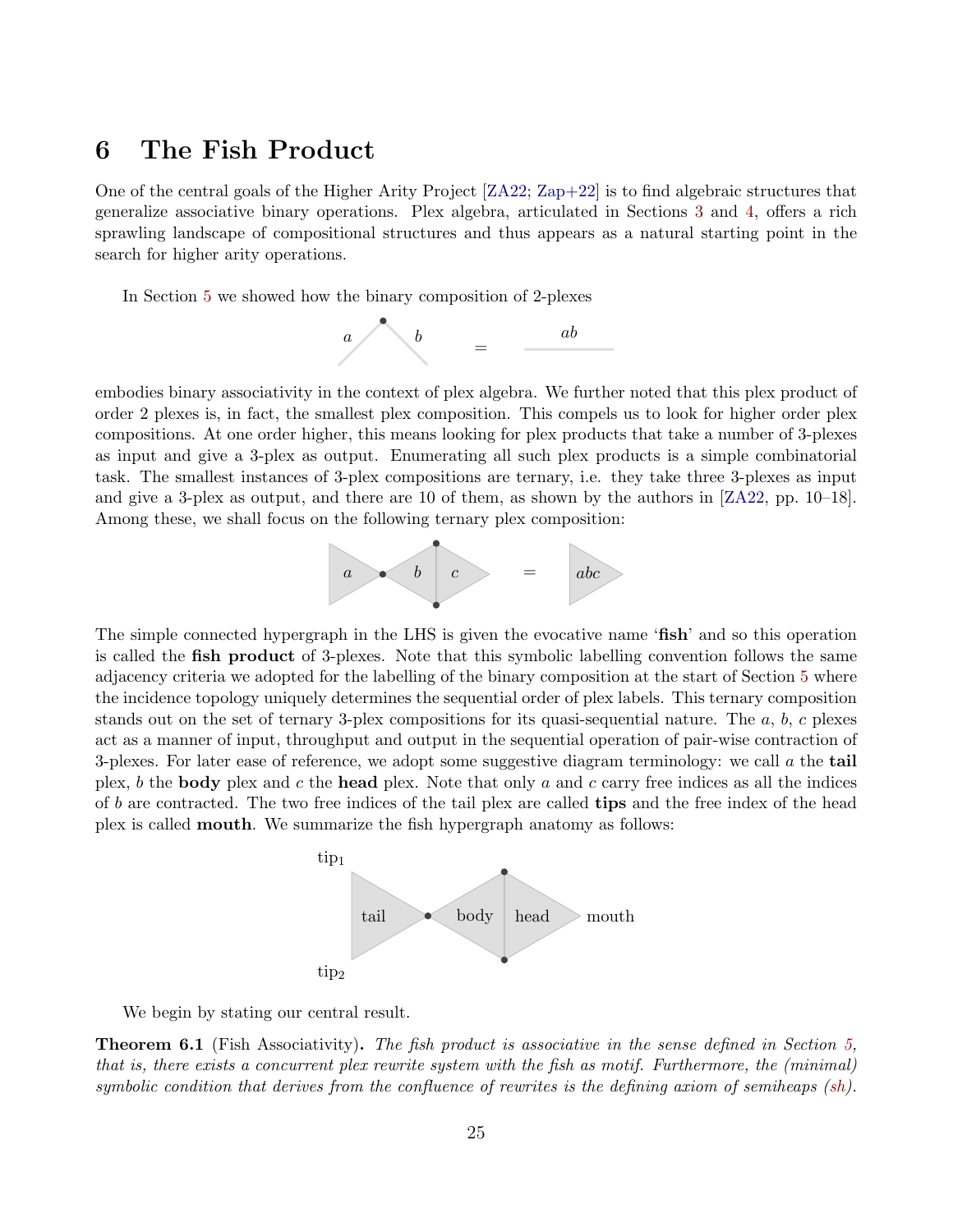Proof. To prove this statement we need to find an initial plex diagram that is confluent under fish rewrites. More concretely, if we aim to recover the semiheap identity [\(sh\)](#page-1-1) the initial plex diagram must involve 5 plexes that we shall label  $a, b, c, d$  and  $e$ . By direct inspection of the fish product it is easy to conclude that the initial plex diagram must be the following simple connected hypergraph



which we call the **long fish** for later reference. Taking the fish plex diagram as a motif we obtain the following rewrite system:



Ignoring the labels for a moment, simply at the level of plex diagrams (hypergraphs), the long fish is clearly a confluent rewrite system with a single rewrite rule given by the fish product. Furthermore, plexes are of order 3 throughout the rewrite system, hence it is an order-regular rewrite system, and the three fish motifs that can be detected on the long fish (initial hypergraph) have overlapping plexes. These are precisely the requirements we demanded for a concurrent rewrite system in Section [5.](#page-20-0) Recall now that the labelling convention for the fish product has been chosen so that adjacency is preserved. This means that only the label placement 'from-side-to-vertex' matters in the triangle representing the plex product, in correspondence with the sequential orientation of the tail-body-head of the fish plex diagram. A diagrammatic consequence of this labelling convention is the following: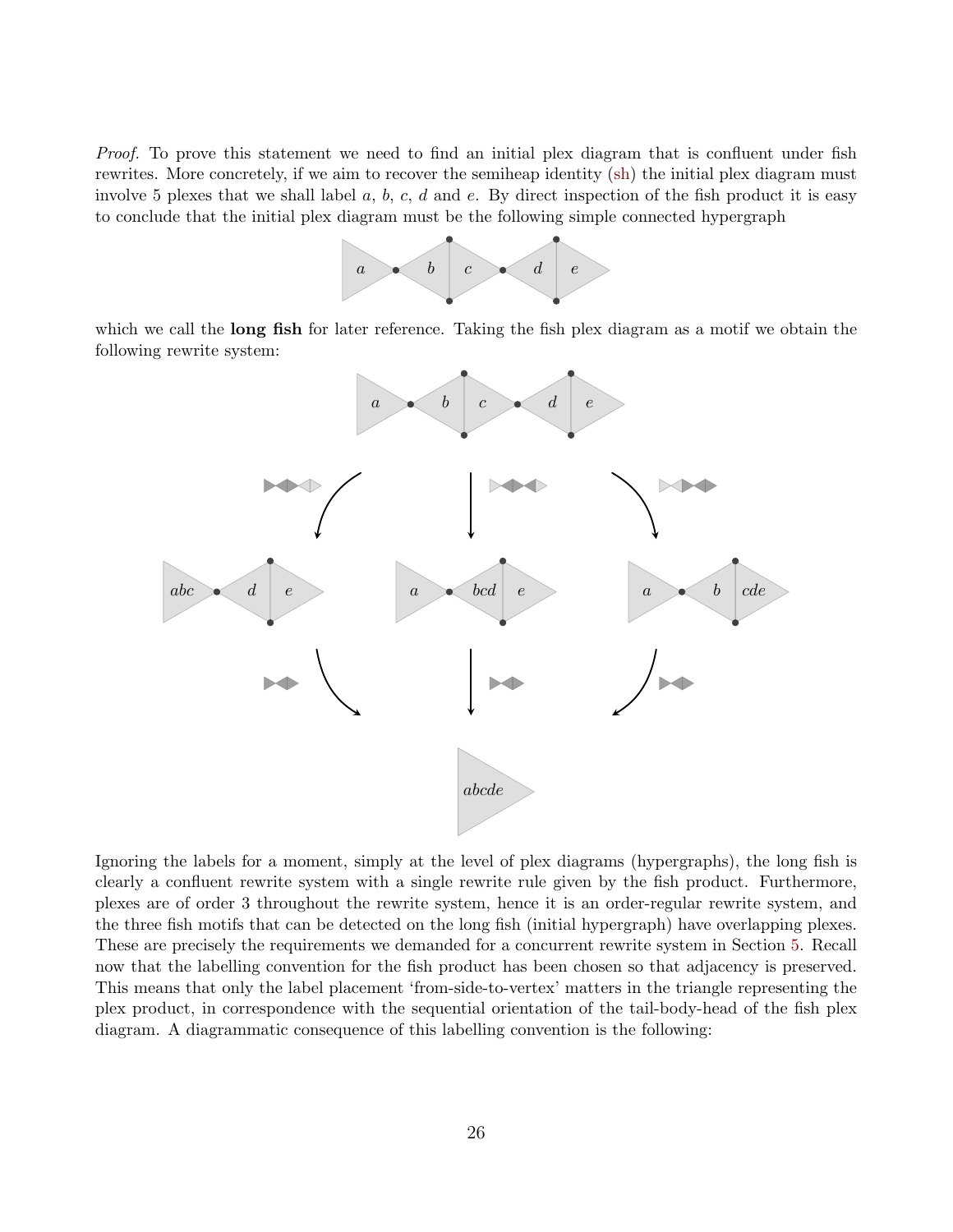

If we write the three labels of the plexes in the fish product in a sequential order



then, the fact that the three intermediate rewrite steps evaluate to the same final plex gives the desired identity:

$$
((abc)de) = (a(dcb)e) = (ab(cde)).
$$

 $\Box$ 

When we consider the universe of index sets  $\mathcal U$  and the set of 3-plexes on constellations thereof, the notion of fish composition gives a ternary analogue of the composition operation in partial algebraic structures such as semigroupoids or categories. This will lead to the definition of what will be called a semiheapoid in Section [7.](#page-35-0) In this view, objects are identified with index sets, the morphisms are identified with 3-plexes and the analogue of the associativity axiom for composition of morphisms is the semiheap property [\(sh\)](#page-1-1) which holds for concatenations of an odd number of 3-plexes forming the long fish pattern. This analogy is cemented by the following result.

<span id="page-26-0"></span>**Proposition 6.1** (Fish Semiheaps). Let three index sets I,  $J, K \in \mathcal{U}$  and denote the set of all 3-plexes on them by  $A_{IJK}$ , then  $A_{IJK}$  is closed under the fish product and it inherits  $6 = |S_3|$  semiheap structures  $\eta_{IJK}$  related by index permutations.

Proof. This result follows from the observation that 3-plexes on 3 distinct indices can generically satisfy the conformability conditions of the fish product. This is easily seen diagrammatically, for instance, given the 3-plexes  $a, b, c \in A_{IJK}$  we can form the following fish product:



which is clearly again a 3-plex on the same indices and thus an element of  $A_{IJK}$ . The ternary operation defined by this particular assignment of plexes is denoted as  $\eta_{IJK}: A_{IJK}^3 \to A_{IJK}$ . There are as many ternary operations of this kind on  $A_{IJK}$  as there are permutations of the external indices in the fish plex diagram. In other words, we can define as many formally distinct ternary operations on  $A_{IJK}$  as there are ways to place the index sets  $I, J, K$  on the outer vertices of the fish hypergraph. These correspond to all the bijections of the form

$$
\{I, J, K\} \to \{\text{tip}_1, \text{tip}_2, \text{mouth}\}.
$$

and therefore there are a total of  $|S_3| = 6$ . We can account for al the different compositional topologies resulting from the permutations of indices diagrammatically. A convenient way to enumerate the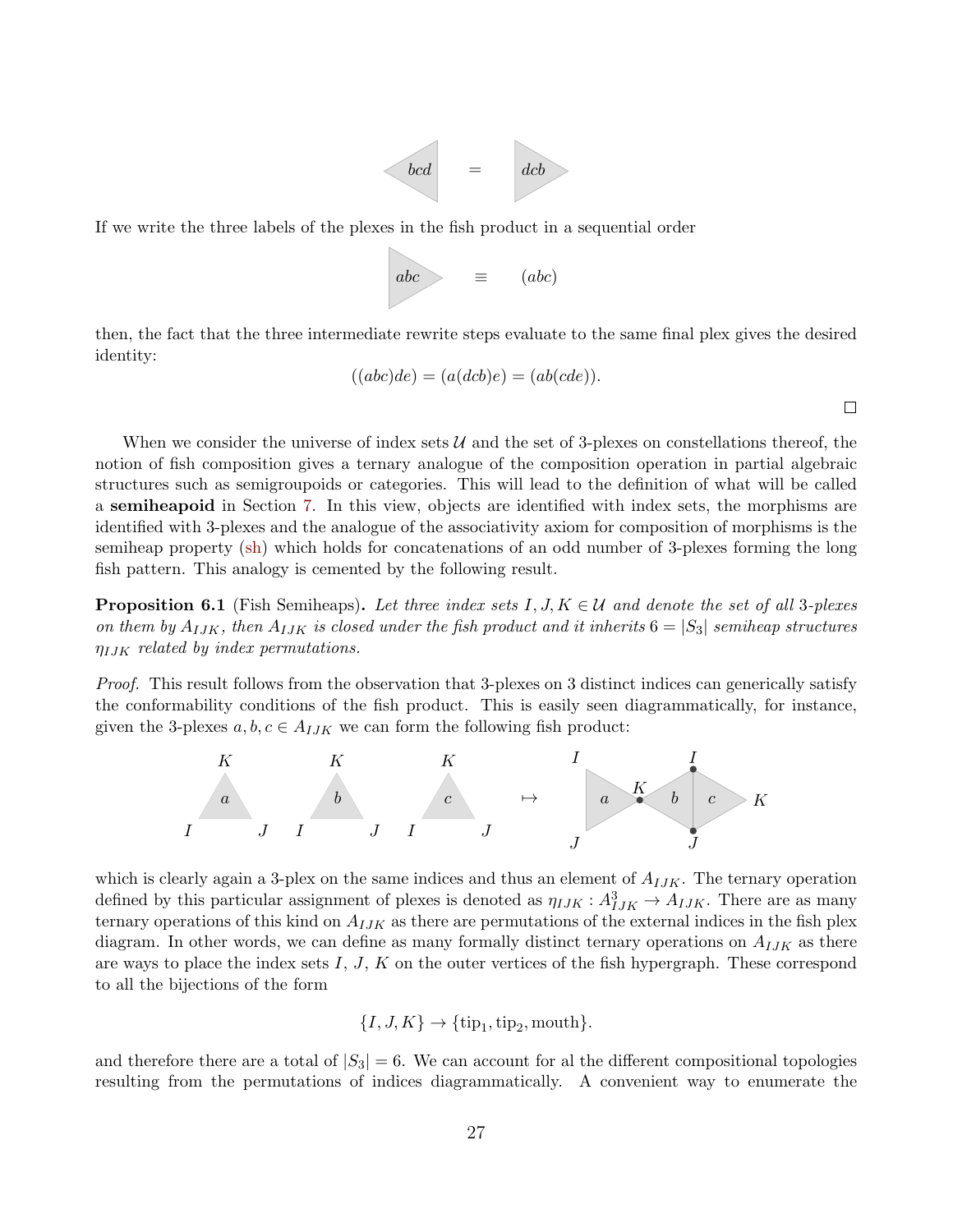different fish products that are allowed is by writing all the possible fish diagrams centered on a single generic plex that acts as head or tail and progressively attach two more plexes to complete a fish outwards:



where we have notated the sufficient indices that determine the index labels of the remaining unspecified vertices of the diagram by the conformability constraints of the fish product. This diagram should be read as follows: start at the central plex a and take one of the dashed arrows pointing outwards, then attach a second plex b in the position of the first triangle that the dashed arrow intersects in the outwards direction, and, lastly, attach a third plex  $c$  in the position of the triangle that dashed arrow next intersects in the outwards direction. It follows from Theorem [6.1](#page-24-1) that each of these ternary operations  $\eta$ ... satisfies the semiheap property [\(sh\)](#page-1-1) and thus we find 6 generically distinct semiheap structures on  $A_{IJK}$ .  $\Box$ 

An important observation that follows from Proposition [6.1](#page-26-0) is that the sequential order of plexes in a fish product can be taken head-to-tail or tail-to-head resulting in two formally distinct semiheap structures. However, the fact that they share the same underlying compositional topology, i.e. they are computed by the same plex diagram only read in one of two possible orientations, manifests as the fact that the two resulting semiheap structures are related by reversal. Indeed, following the notation above, it is easy to check that:

$$
\eta_{IJK} = \overline{\eta}_{JIK} \qquad \eta_{KIJ} = \overline{\eta}_{IKJ} \qquad \eta_{JKI} = \overline{\eta}_{KJI}
$$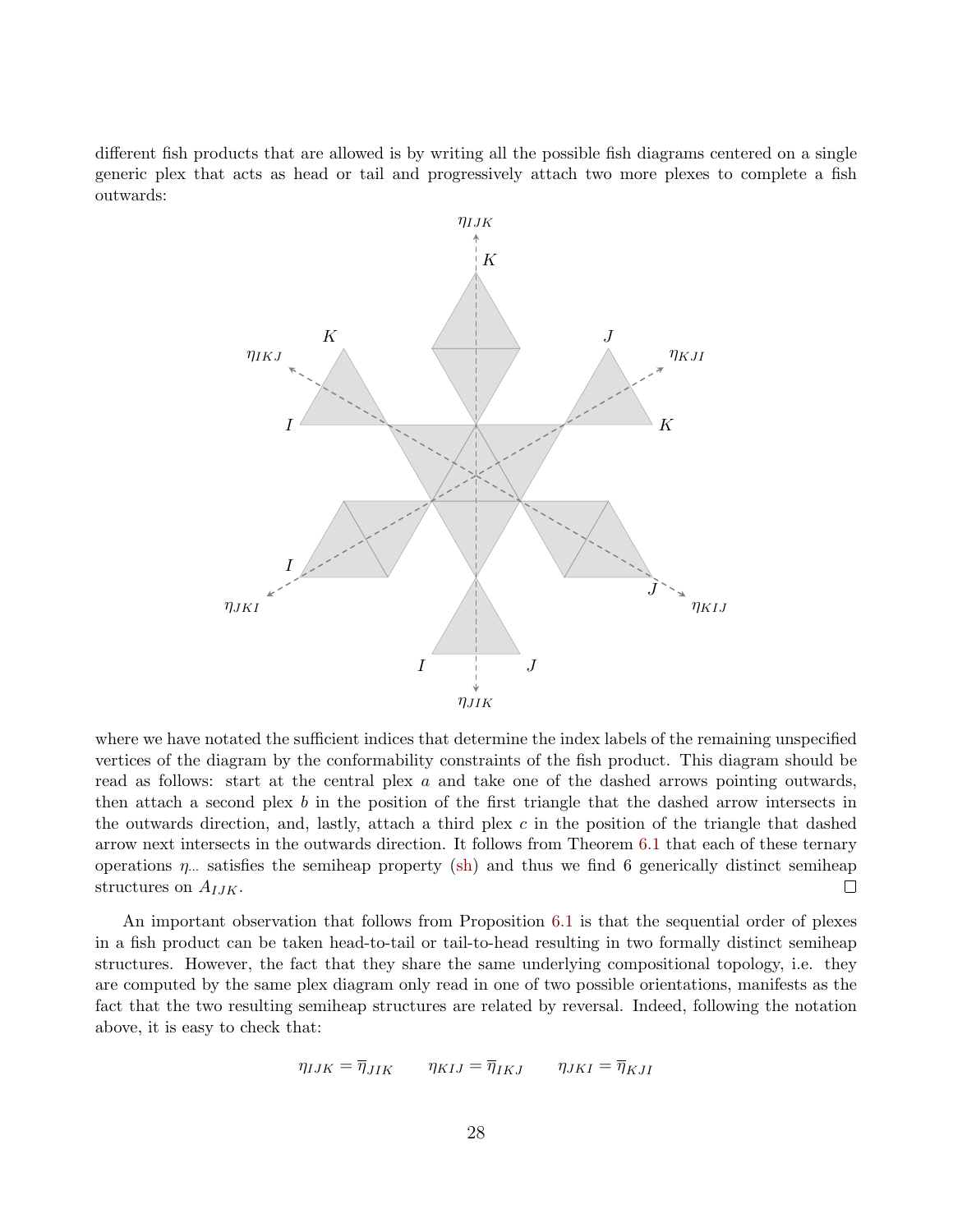Up to reversal, however, there are 3 generically distinct semiheap structures on the set of 3-plexes on a fixed constellation of 3 indices which all differ by the topology of internally contracted indices in the fish diagram and thus cannot be related in any natural way:

$$
\eta_{IJK} \neq \eta_{JKI} \neq \eta_{KIJ}.
$$

If we further assume the regularity condition that two indices are equal, e.g.  $I = J$ , the internal contractions of the body plex with the head plex in the fish diagram are subject to twisting freedom as described in Section [4.](#page-13-0) This implies that for each fish semiheap structure of the form  $\eta_{JJK}$  there is another generically inequivalent semiheap structure  $\eta'_{JJK}$  given by the twisting.

The sequential nature of the fish product stems from the fact that it can be obtained as a concatenation of two binary plex operations:



The binary products of 3-plexes used in each step correspond to the following plex diagrams:



which we identify as the closest analogues of binary composition that can be defined for 3-plexes. We make this idea precise via the index flattening operation: given a 3-plex a on indices  $\{I, J, K\}$  we can consider the pair of indices  $J, K$  as a multi-index M so a is recaptured in a 2-plex  $\underline{a}$  on indices  $\{I, M\}$ 



Although this change is immaterial for the data of the plex a itself, the compositional properties of the the flattened plex a are modified. While the I index operates as usual,  $M$  is a multi-index and thus it forces incidences and contractions on pairs of indices. To denote this compositional asymmetry it suffices to notationally distinguish the single index vertex from the multi-index vertex of the plex  $a$ . This can be simply accomplished by indicating an orientation along the edge representing the flattened 2-plex a pointing from the multi-index to the single index:

![](_page_28_Figure_10.jpeg)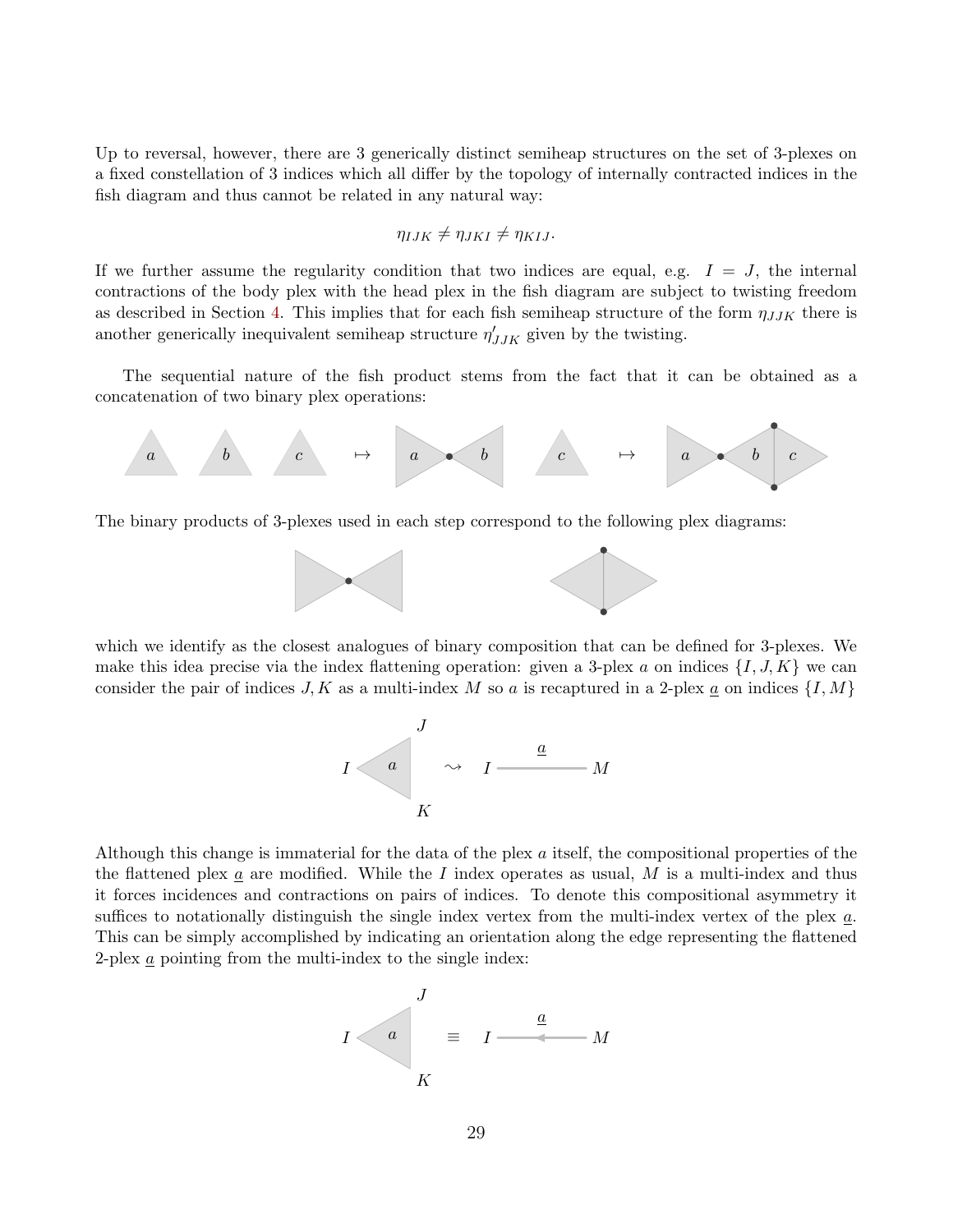The two binary products of 3-plexes above can now be rewritten in terms of flattened 2-plexes

These non-circulatory diagrams represent the only allowed binary contractions of flattened 2-plexes, which contrasts with the circulatory nature of usual oriented binary compositions, e.g. the composition of morphisms in a category [\[Lei14\]](#page-40-4). Notably, each of these operations does not give a well-defined composition of flattened 2-plexes since depending on the site of the index contraction the outcome is a 4-plex (left diagram) or a 2-plex (right diagram). However, when considered in combination, they give a characterization of the fish product.

<span id="page-29-0"></span>**Proposition 6.2** (Flat Fish Product). The fish product is the minimal (lowest arity) composition on flattened 2-plexes.

Proof. This result follows simply by construction, as shown by the following diagrammatic equation:

=

 $\Box$ 

The flattened perspective on the fish product allows to regard 3-plex semiheapoids as a partial algebraic structures articulated on directed graphs similarly to ordinary semigroupoids or categories. The key difference between semiheapoids and ordinary semigroupoids is the strictly non-circulatory nature of fish composition as shown in Proposition [6.2.](#page-29-0) Furthermore, rephrasing Proposition [6.1](#page-26-0) in terms of the flat fish product allows to recover the semiheapoid analogue of the semiheap structure of dagger categories identified in the beginning of Section [2.](#page-4-0) To see this in detail, consider three flattened plexes a, b and c defined on indices I and M, where M is a multi-index of two indices  $J, K$ . The conformability conditions of the fish product imply that the flattened plexes sit between the two indices according to the following non-circulatory diagram:

![](_page_29_Picture_6.jpeg)

This is indeed analogous to the commutative diagram that defines the semiheap structure on the morphism set of a dagger category [\(dag\)](#page-5-1). Note, however, that unlike the case of a dagger category, there is no involution operation in the fish product of flattened plexes. What the involution of a dagger category accomplishes for binary morphisms is enabled by the fact that plexes (before flattening) are defined on 3 indices. The flat fish product appeared in the definition of pregroupoids in [\[Koc07\]](#page-40-8).

So far in this section we have shown how semiheapoids can be realized in a minimal way within plex algebra via the fish product. We now focus on the possibility of neutral elements for the fish product and the search for biunits in fish semiheaps. The general problem of the existence of neutral elements for the fish product can be formulated as follows: given an arbitrary 3-plex  $a$ , are there canonical 3-plexes  $e$  and  $e'$  such that they act as neutral elements in the fish product i.e. they satisfy some of the diagrammatic equations below?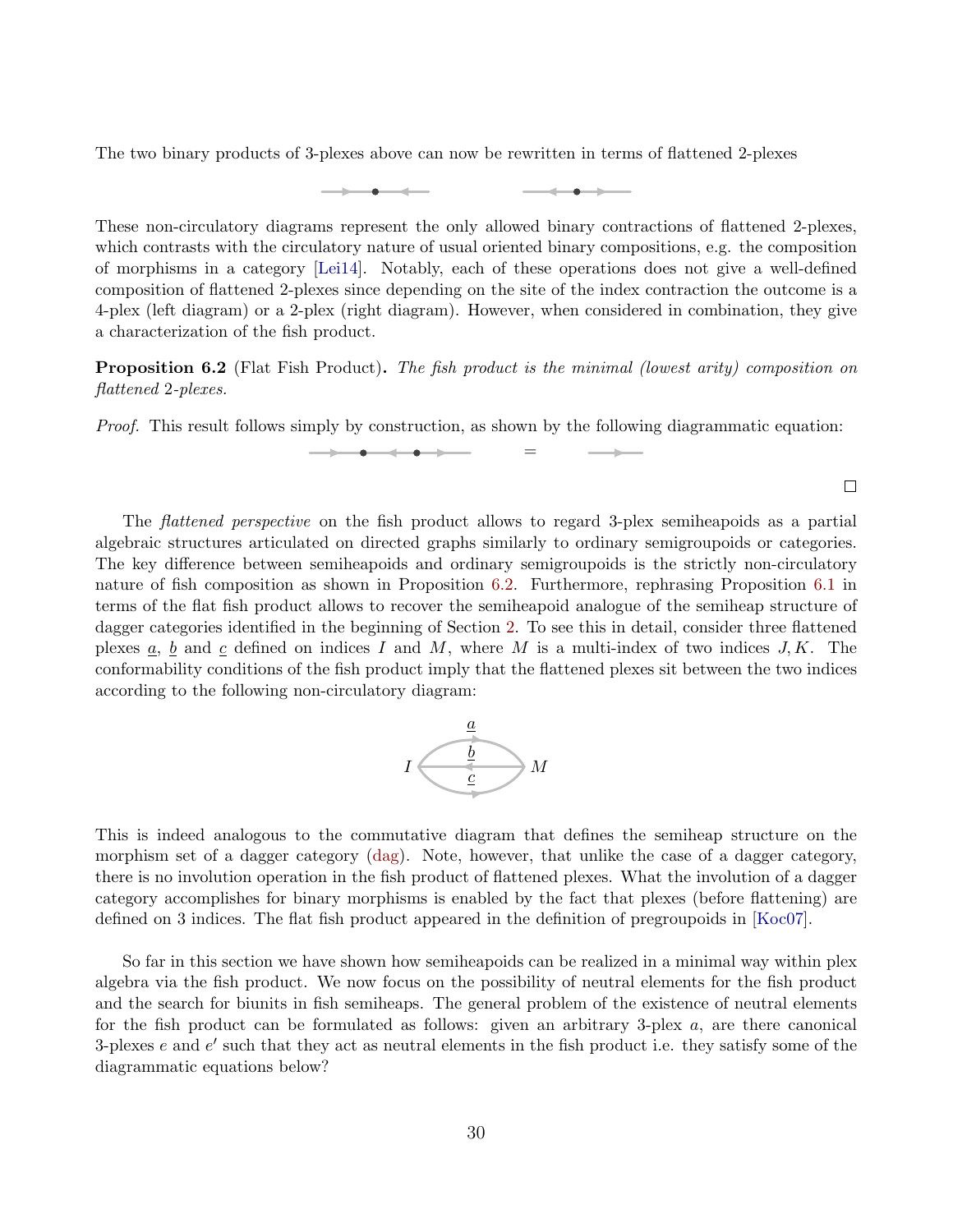![](_page_30_Figure_0.jpeg)

Due to the asymmetric anatomy of the fish plex diagram each of the equations above has to be considered separately. In the most general situation, when  $a$  is a 3-plex on three distinct indices  $I, J, K$ , the canonical choices of 3-plexes are of the following form:

![](_page_30_Figure_2.jpeg)

The empty 3-plex trivially acts as an absorbent element, as in any plex product, so it can be discarded as a candidate for neutral element. Contractions with the full 3-plex are equivalent to self-contractions and thus they cannot act as neutral elements for the fish product if they are directly contracted with a. This leaves the 3-identity and the broadened 2-identities as the candidates for fish neutral elements. We proceed case by case:

 $\bullet$  a as tail. This diagrammatic equation is equivalent to the condition that the body  $e$  and the head  $e'$  contract to the 2-identity plex

![](_page_30_Figure_5.jpeg)

this can be accomplished in two ways: with two copies of the 3-identity

![](_page_30_Figure_7.jpeg)

or with a 3-identity and a broadened 2-identity contracted at external indices: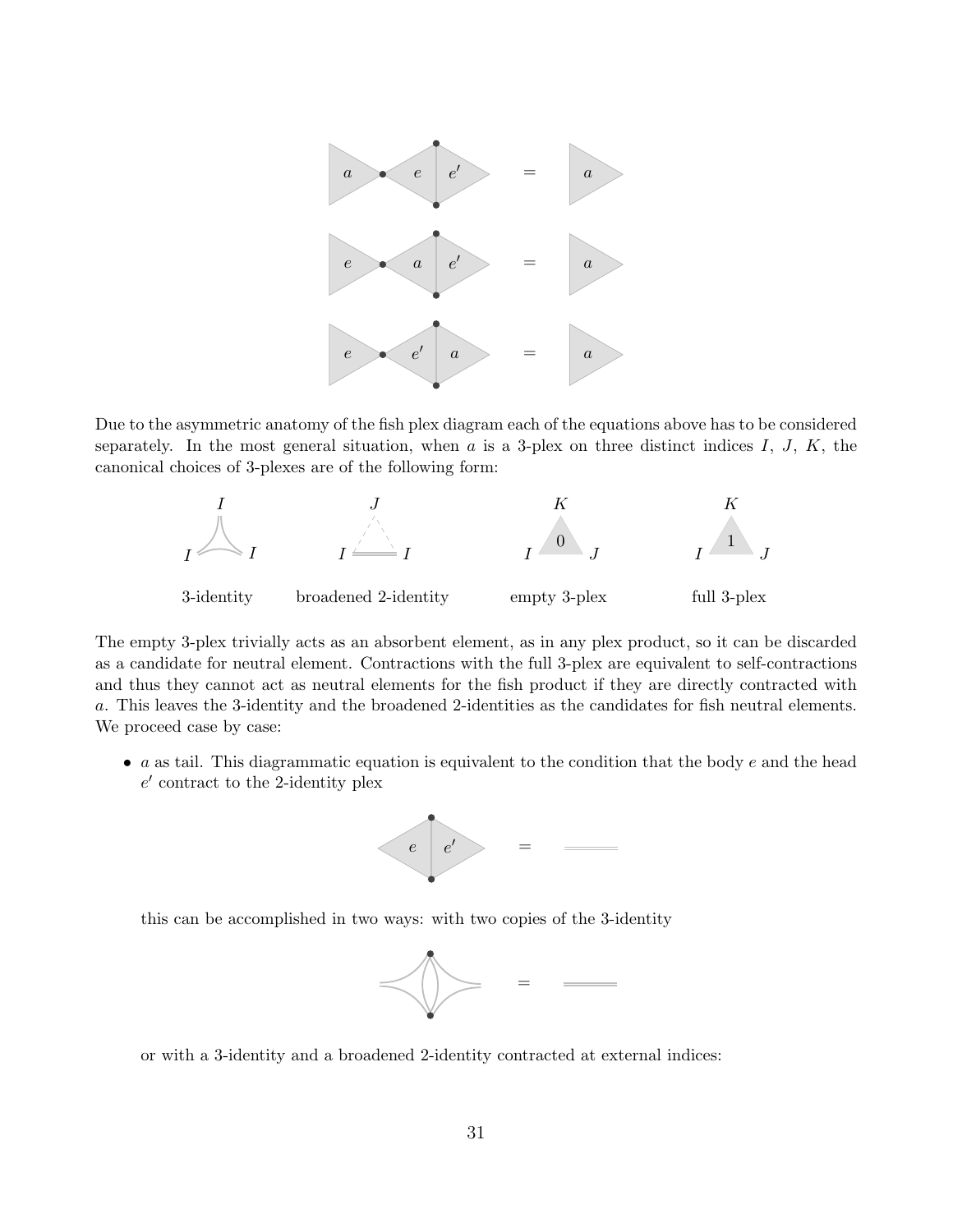![](_page_31_Figure_0.jpeg)

- a as body. Contractions of a with any of the candidate 3-plexes alters it in general via self-contractions, therefore there are no canonical choices of  $e$  and  $e'$  that can make the diagrammatic equation hold.
- a as head. The contraction of the tail  $e$  and the body  $e'$  is a 4-plex that must contract with  $a$  on two indices to give back a. The only 4-plex that contracts in this manner is the tensor product of 2-identities:

![](_page_31_Figure_3.jpeg)

However, the 4-plex must be obtained from the contraction of the tail  $e$  and body  $e'$  via one common index, which is easily checked to be impossible for any combinations of broadened 2-identities and 3-identities.

These observations lead to the following result.

<span id="page-31-0"></span>**Proposition 6.3** (Fish Units). The 3-identity plexes and broadened 2-identity plexes act as neutral elements when placed in body and head positions in the fish product.

*Proof.* Consider an arbitrary 3-plex defined on generic indices  $I, J, K$ , then we find the following diagrammatic equations by expanding identities on any of the indices:

![](_page_31_Figure_8.jpeg)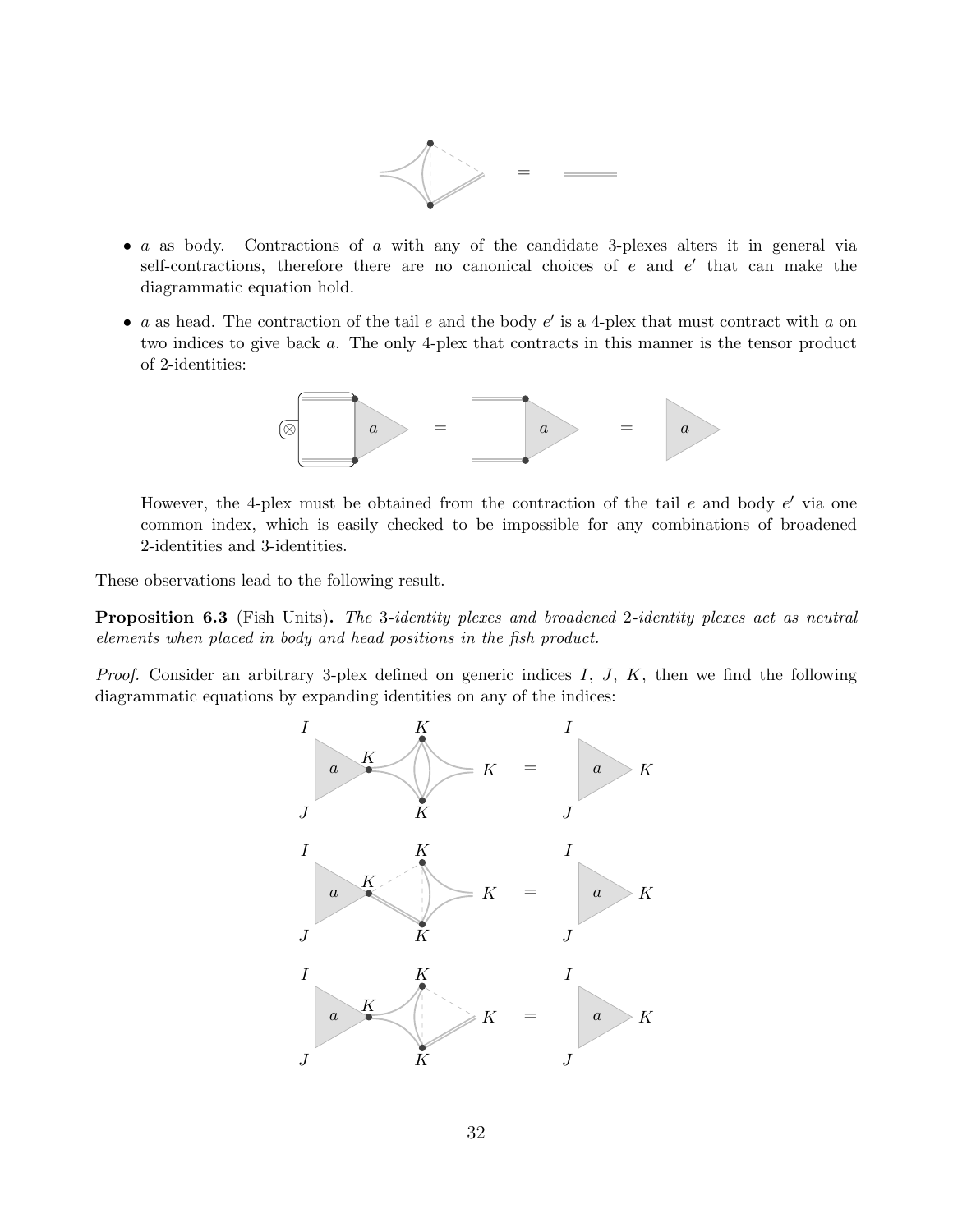where we have expanded on the index  $K$  and thus the analogous diagrammatic equations hold by expanding on the indexes I and J.  $\Box$ 

By restricting to regular 3-plexes defined on a single index set  $I$  we can easily see that this result implies that the 3-identity plex on I becomes a one-sided<sup>[1](#page-32-0)</sup> biunit for the fish semiheap  $A_{III}$ . Crucially, however, no two-sided biunits can be canonically found in the fish semiheaps of regular 3-plexes in general. This means that fish semiheaps are strictly inequivalent to involuted monoids as per Theorem [2.1](#page-5-0) and thus appear as a novel family of examples of semiheap structures.

Beyond the existence of canonical choices of 3-plexes that behave like fish units, the diagrammatic equations can be taken as the defining conditions for specific 3-plexes. In particular, as an analogue of semiheap biunits in the context of 3-plex semiheapoids with the fish product, we define a **biunit pair** as two 3-plexes  $e$  and  $e'$  satisfying

![](_page_32_Figure_3.jpeg)

When  $e = e'$  the notion of biunit pair recovers the usual notion of biunit for the fish semiheaps of Proposition [6.1.](#page-26-0) This further motivates the definition of heapoid in Section [7](#page-35-0) below. A 3-plex heapoid is a 3-plex semiheapoid where any 3-plex  $a$  has an associated 3-plex  $a'$  such that the pair is a fish biunit.

We conclude our discussion of the fish product by presenting a summary of our results expressed in terms of array algebra by choosing some index sequentializations. This will serve two purposes: on the one hand, it will allow us to use standard index notation to state our results and, on the other, it will make the connection to existing formalisms explicit. For concreteness, we shall focus on a set of 3-plexes on fixed indices I, J, K and the ternary operation  $\eta_{IJK}$  as defined in Proposition [6.1.](#page-26-0) Sequentializing 3-plexes amounts to choosing a linear order for the three distinct indices. We set:

$$
(I, J, K) \qquad \mapsto \qquad (1, 2, 3)
$$

that is, given a 3-plex a on the indices  $I, J, K$  we have the following correspondence with arrays:

![](_page_32_Figure_8.jpeg)

The fish product  $\eta_{IJK}$  thus becomes a ternary operation for 3-arrays:

<span id="page-32-0"></span><sup>1</sup>Right or left depending on the labelling convention.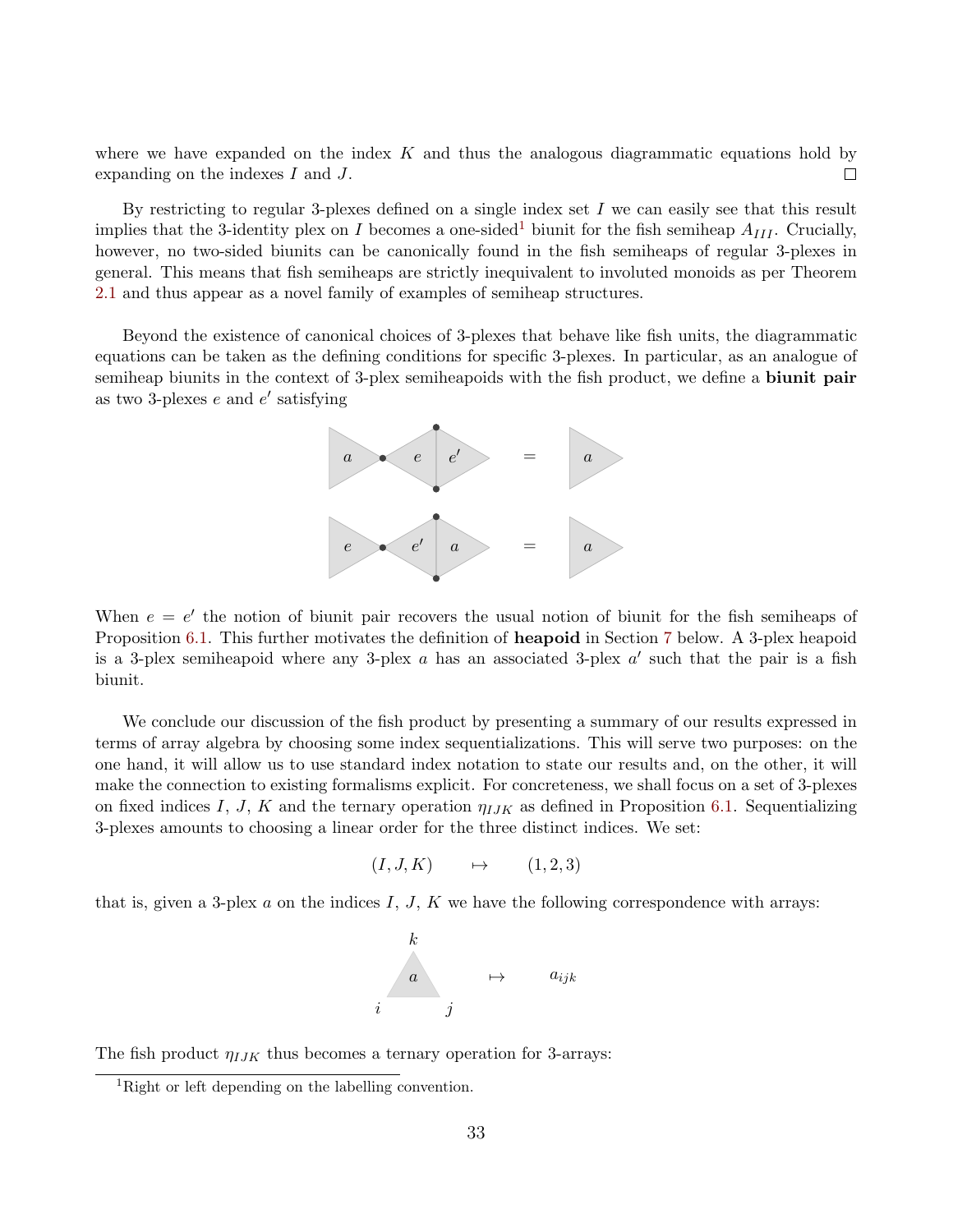$$
\begin{array}{ccccccccc}\ni&&&&q&&&&\\ &a&&b&&c&k&\mapsto&(abc)_{ijk}=&\sum_{pqr}a_{ijp}\cdot b_{qrp}\cdot c_{qrk}&&\\ j&&&&r&&&&\\ \end{array}
$$

where we have grouped all the summed indices under a single summation sign for brevity – note that each of the summed indices ranges over a distinct index set  $p \in K$ ,  $q \in I$ ,  $r \in J$  and, consequently, they occur in the same positions in different arrays. This is indeed the ternary operation defined for the composition of triadas in [\[Lon72\]](#page-39-5) and the multiplication of cubic matrices in [\[Abr+09\]](#page-40-6) that we identified as the fish product [\(f\)](#page-1-2) in Section [1.](#page-1-0) We must point out that our definition of fish product is more general than those found in [\[Lon72\]](#page-39-5) and [\[Abr+09\]](#page-40-6), since these references assumed  $I = J = K$  in the definition of the ternary operation of 3-arrays. Assuming that all 3-arrays are regular is compatible with the conformability conditions of the fish product – although by no means necessary – and it leads to some additional freedom in the internal contraction of the indices. This was reflected in Theorem 4.1 of [\[Abr+09\]](#page-40-6) that identified four possible sequentializations of the fish product for regular 3-arrays:

(1) 
$$
(A \odot B \odot C)_{ijk} = \sum_{l,m,n} A_{ilm} B_{nlm} C_{njk}, \quad A \odot B \odot C \rightarrow A_{\bullet \circ \mathcal{O}} B_{\bullet \circ \mathcal{O}} C_{\bullet \bullet \bullet}
$$
  
\n(2)  $(A \odot B \odot C)_{ijk} = \sum_{l,m,n} A_{ilm} B_{nml} C_{njk}, \quad A \odot B \odot C \rightarrow A_{\bullet \circ \mathcal{O}} B_{\bullet \circ \mathcal{O}} C_{\bullet \bullet \bullet}$   
\n(3)  $(A \odot B \odot C)_{ijk} = \sum_{l,m,n} A_{ijl} B_{nml} C_{mnk}, \quad A \odot B \odot C \rightarrow A_{\bullet \bullet \mathcal{O}} B_{\bullet \circ \mathcal{O}} C_{\bullet \bullet \bullet}$   
\n(4)  $(A \odot B \odot C)_{ijk} = \sum_{l,m,n} A_{ijl} B_{mnl} C_{mnk}, \quad A \odot B \odot C \rightarrow A_{\bullet \bullet \mathcal{O}} B_{\bullet \circ \mathcal{O}} C_{\bullet \bullet \bullet \bullet}$ 

Note that  $(1)$  and  $(4)$  correspond to the same fish diagram just by relabelling the A B C arrays in either tail-body-head or head-body-tail sequential order; and similarly for  $(2)$  and  $(3)$ . Therefore, we only need to distinguish between (3) and (4). Observe that (4) has a permutation of internal indices (the first to indices of B) with respect to  $(3)$ . This simply corresponds to the fact that in the case of regular arrays the fish plex diagram defines two ternary operations by twisting.

It follows from Theorem [6.1](#page-24-1) that this ternary operation of 3-arrays satisfies the semiheap associativity property [\(sh\)](#page-1-1). In terms of array algebra, this is an immediate consequence of the associativity and distributivity properties of the value semiring. We can obtain the semiheap associativity equations [\(sh\)](#page-1-1) by bracketing products of three factors and distributing sums in the explicit array expression corresponding to the long fish hypergraph:

$$
(abcde)_{ijk} = \sum_{pqrnml} a_{ijp} \cdot b_{qrp} \cdot c_{qrn} \cdot d_{mln} \cdot e_{mlk}.
$$

The identity 3-plexes are now expressed in terms of Kronecker arrays: the 3-array identity on an index set K is denoted by  $t_{k_1k_2k_3} := \delta_{k_1k_2k_3}$  and the identity 2-array on I broadened to J is denoted by  $u_{i_1 i_2 j} := \delta_{i_1 i_2}$ , and similarly for other index sets by adding some upper script label. The diagrammatic equations of Proposition [6.3](#page-31-0) now become the following array equations that are easily checked by direct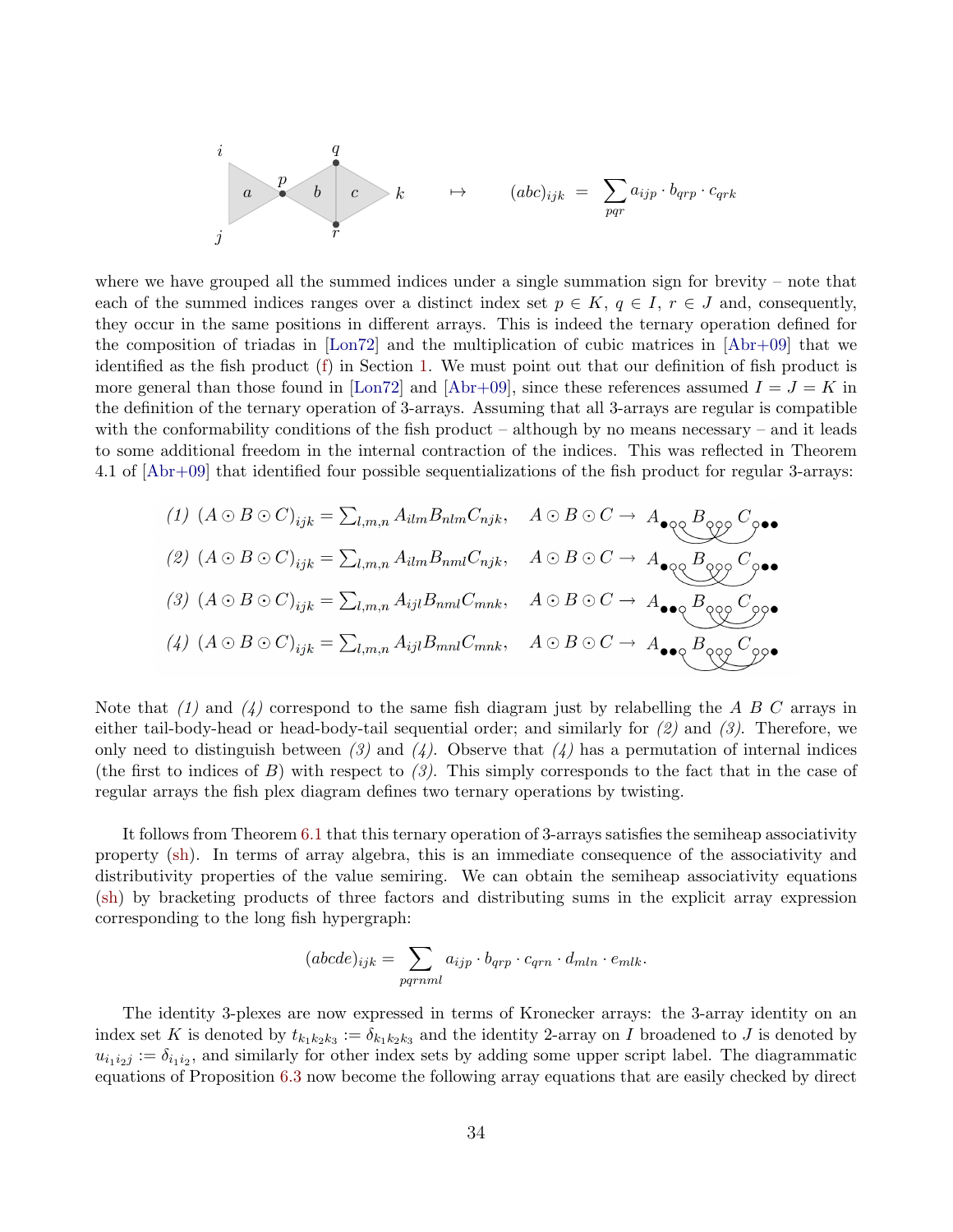computation:

$$
(att)_{ijk} = \sum_{pqr} a_{ijp} \cdot \delta_{qrp} \cdot \delta_{qrk} = a_{ijk}
$$

$$
(aut)_{ijk} = \sum_{pqr} a_{ijp} \cdot \delta_{rp} \cdot \delta_{qrk} = a_{ijk}
$$

$$
(att)_{ijk} = \sum_{pqr} a_{ijp} \cdot \delta_{qrp} \cdot \delta_{rk} = a_{ijk}
$$

Note that the first equation above amounts to the fact that the 3-array identity behaves like a right biunit in the semiheap of regular 3-arrays. The array equations for fish products are particularly useful to rewrite the biunit conditions. Recall that an element  $e$  is a fish biunit when

$$
(aee') = a = (ee'a).
$$

By writing the corresponding array equations after sequentialization we see that these two equations are equivalent to:

$$
\sum_{p} e_{pij} \cdot e'_{pkl} = \delta_{ik} \cdot \delta_{jl}
$$

$$
\sum_{qr} e_{iqr} \cdot e'_{jqr} = \delta_{ij}.
$$

which should be read as a 3-index analogue of the quadratic equation of invertible matrices. A collection of 3-arrays satisfying the above quadratic equations forms the structure of a heapoid with the fish product as ternary composition.

The flattened fish product becomes particularly transparent in explicit array notation: a flattened 3-array  $a_{ijk}$  on indices  $(I, J, K)$  where J and K are considered as a multi-index is simply written as a 2-array

 $a_{im}$ 

where  $m = (i, k) \in J \times K$ . The fish product then becomes

$$
(abc)_{im} = \sum_{pn} a_{in} \cdot b_{pn} \cdot c_{pm}
$$

which we recognize as the concatenation of binary compositions of 2-arrays and a transposition:

$$
\sum_{pn} a_{in} \cdot b_{pn} \cdot c_{pm} = (a \circ b^\top \circ c)_{im}.
$$

This explicitly recovers the semiheap operation defined on the morphism sets of dagger categories in Section [2](#page-4-0) for the particular case of the category of 2-arrays with binary composition and transposition, generalizing the usual category of binary relations on sets or matrices over a ring. This result enables us to contextualize the question of existence of two-sided biunits in fish semiheaps in existing formalisms. Recall that semiheaps of heterogeneous relations only become heaps when isomorphic sets are considered [\[HL17\]](#page-41-2), therefore a fish semiheap could be restricted to a fish heap only when

$$
I \cong J \times K
$$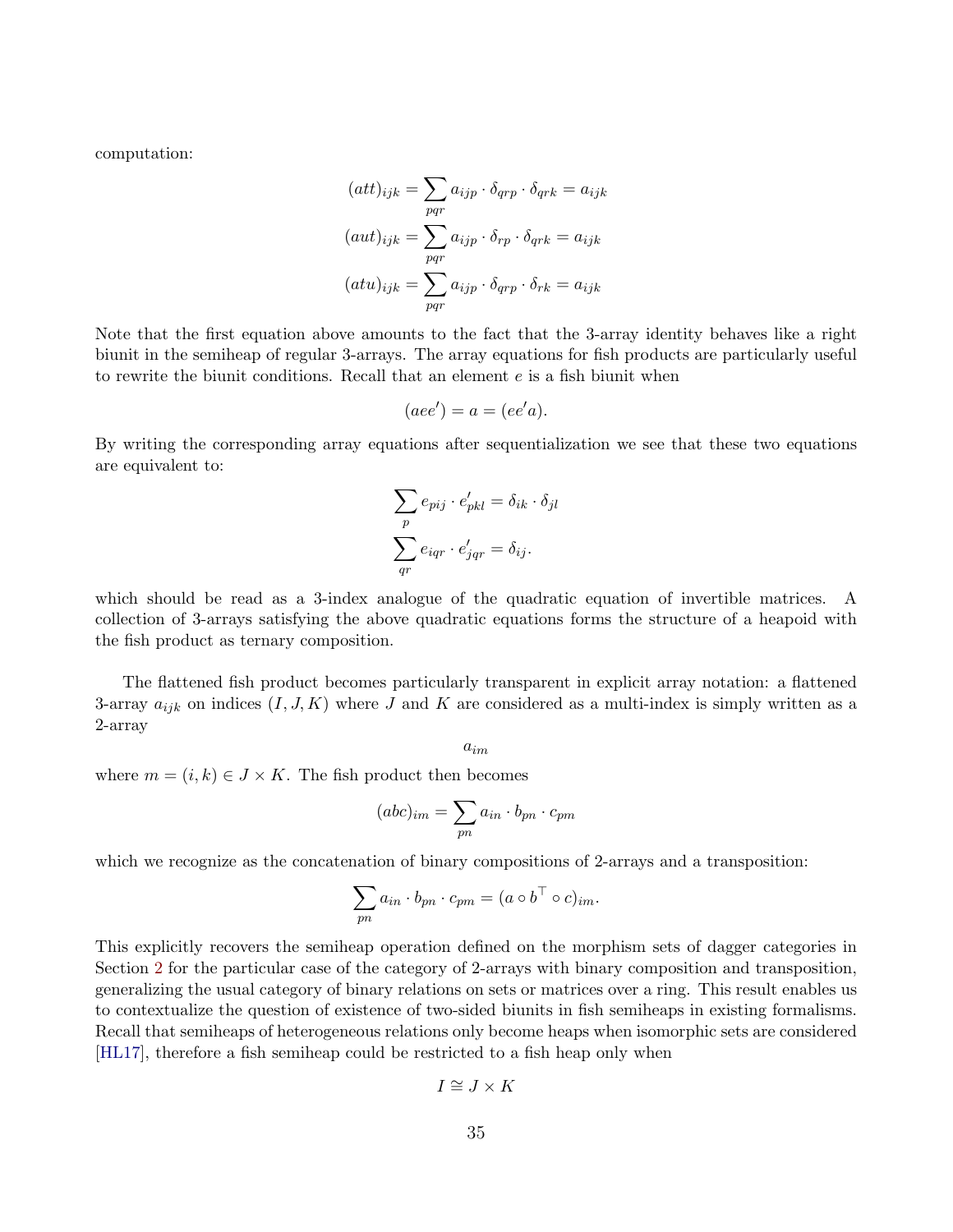as sets. Indeed, the fish biunit equations for a pair of 3-arrays  $e, e'$  above are now rewritten for the flattened 2-arrays in terms of ordinary binary composition as:

$$
e' \circ e^{\top} = id_J \otimes id_K = id_{J \times K}
$$

$$
e^{\top} \circ e' = id_I
$$

which we recognize as the condition that  $e^{\top}$  and  $e'$  are inverses and thus give an isomorphism of sets between I and  $J \times K$ . This recovers the standard example of heaps as the morphisms sets of a groupoid.

#### <span id="page-35-0"></span>7 Heapoids and Fish Categories

The behaviour 3-plex diagrams discussed in Section [6](#page-24-0) motivates the definition of a general category-like structure that subsumes the algebra of 3-arrays endowed with the fish product. Our approach is to emulate how the standard definition of category can be abstracted from the basic example of binary relations between sets.

As in the case of ordinary categories, we begin by considering a collection of **objects** without any internal structure denoted by  $\{x, y, z, \dots\} = \mathcal{H}$ . A general **ternary morphism**<sup>[2](#page-35-1)</sup> is formally defined as a labelled multiset of three objects, that is, a generally unordered collection of three objects some of which may be repeated. A ternary morphism a binding the trio of objects  $x, y, z$  is depicted as a hyperedge in a similar fashion to the plex diagrams of Section [4,](#page-13-0) graphically:

![](_page_35_Figure_6.jpeg)

The collection of all morphisms between a trio of objects  $x, y, z \in \mathcal{H}$  is called the **morphism set**  $\mathcal{H}(\tilde{x}^j)$  on those objects. Note that  $\tilde{x}^j$  denotes any multiset of three objects and thus no sequential order is specified<sup>[3](#page-35-2)</sup>. We shall remain agnostic with respect to sequential order and consider multisets instead of tuples. This will suffice to highlight the compositional aspects of generalized category-like structures below.

The ordinary definition of composition in a semigroupoid or a category  $\mathcal C$  involves a partial operation on the sets of morphisms subject to the source-and-target conformability conditions, that is, (binary) morphisms are composed via the formal assignment:

$$
\mathcal{C}(xy) \times \mathcal{C}(yz) \to \mathcal{C}(xz)
$$

Diagrammatically, composition of (binary) morphisms in a semigroupoid or category is an operation on simple graphs:

<span id="page-35-1"></span><sup>2</sup>Higher arity generalizations of morphisms were considered by V.V. Topentcharov [\[Top88\]](#page-39-12) and, more recently, by N. Baas [\[Baa16\]](#page-40-18) where they were called 'bonds'.

<span id="page-35-2"></span><sup>&</sup>lt;sup>3</sup>This is directly inspired by the pre-sequential nature of plex diagrams in Section [4.](#page-13-0)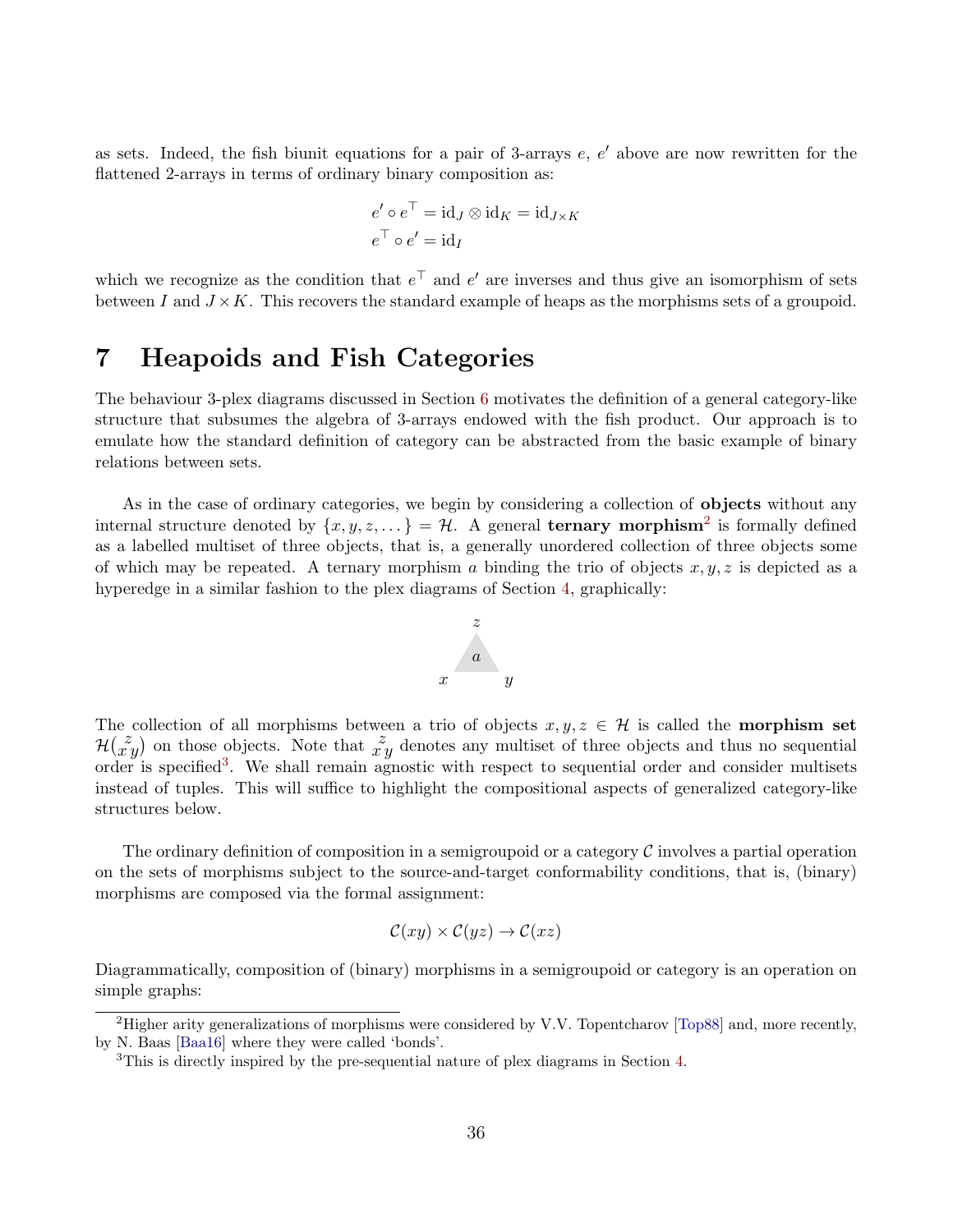![](_page_36_Figure_0.jpeg)

This suggests a natural generalization for higher order compositions of morphisms of arbitrary arity as operations on hypergraphs. In particular, we can define the fish composition of ternary morphisms as the formal assignment

$$
\mathcal{H}(\begin{smallmatrix}p\\x\\y\end{smallmatrix})\times\mathcal{H}(\begin{smallmatrix}p\\q\\r\end{smallmatrix})\times\mathcal{H}(\begin{smallmatrix}z\\q\\r\end{smallmatrix})\to\mathcal{H}(\begin{smallmatrix}z\\x\\y\end{smallmatrix})
$$

defined by the fish diagram:

![](_page_36_Figure_4.jpeg)

Enforcing the same rule of diagrammatic non-multiplicity that leads to the axiom of binary associativity in ordinary semigroupoids and categories, i.e. the fact that there exists a concurrent rewrite system with the composition of binary morphisms as rewrite rule as established in Section [5,](#page-20-0) we are lead to the axiom of fish associativity as shown in Theorem [6.1.](#page-24-1) Symbolically, this corresponds to the fact that the long fish diagram for 5 ternary morphisms:

![](_page_36_Figure_6.jpeg)

evaluates to a single ternary morphism. This means that the multiple internal fish compositions must all be equal, thus leading to the semiheap property [\(sh\)](#page-1-1) introduced in Section [2:](#page-4-0)

$$
((abc)de) = (a(dcb)e) = (ab(cde)).
$$

A collection of objects and ternary morphisms  $H$  endowed with such a ternary composition defined from the fish diagram is called a semiheapoid. The conformability condition of ternary morphism composition captured by the fish diagram is such that it restricts to a well-defined ternary operation on morphism sets. Indeed, consider a morphism set  $\mathcal{H}(\tilde{x}^y)$ , then we can define the ternary operation:

![](_page_36_Figure_10.jpeg)

the axiom of fish associativity then implies that the morphism set carries a semiheap structure

$$
\big(\mathcal{H}(\stackrel{z}{x}y),\eta_{xyz}\big)
$$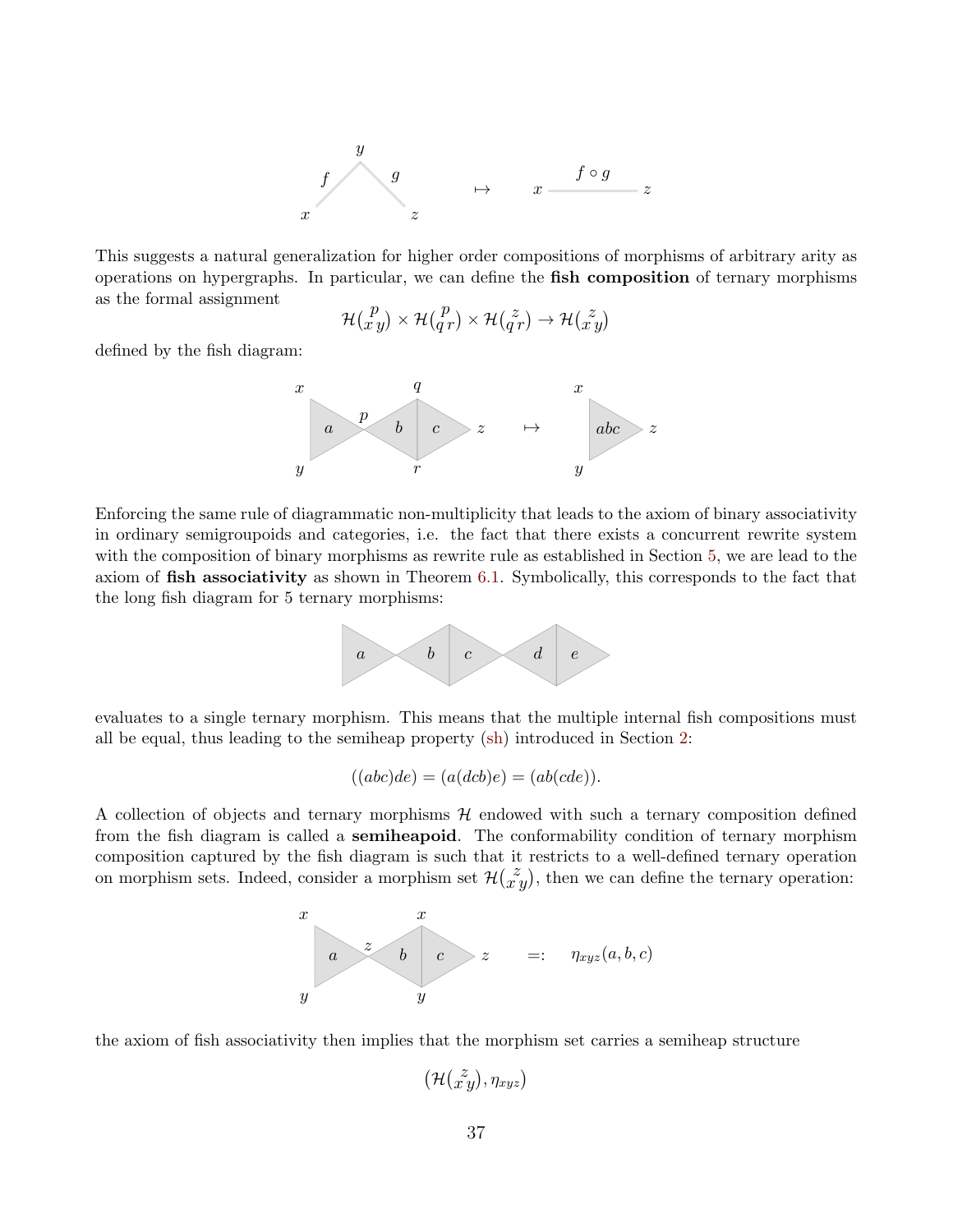for all trios of objects  $x, y, z \in \mathcal{H}$ . These semiheap structures are analogous to the fish semiheaps of Proposition [6.1.](#page-26-0)

A ternary morphism  $e$  in a semiheapoid  $\mathcal H$  is called a **biunit** if there exists another ternary morphism  $e'$  such that the following diagrammatic equations hold:

![](_page_37_Figure_2.jpeg)

for all morphisms  $a$  that are conformable as tail or head in the fish diagram with  $e$  and  $e'$ . The pair  $e, e'$  is called a **biunit pair**. A semiheapoid in which all ternary morphisms have a biunit pair is called a heapoid. A morphism e that is its own biunit partner, i.e. when  $e = e'$ , is called a Malcev biunit and heapoids whose morphisms are Malcev biunits are called **Malcev heapoids**. The morphisms sets of Malcev heapoids  $(\mathcal{H}(\vec{x},y), \eta_{xyz})$  are heaps.

As suggested by our discussion of the identity plexes in Section [4,](#page-13-0) we can consider the ternary generalization of identity morphisms to be as follows: given any objects  $x, y \in \mathcal{H}$  there always exist at least one morphism of the form

![](_page_37_Picture_5.jpeg)

called the **tridentity** on  $x$ , and one morphism of the form

![](_page_37_Figure_7.jpeg)

called the **partial identity** on  $x$  extended to  $y$ . These singled-out ternary morphisms, collectively called ternary identities, are the analogues of the unique binary identity morphisms in ordinary categories. Following the diagrammatic equations of Proposition [6.3](#page-31-0) we define a fish category as a semiheapoid where ternary identities exist and they satisfy the following diagrammatic equations:

![](_page_37_Figure_9.jpeg)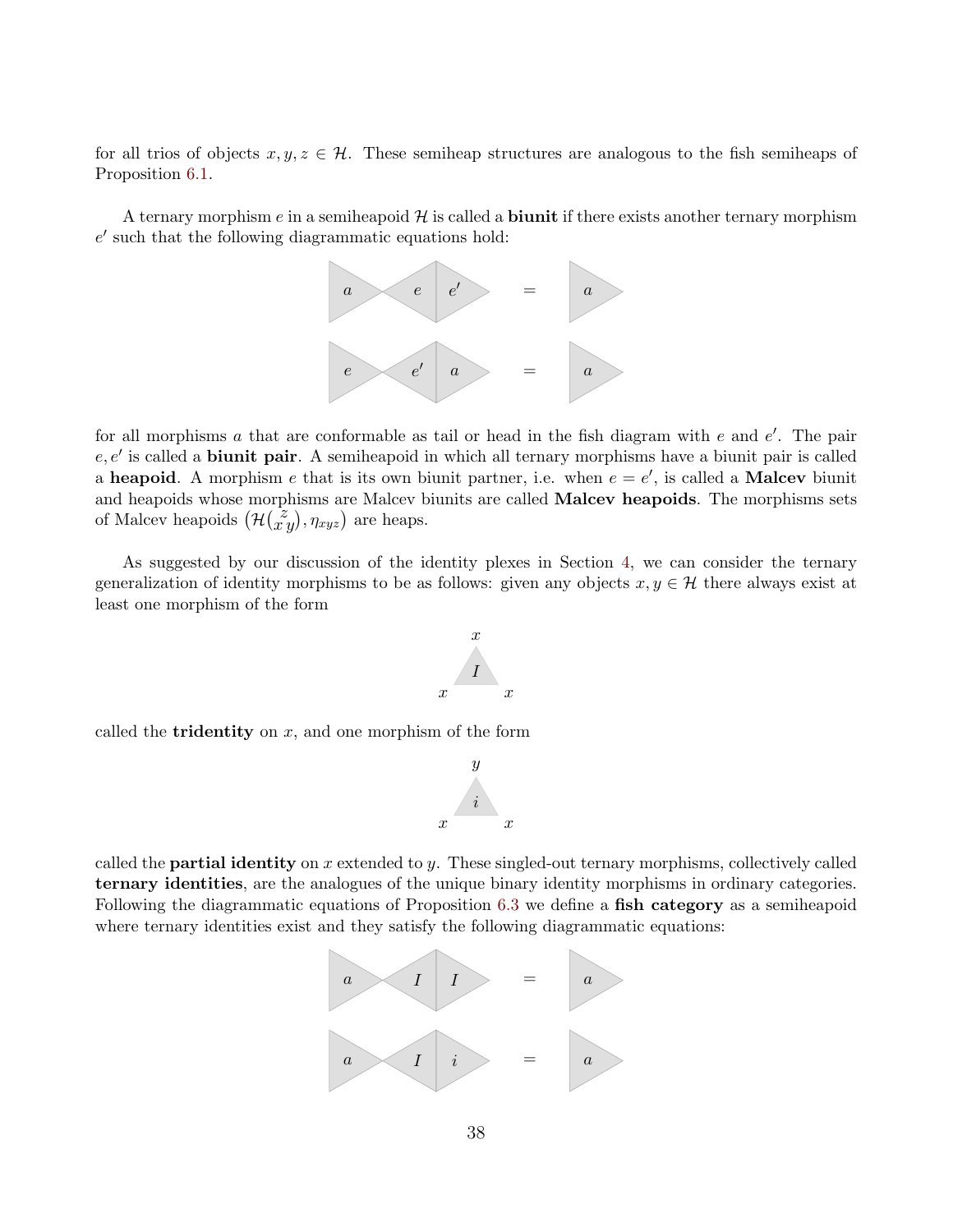![](_page_38_Figure_0.jpeg)

As illustrated by the ternary algebra of 3-plexes at the end of Section [6,](#page-24-0) the asymmetric anatomy of the fish composition implies that heapoids and fish categories are generically distinct classes of semiheapoids. In particular, the morphism sets of heapoids and fish categories give rise to inequivalent classes of semiheaps without two-sided biunits. To our knowledge, these notions are defined here for the first time. Heapoids and fish categories will be studied in more detail in future work.

#### <span id="page-38-0"></span>8 Towards Higher Associativity

In this paper we have studied the behaviour of a particular ternary plex composition – the fish product – and we were able to rediscover a known form of generalized associativity – the semiheap property [\(sh\)](#page-1-1) – by analyzing the hypergraph rewrite system that results from the diagrammatic treatment of plexes. In turn, this lead to the definition of heapoids and a ternary notion of category – what we called fish category – and recovered familiar notions of invertibility conditions in the context of ternary morphisms, which generalize ternary relations and cubic matrices.

This presents a clear path for future research on generalized associativity and generalized categories: by choosing a plex diagram representing a composition we can study its hypergraph rewrite properties and search for concurrency, as defined in Section [5,](#page-20-0) to identify higher arity associativity axioms. Computational methods may be particularly useful since finding such rewrite systems amounts to enumerating some well-defined families of simple connected hypergraphs. We are currently working on the implementation of such algorithms [\[Zap+22\]](#page-41-0).

More concretely, some plex diagrams are specially deserving of our initial attention when searching for ternary generalizations of associativity. As discussed in Section [6,](#page-24-0) the fish product has a strongly sequential nature due to the asymmetric positions of the composed 3-plexes. This prompts us to search for ternary plex diagrams whose composed 3-plexes appear in symmetric positions. It turns out that there are only three such ternary compositions [\[ZA22\]](#page-41-11). They are defined by the following plex diagrams:

![](_page_38_Figure_6.jpeg)

which we jokingly call the **holy trinity** of ternary plex compositions. The plex diagram on the left corresponds to the so-called Bhattacharya-Mesner product [\[MB90;](#page-39-11) [Gna14;](#page-40-12) [GF20\]](#page-41-7) and the plex diagram on the right was identified as an operation of ternary relations in the cybernetics literature [\[MM67;](#page-39-4) Lon72 and as a cubic matrix multiplication [\[Ker08\]](#page-40-5). To the best of our knowledge, the middle plex diagram represents a ternary composition that has not been previously identified in the literature.

No associativity-like properties are known for these ternary operations or, indeed, any other higher order composition of arrays. We believe that the hypergraph rewrite approach via plex diagrams that we propose here will serve as a powerful tool to unravel the mystery of ternary and higher associativity.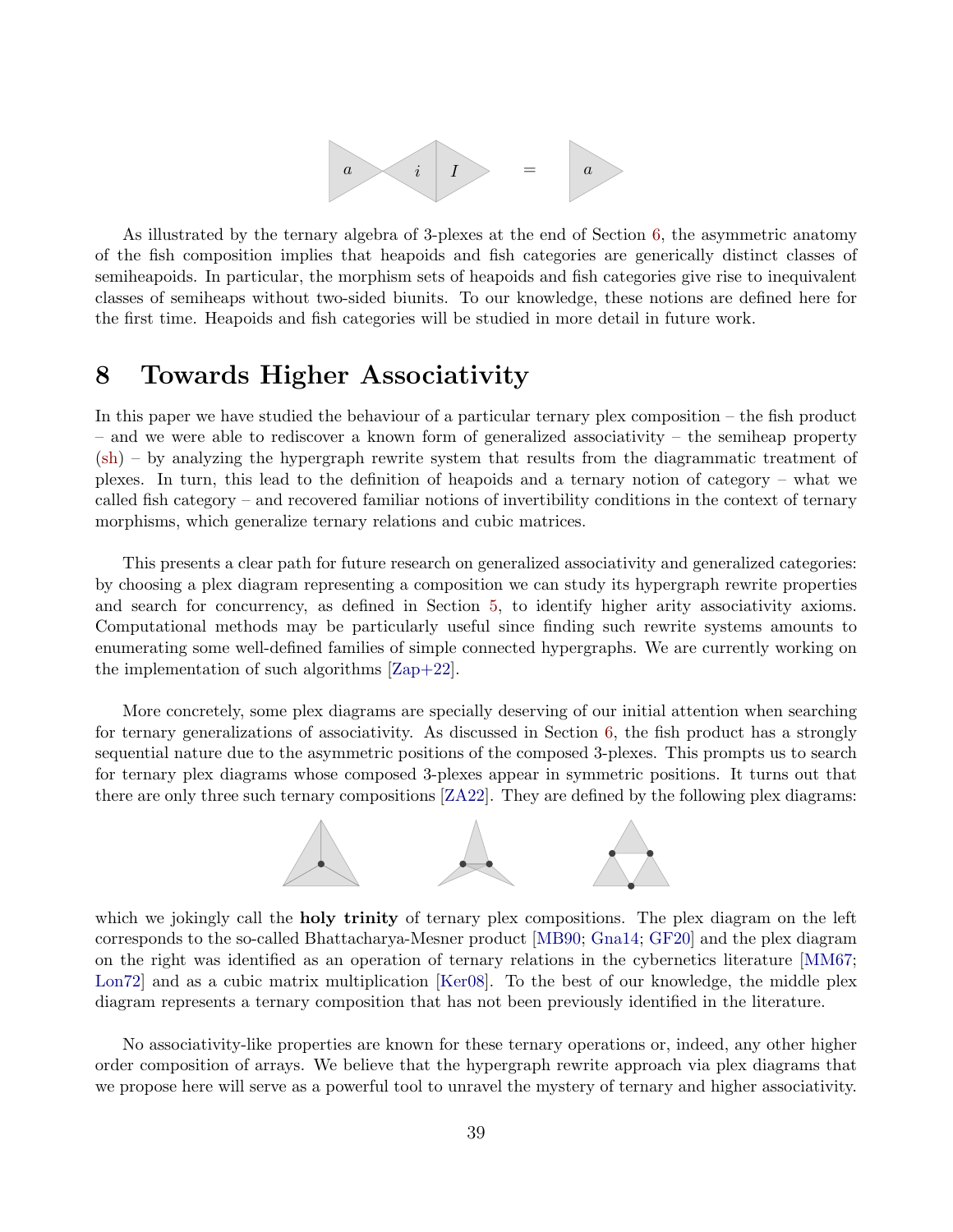# Acknowledgements

We would like to thank Irida Altman, Nils Baas, José Figueroa-O'Farrill, Tom Brzezinski, Bernard Rybolowicz, Mark Lawson, Prathyush Pramod, Maximilian Schich, Pau Enrique, Alvaro Moreno, Rafael ´ Núñez, Stephen Wolfram, Mundy Otto Reimer and Silvia Butti for all the feedback and eye-opening conversations.

# References

- <span id="page-39-2"></span>[Pei70] Charles Sanders Peirce. Description of a notation for the logic of relatives, resulting from an amplification of the conceptions of Boole's calculus of logic. Welch, Bigelow, 1870.
- <span id="page-39-3"></span>[Pei80] Charles S Peirce. "On the algebra of logic". In: American Journal of Mathematics 3.1 (1880), pp. 15–57.
- <span id="page-39-7"></span>[Wag51] Viktor Vladimirovich Wagner. "A ternary algebraic operation in the theory of coordinate structures". In: Doklady Akademii nauk SSSR 81.6 (1951), pp. 981–984.
- <span id="page-39-1"></span>[Wag53] Viktor Vladimirovich Wagner. "The theory of generalized heaps and generalized groups". In: Matematicheskii Sbornik 74.3 (1953), pp. 545–632.
- <span id="page-39-4"></span>[MM67] W. S. McCulloch and R. Moreno-Diaz. "On a Calculus for Triadas". In: *Quarterly* Progress Report from the Research Laboratory of Electronics MIT 84 (1967), pp. 335–346.
- <span id="page-39-5"></span>[Lon72] Christopher R Longyear. "Further Towards a Triadic Calculus". In: Journal of Cybernetics 2.2 (1972), pp. 7–25.
- <span id="page-39-8"></span>[Car76] Renate Carlsson. "Cohomology of associative triple systems". In: Proceedings of the American Mathematical Society 60.1 (1976), pp. 1–7.
- <span id="page-39-10"></span>[Koc82] Anders Kock. "The algebraic theory of moving frames". In: Cahiers de Topologie et  $Géométrie\ Différentielle\ Catégoriques 23.4 (1982), pp. 347-362.$
- <span id="page-39-6"></span>[KB83] Donald E Knuth and Peter B Bendix. "Simple word problems in universal algebras". In: Automation of Reasoning. Springer, 1983, pp. 342–376.
- <span id="page-39-12"></span>[Top88] Vladimir V Topentcharov. "Structures algébriquesn-aires généralisant les catégories". In: algebra universalis 25.1 (1988), pp. 147–173.
- <span id="page-39-11"></span>[MB90] Dale M Mesner and Prabir Bhattacharya. "Association schemes on triples and a ternary algebra". In: Journal of Combinatorial Theory, Series A 55.2 (1990), pp. 204–234.
- <span id="page-39-0"></span>[Bur91] Robert W Burch. A Peircean Reduction Thesis: The Foundation of Topological Logic. Texas Tech. 1991.
- <span id="page-39-9"></span>[Kol00] Zdenka Kolar. "Heap – ternary algebraic structure". In: Mathematical *communications* 5.1 (2000), pp. 87–95.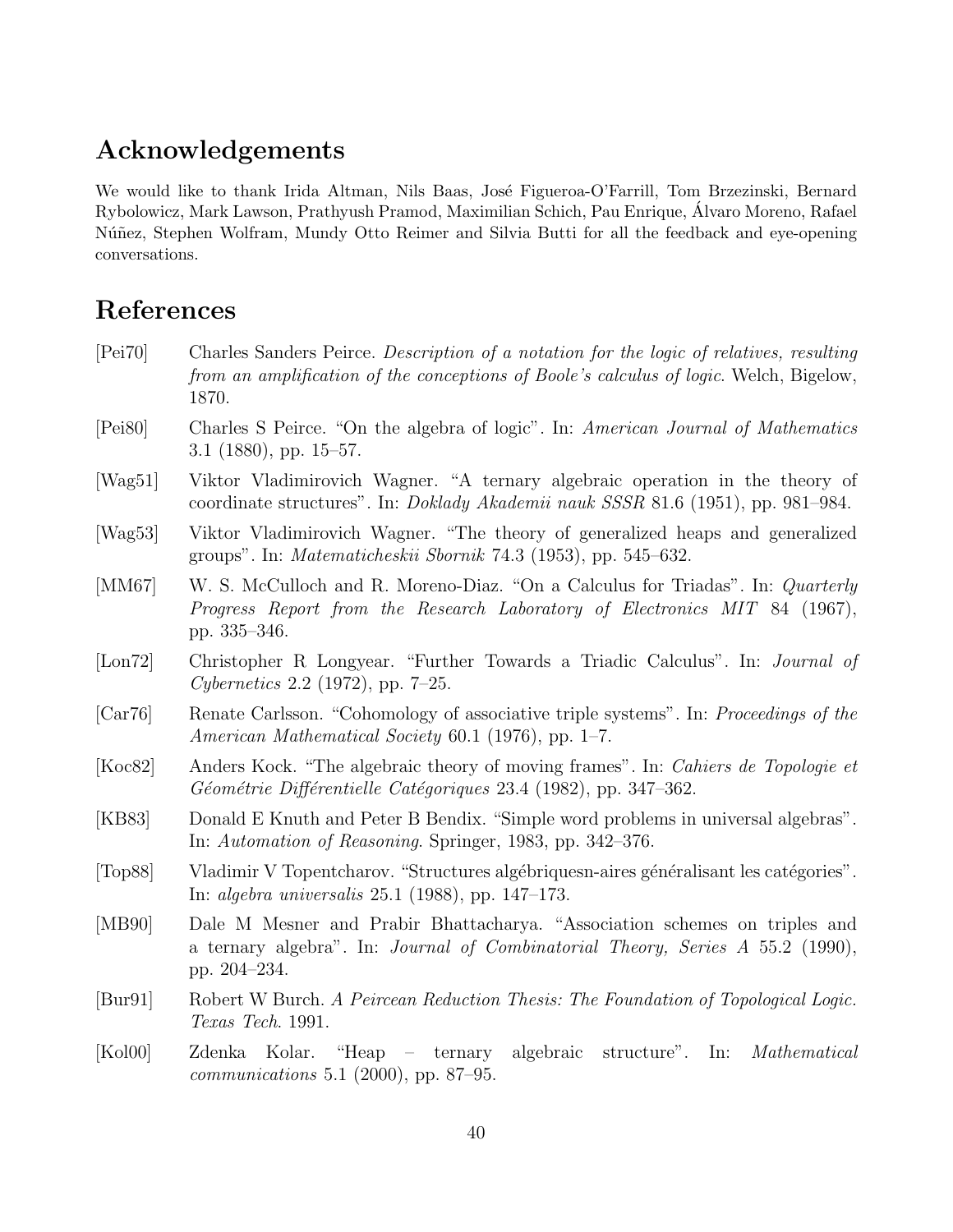- <span id="page-40-16"></span>[Bae01] John Baez. Spinors and Triality. 2001. URL: [https://math.ucr.edu/home/baez/](https://math.ucr.edu/home/baez/octonions/node7.html) [octonions/node7.html](https://math.ucr.edu/home/baez/octonions/node7.html) (visited on 26/03/2022).
- <span id="page-40-13"></span>[Wol+02] Stephen Wolfram et al. A new kind of science. Vol. 5. Wolfram media Champaign, 2002.
- <span id="page-40-10"></span>[Bar03] Erik Barendsen. Term rewriting systems. Cambridge University Press, 2003.
- <span id="page-40-8"></span>[Koc07] Anders Kock. "Principal bundles, groupoids, and connections". In: Banach Center Publications 76 (2007), pp. 185–200.
- <span id="page-40-5"></span>[Ker08] Richard Kerner. "Ternary and non-associative structures". In: International Journal of Geometric Methods in Modern Physics 5.08 (2008), pp. 1265–1294.
- <span id="page-40-6"></span>[Abr+09] Viktor Abramov et al. "Algebras with ternary law of composition and their realization by cubic matrices". In: Journal of Generalized Lie Theory and Applications 3.2 (2009), pp. 77–94.
- <span id="page-40-14"></span>[HS09] Ian Hawthorn and Tim Stokes. "Radical decompositions of semiheaps". In: Commentationes Mathematicae Universitatis Carolinae 50.2 (2009), pp. 191–208.
- <span id="page-40-11"></span>[PDT10] Laurent Poinsot, Gérard Duchamp and Christophe Tollu. "Partial monoids: associativity and confluence". In: arXiv preprint arXiv:1002.2166 (2010).
- <span id="page-40-0"></span>[Wal10] Robert M Wald. General relativity. University of Chicago press, 2010.
- <span id="page-40-9"></span>[HS11] Ian Hawthorn and Tim Stokes. "Near heaps". In: Commentationes Mathematicae Universitatis Carolinae 52.2 (2011), pp. 163–175.
- <span id="page-40-7"></span>[Law11] Mark V Lawson. "Generalized heaps, inverse semigroups and Morita equivalence". In: Algebra universalis 66.4 (2011), pp. 317–330.
- <span id="page-40-1"></span>[AMR12] Ralph Abraham, Jerrold E Marsden and Tudor Ratiu. Manifolds, tensor analysis, and applications. Vol. 75. Springer Science & Business Media, 2012.
- <span id="page-40-3"></span>[Beh13] Mike Behrisch. "Relational Structure Theory: A Localisation Theory for Algebraic Structures". PhD thesis. Dresden, Technische Universität Dresden, 2013.
- <span id="page-40-17"></span>[Bre13] Alain Bretto. "Hypergraph theory". In: An introduction. Mathematical Engineering. Cham: Springer (2013).
- <span id="page-40-12"></span>[Gna14] Edinah K Gnang. "A combinatorial approach to the algebra of hypermatrices". In:  $arXiv$  preprint  $arXiv:1403.3134$  (2014).
- <span id="page-40-4"></span>[Lei14] Tom Leinster. *Basic category theory.* Vol. 143. Cambridge University Press, 2014.
- <span id="page-40-15"></span>[Aba+16] Martin Abadi et al. "{TensorFlow}: A System for {Large-Scale} Machine Learning". In: 12th USENIX symposium on operating systems design and implementation (OSDI 16). 2016, pp. 265–283.
- <span id="page-40-18"></span>[Baa16] Nils A Baas. "On higher structures". In: International Journal of General Systems 45.6 (2016), pp. 747–762.
- <span id="page-40-2"></span>[BB17] Jacob Biamonte and Ville Bergholm. "Tensor networks in a nutshell". In: arXiv preprint  $arXiv:1708.00006$  (2017).